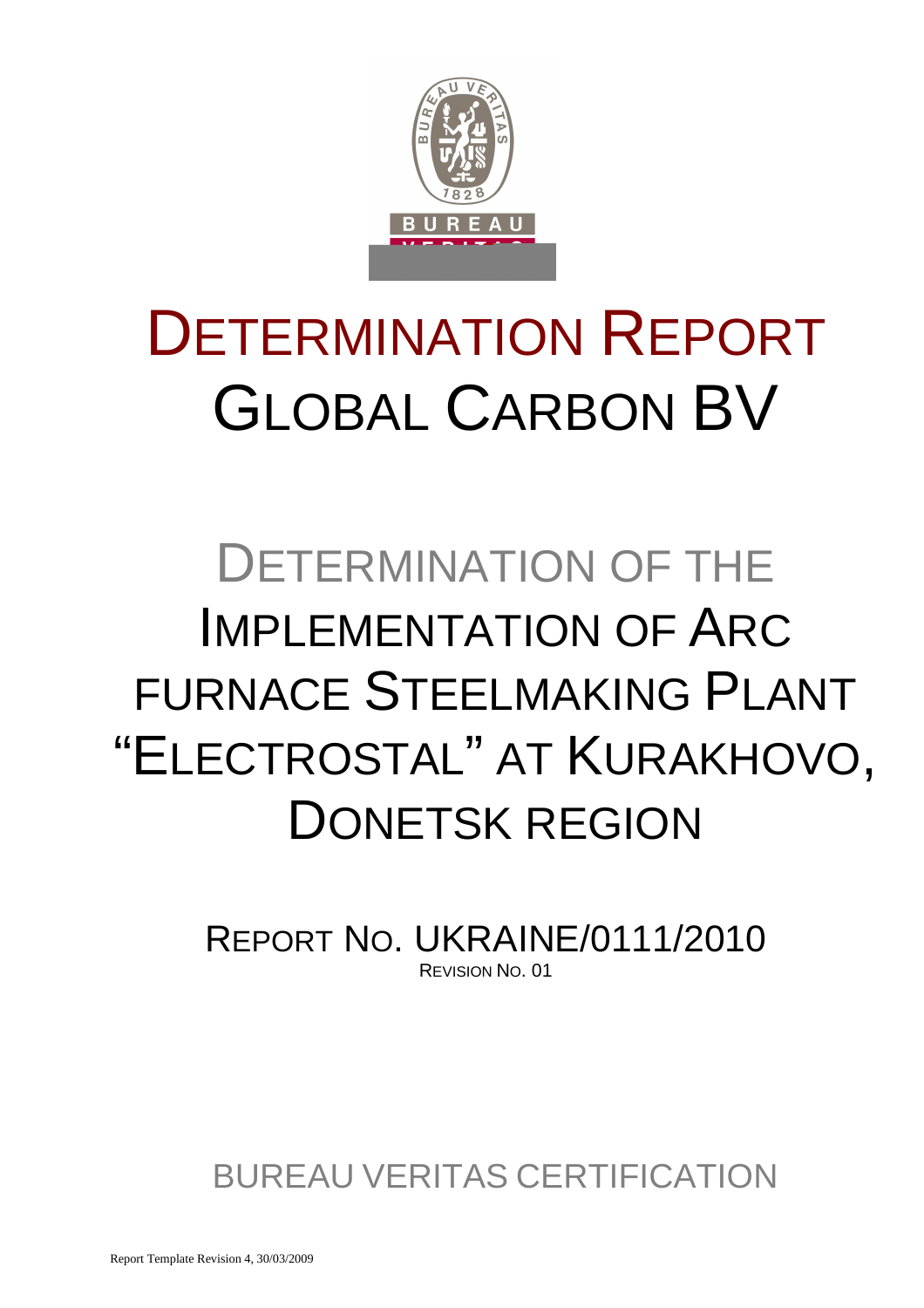

| Date of first issue:<br>04/06/2010                                                                                                                                                                                                     |    | Organizational unit:<br><b>Holding SAS</b> | <b>Bureau Veritas Certification</b>                                                                                                                                                                                                                                                                                                                                                                                                                                                                                                                                            |
|----------------------------------------------------------------------------------------------------------------------------------------------------------------------------------------------------------------------------------------|----|--------------------------------------------|--------------------------------------------------------------------------------------------------------------------------------------------------------------------------------------------------------------------------------------------------------------------------------------------------------------------------------------------------------------------------------------------------------------------------------------------------------------------------------------------------------------------------------------------------------------------------------|
| Client:<br><b>Global Carbon BV</b>                                                                                                                                                                                                     |    | Client ref.:<br><b>Lennard De Klerk</b>    |                                                                                                                                                                                                                                                                                                                                                                                                                                                                                                                                                                                |
| Summary:<br>Board, as well as the host country criteria.                                                                                                                                                                               |    |                                            | Bureau Veritas Certification has made the determination of the "Implementation of Arc furnace Steelmaking<br>Plant "Electrostal" at Kurakhovo, Donetsk region" project of Global Carbon BV located in premises of the<br>Electrostal Plant, Kurakhovo town, Donetsk region, Ukraine on the basis of UNFCCC criteria for the JI, as well<br>as criteria given to provide for consistent project operations, monitoring and reporting. UNFCCC criteria refer to<br>Article 6 of the Kyoto Protocol, the JI rules and modalities and the subsequent decisions by the JI Executive |
| conducted using Bureau Veritas Certification internal procedures.                                                                                                                                                                      |    |                                            | The determination scope is defined as an independent and objective review of the project design document,<br>the project's baseline study, monitoring plan and other relevant documents, and consisted of the following<br>three phases: i) desk review of the project design and the baseline and monitoring plan; ii) follow-up interviews<br>with project stakeholders; iii) resolution of outstanding issues and the issuance of the final determination report<br>and opinion. The overall determination, from Contract Review to Determination Report & Opinion, was     |
| design document.                                                                                                                                                                                                                       |    |                                            | The first output of the determination process is a list of Clarification and Corrective Actions Requests (CL and<br>CAR), presented in Appendix A. Taking into account this output, the project proponent revised its project                                                                                                                                                                                                                                                                                                                                                  |
| country criteria.                                                                                                                                                                                                                      |    |                                            | In summary, it is Bureau Veritas Certification's opinion that the project correctly applies the baseline and<br>monitoring JI specific approach and meets the relevant UNFCCC requirements for the JI and the relevant host                                                                                                                                                                                                                                                                                                                                                    |
| Report No.:<br>UKRAINE/0111/2010                                                                                                                                                                                                       | JI | Subject Group:                             | <b>Indexing terms</b>                                                                                                                                                                                                                                                                                                                                                                                                                                                                                                                                                          |
| Project title:<br>"Implementation of Arc furnace Steelmaking<br>Plant "Electrostal" at Kurakhovo, Donetsk<br>region"                                                                                                                   |    |                                            | Climate Change, Project Design Document,<br>Determination, Emission Reductions, Kyoto<br>Protocol                                                                                                                                                                                                                                                                                                                                                                                                                                                                              |
| Work carried out by:<br>Ivan Sokolov - Team leader, Climate Change<br><b>Lead Verifier</b><br>Vera Skitina – Team member, Climate Change<br><b>Lead Verifier</b><br>Kateryna Zinevych - Team member, Climate<br><b>Change Verifier</b> |    |                                            | $\boxtimes$<br>No distribution without permission from the<br>Client or responsible organizational unit                                                                                                                                                                                                                                                                                                                                                                                                                                                                        |
| Work verified by:<br>Leonid Yaskin - Internal Technical<br>Reviewer                                                                                                                                                                    |    |                                            | Limited distribution                                                                                                                                                                                                                                                                                                                                                                                                                                                                                                                                                           |
| Date of this revision:<br>Rev. No.:<br>04/06/2010<br>01                                                                                                                                                                                |    | Number of pages:<br>77                     | Unrestricted distribution                                                                                                                                                                                                                                                                                                                                                                                                                                                                                                                                                      |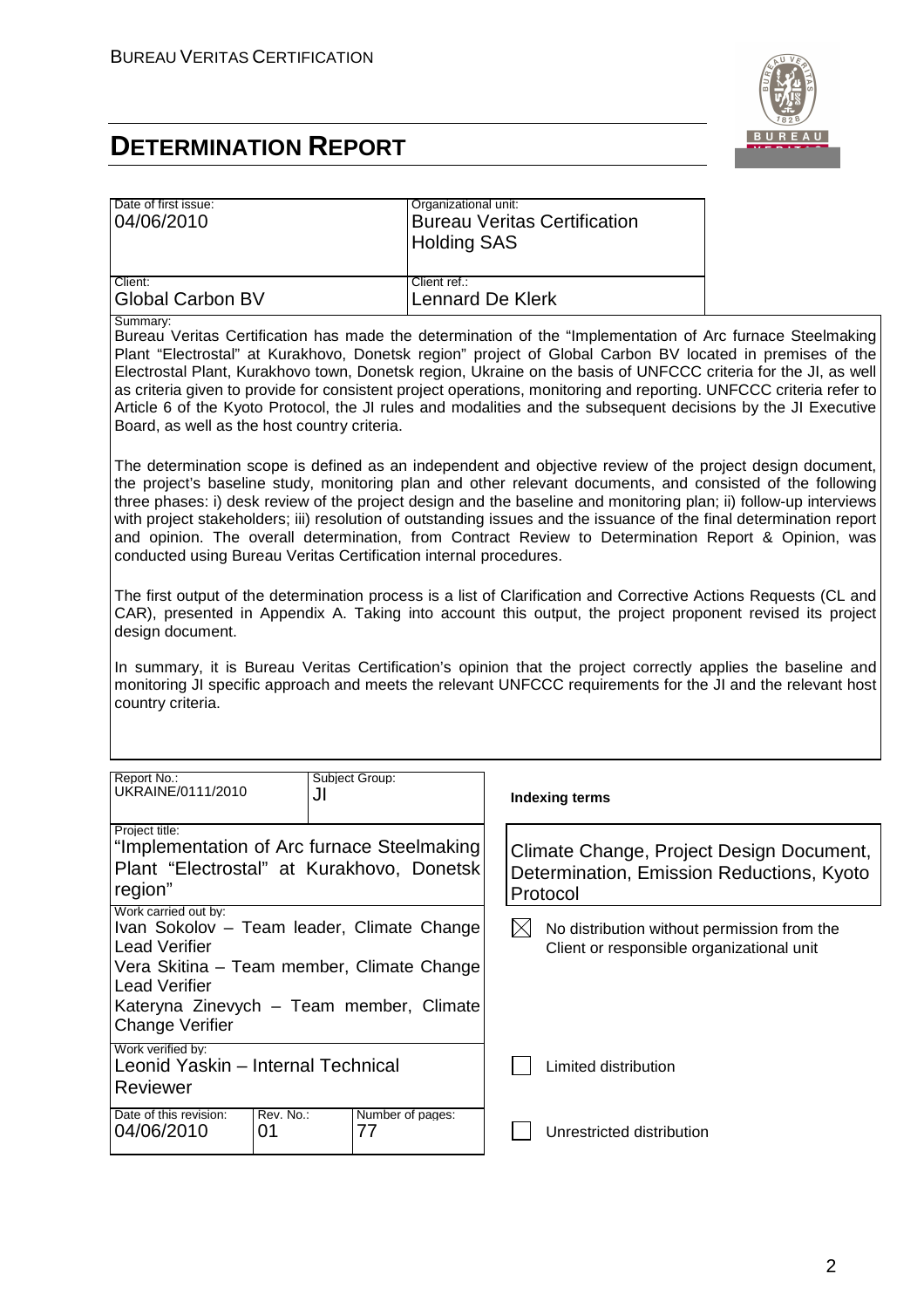



# **Abbreviations change**

| <b>CAR</b>      | <b>Corrective Action Request</b>                       |
|-----------------|--------------------------------------------------------|
| JI              | Joint Implementation                                   |
| ERU             | <b>Emission Reduction Unit</b>                         |
| CL              | <b>Clarification Request</b>                           |
| CO <sub>2</sub> | <b>Carbon Dioxide</b>                                  |
| IE              | <b>Independent Entity</b>                              |
| <b>GHG</b>      | Green House Gas(es)                                    |
|                 | Interview                                              |
| <b>IETA</b>     | International Emissions Trading Association            |
| MoV             | <b>Means of Verification</b>                           |
| <b>NGO</b>      | Non Government Organization                            |
| <b>PCF</b>      | Prototype Carbon Fund                                  |
| <b>PDD</b>      | <b>Project Design Document</b>                         |
| <b>UNFCCC</b>   | United Nations Framework Convention for Climate Change |
|                 |                                                        |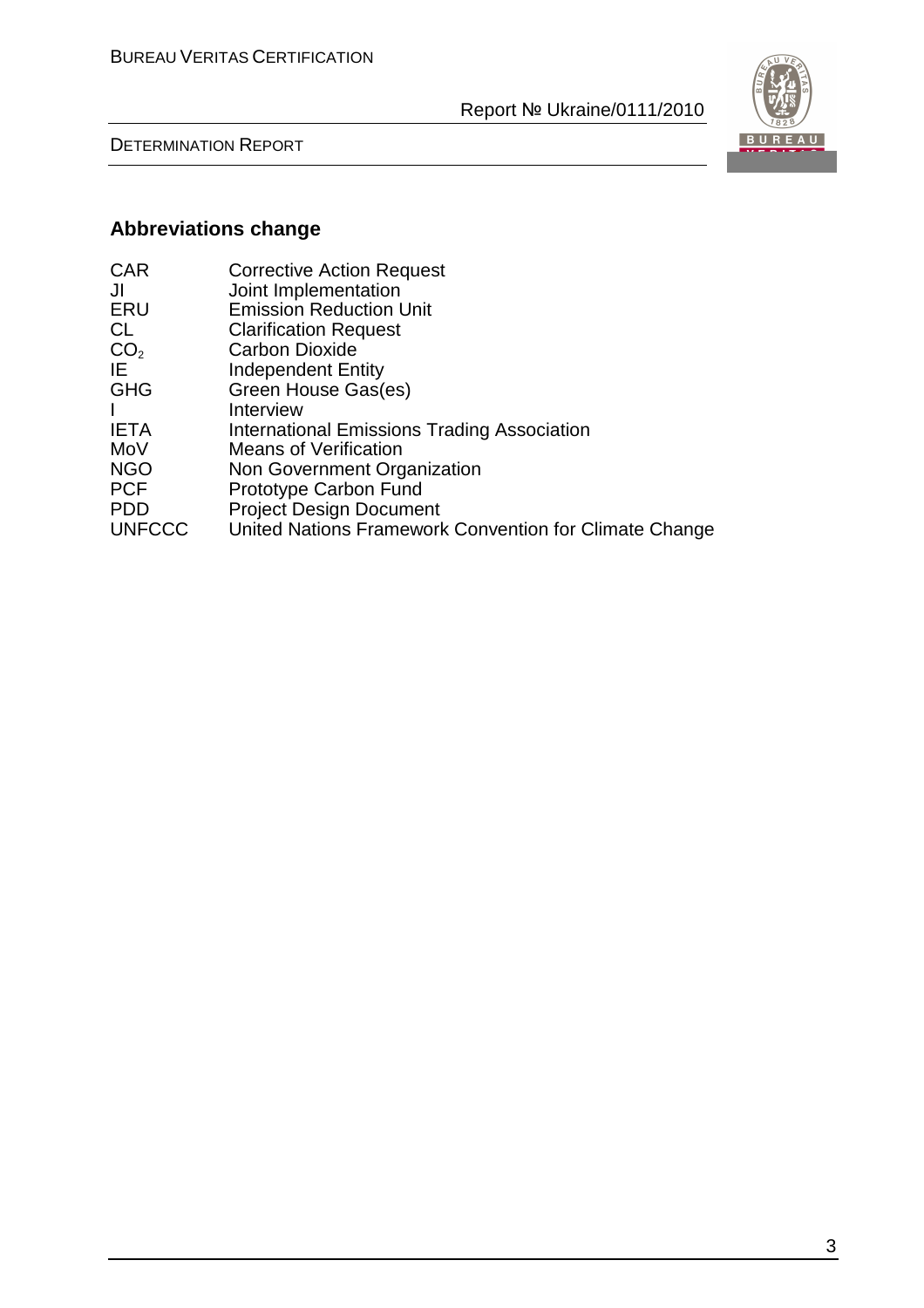DETERMINATION REPORT

4

# **Table of Contents Page 2014**

| 1              |                                                            | .5             |
|----------------|------------------------------------------------------------|----------------|
| 1.1            | Objective                                                  | 5              |
| 1.2            | Scope                                                      | 5              |
| 1.3            | <b>GHG Project Description</b>                             | 5              |
| 1.4            | Determination team                                         | $\overline{7}$ |
|                |                                                            |                |
| $\overline{2}$ |                                                            |                |
| 2.1            | <b>Review of Documents</b>                                 | 10             |
| 2.2            | Follow-up Interviews                                       | 11             |
| 2.3            | Resolution of Clarification and Corrective Action Requests | 11             |
| 3              |                                                            |                |
| 3.1            | <b>Project Design</b>                                      | 12             |
| 3.2            | <b>Baseline</b>                                            | 16             |
| 3.3            | <b>Monitoring Plan</b>                                     | 19             |
| 3.4            | <b>Calculation of GHG Emissions</b>                        | 22             |
| 3.5            | <b>Environmental Impacts</b>                               | 25             |
| 3.6            | <b>Comments by Local Stakeholders</b>                      | 26             |
| 4              | COMMENTS BY PARTIES, STAKEHOLDERS AND NGOS                 | .26            |
| 5              |                                                            |                |
| 6              |                                                            | 27             |
|                |                                                            |                |

Appendix A: Determination Protocol Appendix B: Verifiers CV's

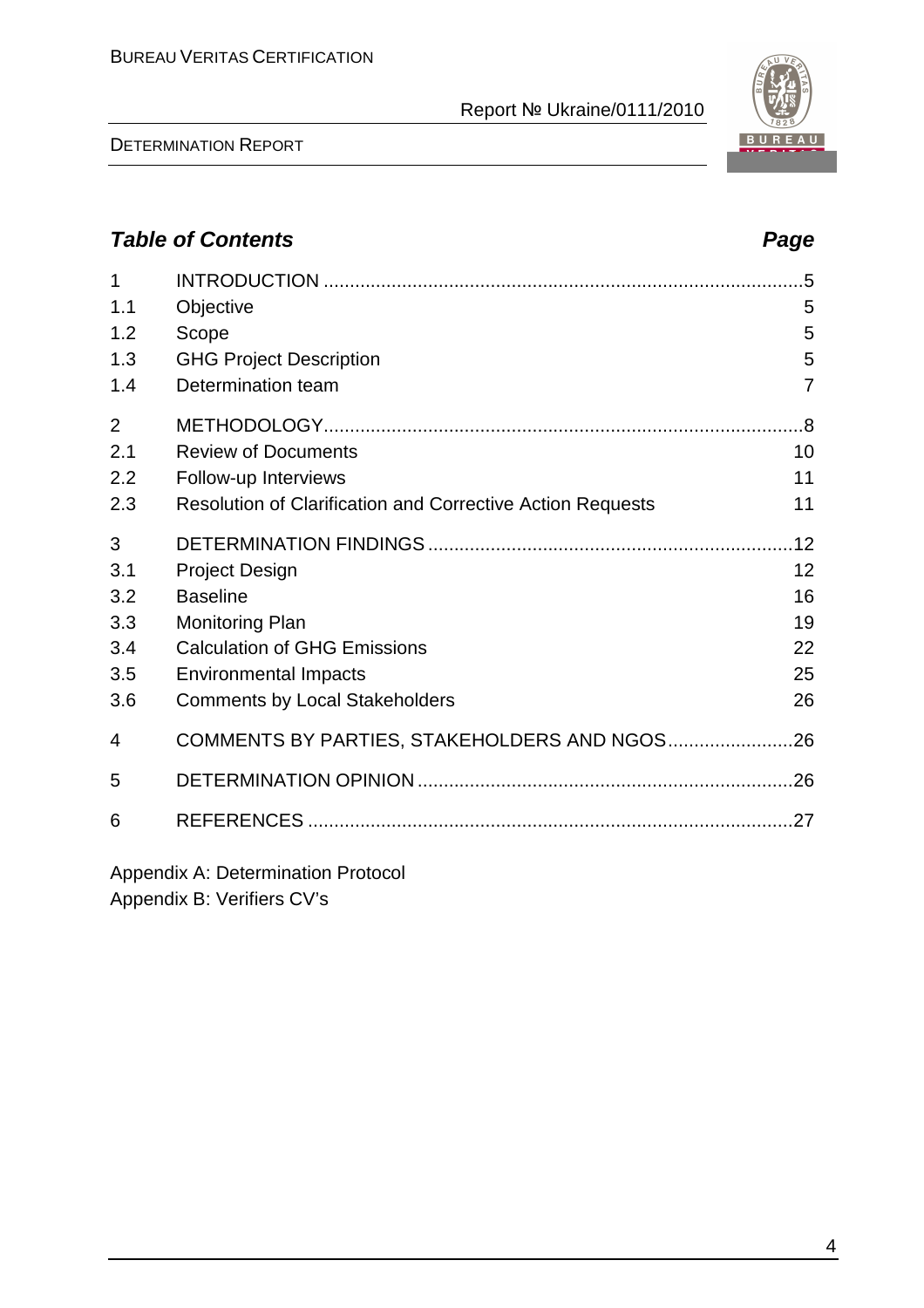

DETERMINATION REPORT

### **1 INTRODUCTION**

Global Carbon BV has commissioned Bureau Veritas Certification to determinate its JI project "Implementation of Arc furnace Steelmaking Plant "Electrostal" at Kurakhovo, Donetsk region" (hereafter called "the project") at premises of the Electrostal Plant, Kurakhovo town, Donetsk region, Ukraine.

This report summarizes the findings of the determination of the project, performed on the basis of UNFCCC criteria, as well as criteria given to provide for consistent project operations, monitoring and reporting.

#### **1.1 Objective**

The determination serves as project design verification and is a requirement of all projects. The determination is an independent third party assessment of the project design. In particular, the project's baseline, the monitoring plan (MP), and the project's compliance with relevant UNFCCC and host country criteria are determined in order to confirm that the project design, as documented, is sound and reasonable, and meets the stated requirements and identified criteria. Determination is a requirement for all JI projects and is seen as necessary to provide assurance to stakeholders of the quality of the project and its intended generation of emission reduction units (ERUs).

UNFCCC criteria refer to Article 12 of the Kyoto Protocol, the JI rules and modalities and the subsequent decisions by the JI Executive Board, as well as the host country criteria.

#### **1.2 Scope**

The determination scope is defined as an independent and objective review of the project design document, the project's baseline study and monitoring plan and other relevant documents. The information in these documents is reviewed against Kyoto Protocol requirements, UNFCCC rules and associated interpretations.

The determination is not meant to provide any consulting towards the Client. However, stated requests for clarifications and/or corrective actions may provide input for improvement of the project design.

## **1.3 GHG Project Description**

The purpose of this project is to reduce emissions of greenhouse gases by using modern technologies to improve steel production in the region. The project envisages the construction of a green field steel manufacturing plant, based on a modern electric arc furnace (EAF). The EAF installed allows production of steel from 100% scrap metal feedstock.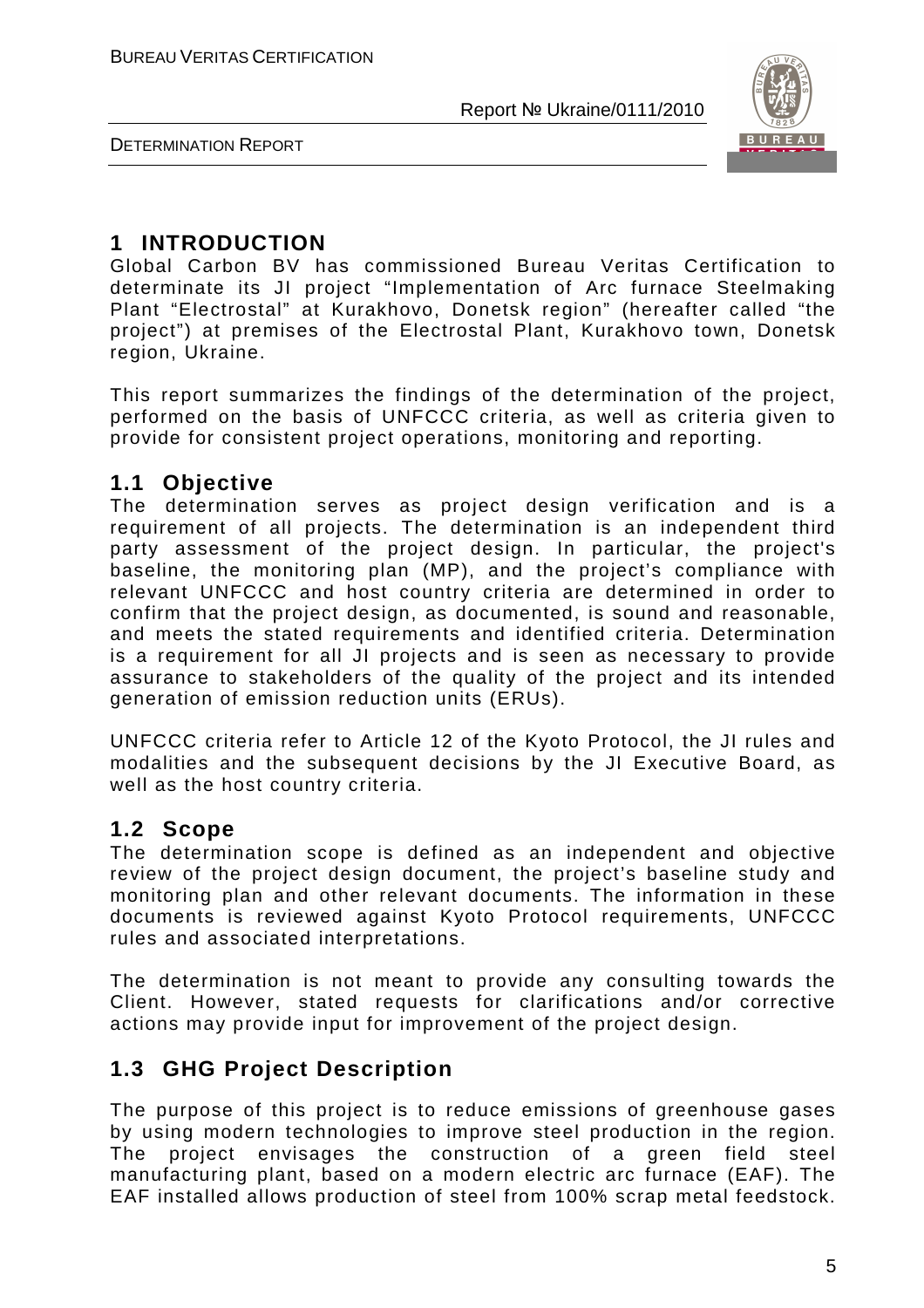

DETERMINATION REPORT

The new production facility will use less a carbon intensive method to produce steel than a typically used by the majority of existing Ukrainian enterprises. This will allow reducing of GHG emissions.

This project was initiated by Donetsk Metal Rolling Plant (DMRP), the owner of Electrostal. DMRP wishes to create a plant that would produce square billets required for DMRP. Previously all square billets were purchased from external suppliers. Therefore, the construction of an wholly owned plant will allow DMRP to improve their supply chain.

The project activities are limited physically to the premises of "Electrostal" Ltd. At the same time, the source of GHG emission is indirect, because the substitution of technologies will take place at the more carbon intensive Ukrainian metallurgical plants.

The project includes the construction of a steel manufacturing plant based on a modern electric arc furnace. The steel produced will substitute similar production volumes from the Ukrainian market that have been produced due to more carbon intensive technologies. Detailed technical information is provided in section B.1.

A modern electric arc furnace is a highly efficient recycler of steel scrap.



The use of EAFs allows steel to be made from 100% scrap metal feedstock. Therefore, the primary benefit is the substitution of virgin iron which requires much energy to be produced, with scrap that has no emission as it is waste. It is also significant that there is a large reduction in specific energy (energy per unit weight) required to produce steel. In addition, modern EAFs are more flexible, being able to vary production to meet

demand, as opposed to traditional Ukrainian production that is less flexible to change in demand requirements.

EAFs are significantly less carbon intensive than other widespread methods in Ukraine, such as Open Hearth Furnaces (OHF), and Basic Oxygen Furnaces (BOF).

Scrap metal is delivered to a scrap bay located next to the melt shop. The scrap is loaded into large buckets called baskets, with 'clamshell' doors for a base.

The scrap basket is then taken to the melt shop, the roof is swung off the furnace, and the furnace is charged with scrap from the basket. After charging, the roof is swung back over the furnace and meltdown commences. The electrodes are lowered onto the scrap, the arc is struck and the electrodes are then set to bore into the layer of shred at the top of the furnace. Lower voltages are selected for this first part of the operation to protect the roof and walls from excessive heat and damage from the arcs. Once the electrodes have reached the heavy melt at the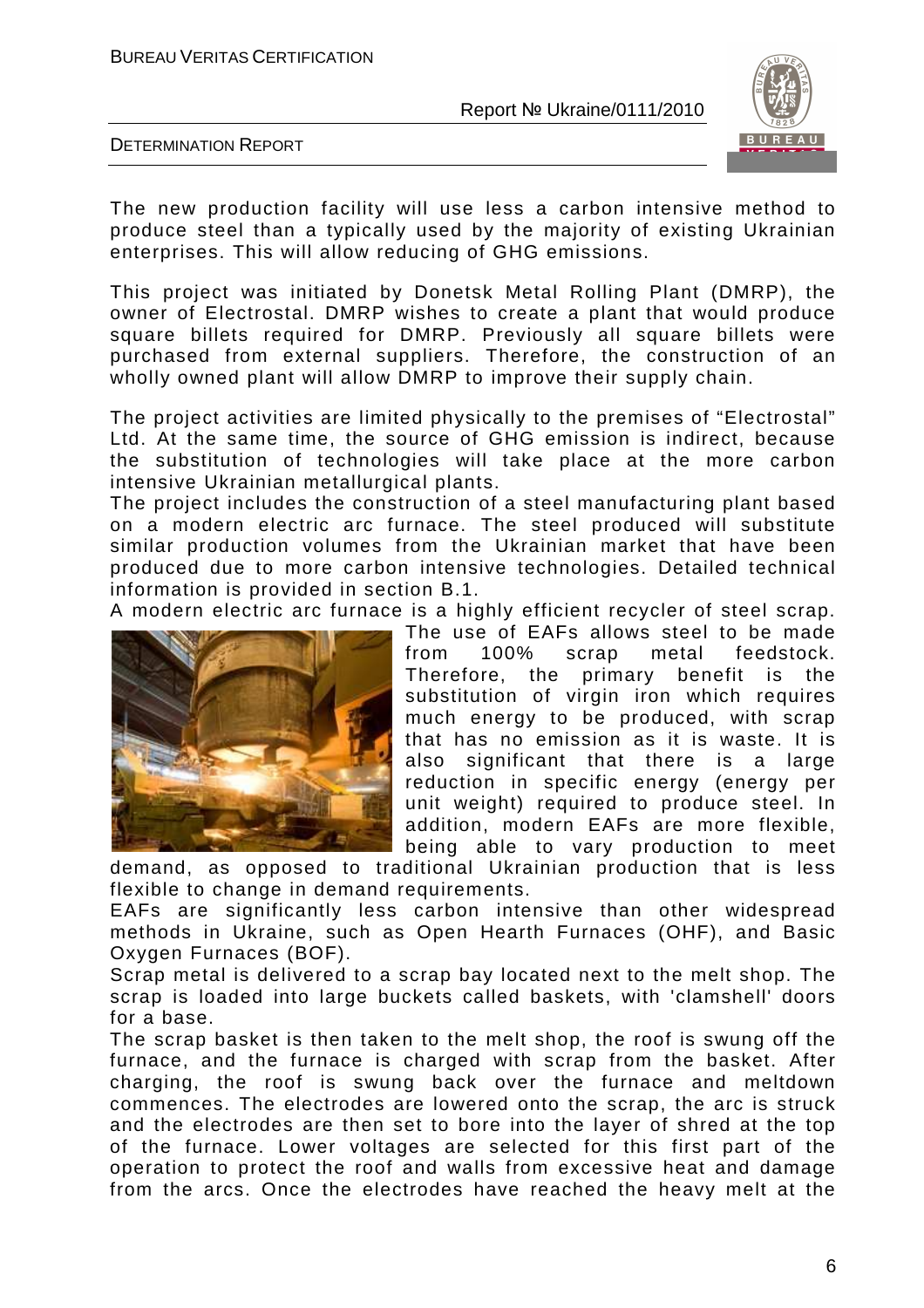

DETERMINATION REPORT

base of the furnace and the arcs are shielded by the scrap, the voltage is increasing and the electrodes are raised slightly, lengthening the arcs and increasing power to the melt. This enables a molten pool to form more rapidly, reducing tap-to-tap times.

Once flat bath conditions are reached, i.e. the scrap has been completely melted down, the melted metal is heating and hot metal is tapping.

Another bucket of scrap can be charged into the furnace and melted down, thus closing the cycle.

All oxygen consumed by Electrostal is produced by mini-plant Linde, which is situated on the Electrostal territory.

Main project equipment also includes the Ladle Furnace (LF) and Continuous Casting Machine (CCM).

The purpose of the Ladle Furnace is to act as a holding furnace between the EAF and the continuous casting machine. During this secondary steelmaking argon bubbling is applied to homogenize the steel composition and temperature. In the LF all necessary dopes can be added to the steel.

After secondary steelmaking, the molten steel is usually continuously cast via a tundish into a water-cooled copper mold causing a thin shell to solidify. This 'strand' is then withdrawn through a set of guiding rolls and further cooled by spraying with a fine water mist. The solidified shell continues to thicken until the strand is fully solidified. Finally, the strand is cut into desired lengths and these are either discharged to a storage area or to the hot rolling mill.

All technical staff working with new equipment has necessary permissions and had successfully completed relevant training. "Electrostal" Ltd has the license<sup>\*</sup> which allows providing education on working specialties concerning iron and steel works.

All work on the proposed JI project does not require extensive maintenance effort for monitoring.

## **1.4 Determination team**

The determination team consists of the following personnel:

Ivan Sokolov Bureau Veritas Certification Team Leader, Climate Change Lead Verifier

Vera Skitina Bureau Veritas Certification Climate Change Lead Verifier

Kateryna Zinevych Bureau Veritas Certification Climate Change Lead Verifier

Leonid Yaskin

 $\overline{a}$ \* License of Ministry of Education and Science of Ukraine No 363304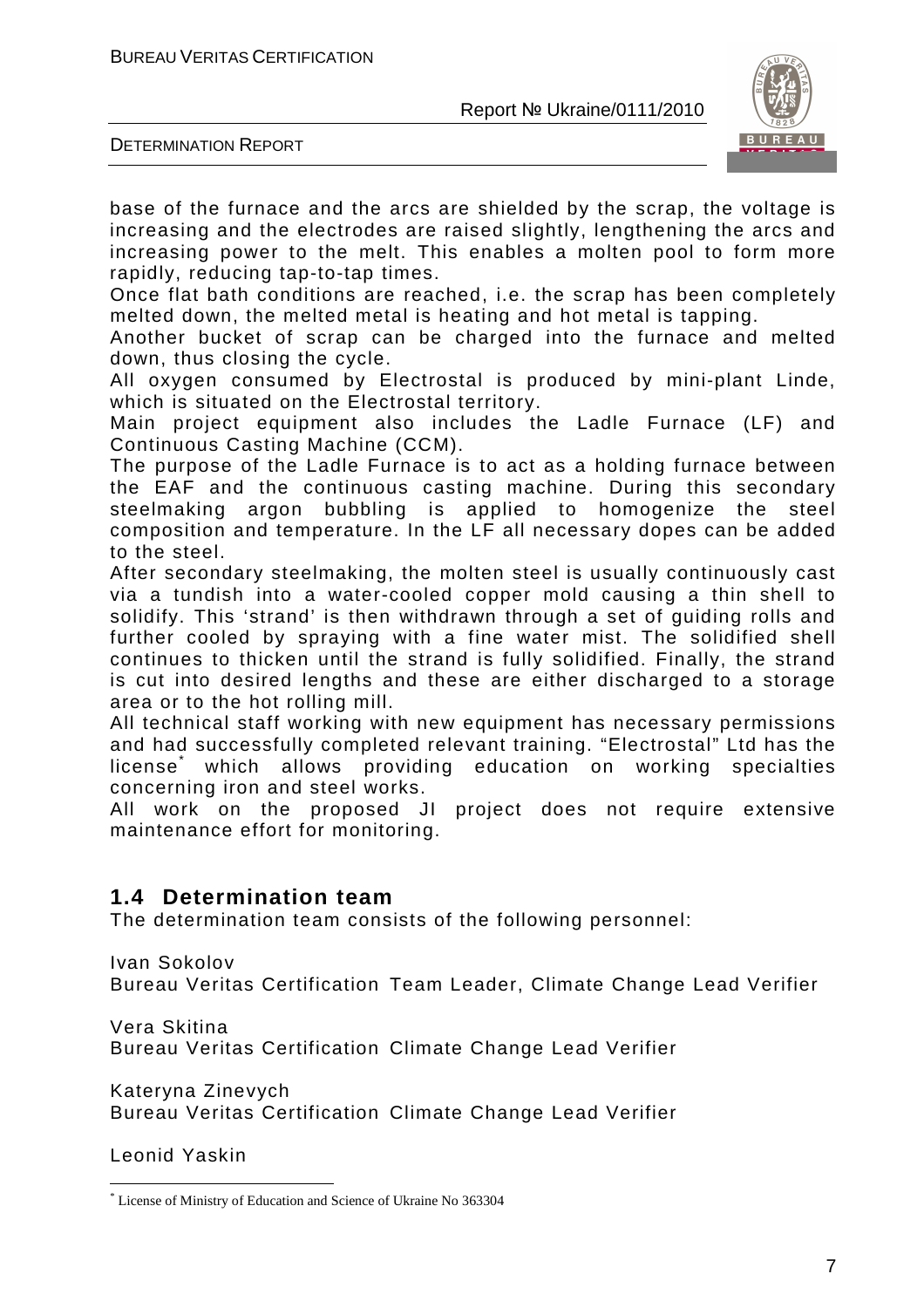

DETERMINATION REPORT

Bureau Veritas Certification, Internal Technical Reviewer

# **2 METHODOLOGY**

The overall determination, from Contract Review to Determination Report & Opinion, was conducted using Bureau Veritas Certification internal procedures.

In order to ensure transparency, a determination protocol was customized for the project, according to the Determination and Verification Manual (IETA/PCF). The protocol shows, in a transparent manner, criteria (requirements), means of verification and the results from determining the identified criteria. The determination protocol serves the following purposes:

- It organizes, details and clarifies the requirements a JI project is expected to meet;
- It ensures a transparent determination process where the determinator will document how a particular requirement has been determined and the result of the determination.

The determination protocol consists of five tables. The different columns in these tables are described in Figure 1.

The completed determination protocol is enclosed in Appendix A to this report.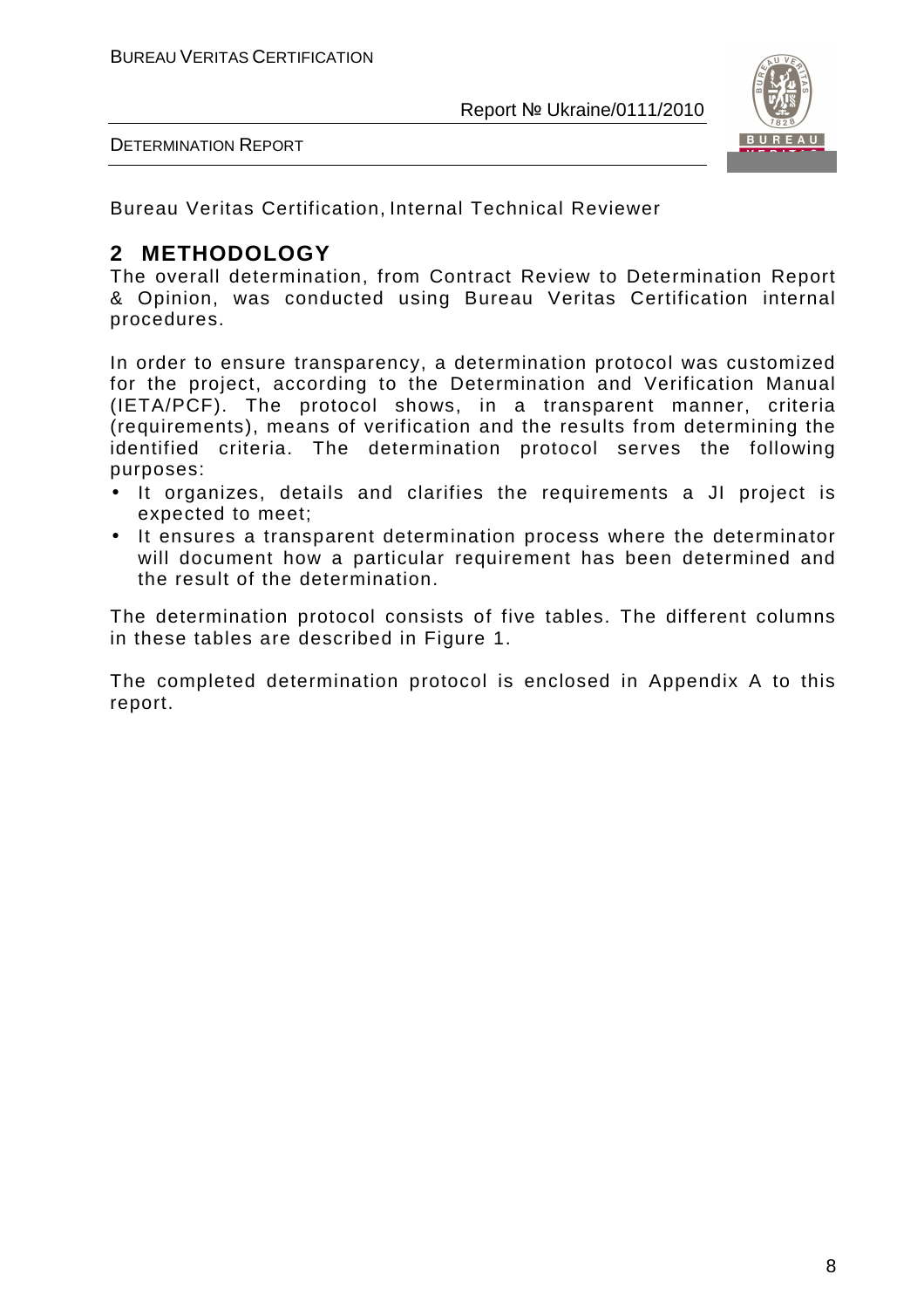

| <b>Determination Protocol Table 1: Mandatory Requirements</b> |                                                                                                   |                                                                                                                                                                                                                                                                                                                                                               |                                                                                                                                                                                                                      |  |
|---------------------------------------------------------------|---------------------------------------------------------------------------------------------------|---------------------------------------------------------------------------------------------------------------------------------------------------------------------------------------------------------------------------------------------------------------------------------------------------------------------------------------------------------------|----------------------------------------------------------------------------------------------------------------------------------------------------------------------------------------------------------------------|--|
| <b>Requirement</b>                                            | <b>Reference</b>                                                                                  | <b>Conclusion</b>                                                                                                                                                                                                                                                                                                                                             | <b>Cross reference</b>                                                                                                                                                                                               |  |
| The requirements the<br>project must meet.                    | Gives reference to<br>legislation<br>the<br>or<br>agreement where<br>the requirement is<br>found. | This is either acceptable<br>evidence<br>based<br>on<br>provided<br>(OK),<br>a a<br><b>Action</b><br><b>Corrective</b><br>(CAR) or a<br>Reguest<br><b>Clarification Request (CL)</b><br>of risk or non-compliance<br>with stated requirements.<br>The CAR's and CL's are<br>numbered and presented to<br>client<br>the<br>in.<br>the<br>Determination Report. | Used to<br>refer<br>the<br>to<br>relevant<br>protocol<br>questions in Tables 2, 3<br>and 4 to show how the<br>specific requirement is<br>determined. This is to<br>transparent<br>ensure a<br>determination process. |  |

| <b>Determination Protocol Table 2: Requirements checklist</b>                                                                                                                                                                                                |                                                                                                                        |                                                                                                                                                                                                   |                                                                                                                                                                       |                                                                                                                                                                                                                                                                             |
|--------------------------------------------------------------------------------------------------------------------------------------------------------------------------------------------------------------------------------------------------------------|------------------------------------------------------------------------------------------------------------------------|---------------------------------------------------------------------------------------------------------------------------------------------------------------------------------------------------|-----------------------------------------------------------------------------------------------------------------------------------------------------------------------|-----------------------------------------------------------------------------------------------------------------------------------------------------------------------------------------------------------------------------------------------------------------------------|
| <b>Checklist Question</b>                                                                                                                                                                                                                                    | Reference                                                                                                              | <b>Means</b><br>Οf<br>verification<br>(MoV)                                                                                                                                                       | <b>Comment</b>                                                                                                                                                        | <b>Final</b><br><b>Draft</b><br>and/or<br><b>Conclusion</b>                                                                                                                                                                                                                 |
| The<br>various<br>requirements in Table<br>linked<br>to<br>are<br>checklist questions the<br>project should meet.<br>The<br>checklist<br>is<br>organized in several<br>sections. Each section<br>further sub-<br>is then<br>divided.<br><b>The</b><br>lowest | Gives<br>reference<br>to<br>documents<br>where<br>the<br>answer<br>to<br>the<br>checklist<br>question or<br>item<br>is | <b>Explains</b><br>how<br>conformance with<br>checklist<br>the<br>question<br>is<br>investigated.<br>Examples<br>οf<br>οf<br>means<br>verification<br>are<br>document review<br>(DR) or interview | The section is<br>used<br>to<br>elaborate<br>and<br>the<br>discuss<br>checklist<br>question and/or<br>the<br>conformance to<br>the question. It<br>further used<br>is | This is either acceptable<br>evidence<br>based<br>on<br>provided (OK), or a<br><b>Corrective</b><br><b>Action</b><br>Request (CAR) due to<br>non-compliance with the<br>checklist question. (See<br>below). Clarification<br>Request (CL) is used<br>when the determination |
| level<br>constitutes<br>a<br>checklist question.                                                                                                                                                                                                             | found.                                                                                                                 | (I). N/A means not<br>applicable.                                                                                                                                                                 | to explain<br>the<br>conclusions<br>reached.                                                                                                                          | has identified a<br>team<br>for<br>further<br>need<br>clarification.                                                                                                                                                                                                        |

| Determination Protocol Table 3: Baseline and Monitoring Methodologies |                              |                                             |                                              |                                                                      |
|-----------------------------------------------------------------------|------------------------------|---------------------------------------------|----------------------------------------------|----------------------------------------------------------------------|
| <b>Checklist Question</b>                                             | Reference                    | <b>Means</b><br>Οf<br>verification<br>(MoV) | <b>Comment</b>                               | <b>Final</b><br><b>Draft</b><br>and/or<br><b>Conclusion</b>          |
| The<br>various<br>οf<br>requirements                                  | Gives<br>reference           | <b>Explains</b><br>how<br>conformance with  | The<br>is<br>section<br>used<br>to           | This is either acceptable<br>evidence<br>based<br>on                 |
| baseline<br>and                                                       | tο                           | checklist<br>the                            | elaborate<br>and                             | (OK),<br>provided<br>or<br>- a                                       |
| monitoring<br>methodologies should                                    | documents<br>where           | question<br>is<br>investigated.             | the<br>discuss<br>checklist                  | Corrective<br><b>Action</b><br>Request (CAR) due to                  |
| be met. The checklist                                                 | the<br>answer<br>to          | Examples<br>οf                              | question and/or                              | non-compliance with the                                              |
| is organized in several                                               | the                          | οf<br>means                                 | the                                          | checklist question. (See                                             |
| sections. Each section                                                | checklist                    | verification<br>are                         | conformance to                               | below). <b>Clarification</b>                                         |
| further sub-<br>then<br>İS.<br>divided.<br>The<br>lowest              | question<br>or<br>item<br>is | document review<br>(DR) or interview        | the question. It<br>further used<br>is       | Request (CL) is used<br>when the determination                       |
| constitutes<br>level<br>a<br>checklist question.                      | found.                       | (I). N/A means not<br>applicable.           | to explain<br>the<br>conclusions<br>reached. | has identified a<br>team<br>for<br>further<br>need<br>clarification. |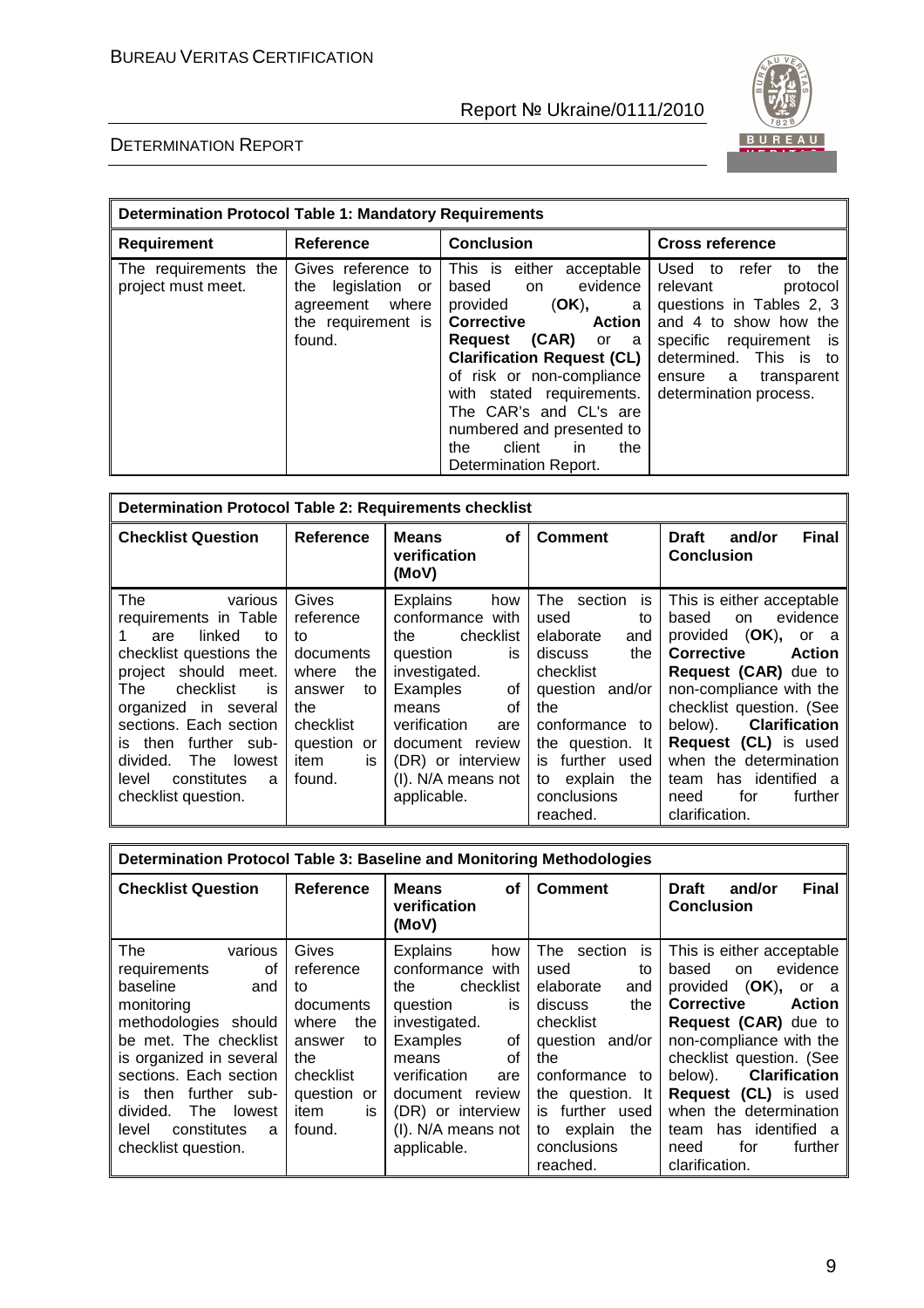

#### DETERMINATION REPORT

| <b>Determination Protocol Table 4: Legal requirements</b>             |                                                                                                                                     |                                                                                                                                                                                                                                        |                                                                                                                                                                                                                             |                                                                                                                                                                                                                                                                                                                                                                  |
|-----------------------------------------------------------------------|-------------------------------------------------------------------------------------------------------------------------------------|----------------------------------------------------------------------------------------------------------------------------------------------------------------------------------------------------------------------------------------|-----------------------------------------------------------------------------------------------------------------------------------------------------------------------------------------------------------------------------|------------------------------------------------------------------------------------------------------------------------------------------------------------------------------------------------------------------------------------------------------------------------------------------------------------------------------------------------------------------|
| <b>Checklist Question</b>                                             | Reference                                                                                                                           | <b>Means</b><br>οf<br>verification<br>(MoV)                                                                                                                                                                                            | <b>Comment</b>                                                                                                                                                                                                              | <b>Final</b><br><b>Draft</b><br>and/or<br><b>Conclusion</b>                                                                                                                                                                                                                                                                                                      |
| The<br>national<br>legal<br>the<br>requirements<br>project must meet. | Gives<br>reference<br>to<br>documents<br>where<br>the<br>to<br>answer<br>the<br>checklist<br>question<br>or<br>item<br>is<br>found. | <b>Explains</b><br>how<br>conformance with<br>checklist<br>the<br>question<br>is<br>investigated.<br>Examples<br>of<br>οf<br>means<br>verification<br>are<br>document review<br>(DR) or interview<br>(I). N/A means not<br>applicable. | The<br>section<br>is<br>used<br>to<br>elaborate<br>and<br>the<br>discuss<br>checklist<br>question and/or<br>the<br>conformance<br>to<br>the question. It<br>is further used<br>to explain<br>the<br>conclusions<br>reached. | This is either acceptable<br>evidence<br>based<br>on<br>provided (OK),<br>or a<br><b>Corrective</b><br><b>Action</b><br>Request (CAR) due to<br>non-compliance with the<br>checklist question. (See<br><b>Clarification</b><br>below).<br>Request (CL) is used<br>when the determination<br>has identified a<br>team<br>for<br>further<br>need<br>clarification. |

| Determination Protocol Table 5: Resolution of Corrective Action and Clarification Requests                                                                                      |                                                                                                                                                                                           |                                                                                                                                                                                        |                                                                                                                                                                                                                           |  |  |  |
|---------------------------------------------------------------------------------------------------------------------------------------------------------------------------------|-------------------------------------------------------------------------------------------------------------------------------------------------------------------------------------------|----------------------------------------------------------------------------------------------------------------------------------------------------------------------------------------|---------------------------------------------------------------------------------------------------------------------------------------------------------------------------------------------------------------------------|--|--|--|
| <b>clarifications</b><br>Report<br>and corrective action<br>requests                                                                                                            | Ref. to checklist<br>question in tables<br>2/3                                                                                                                                            | Summary of project<br>owner response                                                                                                                                                   | <b>Determination conclusion</b>                                                                                                                                                                                           |  |  |  |
| If the conclusions from<br>the Determination are<br>either a<br>Corrective<br>Action<br>Request or a<br>Clarification<br>Request,<br>these should be listed in<br>this section. | Reference<br>the<br>to<br>checklist<br>question<br>number in Tables 2, 3<br>where<br>and $4$<br>the<br>Corrective<br>Action<br>Request<br>or<br>Clarification<br>Request<br>is explained. | The responses given<br>by the Client or other<br>project participants<br>during<br>the<br>communications<br>with<br>the determination team<br>should be summarized<br>in this section. | This<br>should<br>section<br>the<br>summarize<br>determination<br>team's<br>final<br>responses<br>and<br>The<br>conclusions.<br>conclusions should also be<br>included in Tables 2, 3 and<br>4, under "Final Conclusion". |  |  |  |

#### **Figure 1 Determination protocol tables**

#### **2.1 Review of Documents**

The Project Design Document (PDD) submitted by Global Carbon BV and additional background documents related to the project design and baseline, i.e. country Law, Guidelines for Completing the Project Design Document (JI-PDD), Approved methodology, Kyoto Protocol, Clarifications on Determination Requirements to be Checked by a Designated Operational Entity were reviewed.

To address Bureau Veritas Certification corrective action and clarification requests Global Carbon BV revised the PDD and resubmitted it on 27<sup>th</sup> of May 2010.

The determination findings presented in this report relate to the project as described in the PDD version 1.1.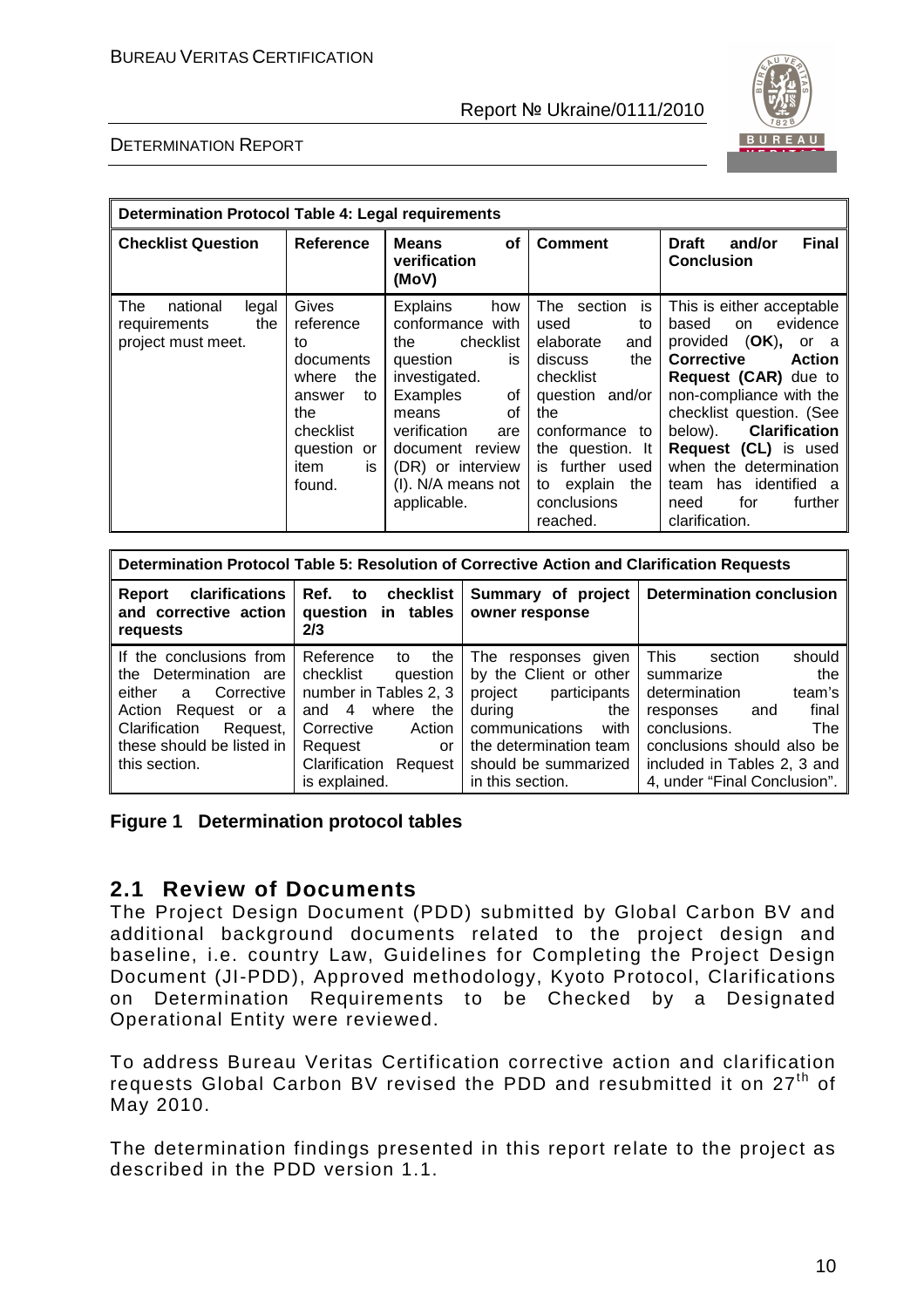DETERMINATION REPORT



# **2.2 Follow-up Interviews**

On 22/04/2010 Bureau Veritas Certification performed interviews with project stakeholders to confirm selected information and to resolve issues identified in the document review. Representatives of "Electrostal" Ltd and Global Carbon BV were interviewed (see References). The main topics of the interviews are summarized in Table 1.

| <b>Interviewed</b><br>organization | <b>Interview topics</b>                                                                                                                                                                                                                                                                                                                                                                                                                                                                                                                                                                                              |
|------------------------------------|----------------------------------------------------------------------------------------------------------------------------------------------------------------------------------------------------------------------------------------------------------------------------------------------------------------------------------------------------------------------------------------------------------------------------------------------------------------------------------------------------------------------------------------------------------------------------------------------------------------------|
| "Electrostal" Ltd                  | Project history<br>≻<br>Project approach<br>⋗<br>Project boundary<br>↘<br>Implementation schedule<br>⋗<br>Organizational structure<br>➤<br>Responsibilities and authorities<br>➤<br>Training of personnel<br>≻<br>Quality management procedures and technology<br>≻<br>Rehabilitation/Implementation of equipment (records)<br>➤<br>Metering equipment control<br>➤<br>Metering record keeping system, database<br>➤<br><b>Technical documentation</b><br>➤<br>Monitoring plan and procedures<br>⋗<br>Permits and licenses<br>⋗<br><b>Environmental Impact Assessment</b><br>≻<br>Local stakeholder's response.<br>➤ |
| <b>LOCAL Stakeholder</b>           | Influence of the project implementation on the local community<br>≻                                                                                                                                                                                                                                                                                                                                                                                                                                                                                                                                                  |
| Global Carbon BV                   | Baseline methodology.<br>➤<br>Monitoring plan.<br>➤<br>Investment analysis.<br>➤<br>Calculation of emission reduction                                                                                                                                                                                                                                                                                                                                                                                                                                                                                                |

#### **Table 1 Interview topics**

#### **2.3 Resolution of Clarification and Corrective Action Requests**

The objective of this phase of the determination is to raise the requests for corrective actions and clarification and any other outstanding issues that needed to be clarified for Bureau Veritas Certification positive conclusion on the project design.

To guarantee the transparency of the determination process, the concerns raised are documented in more detail in the determination protocol in Appendix A.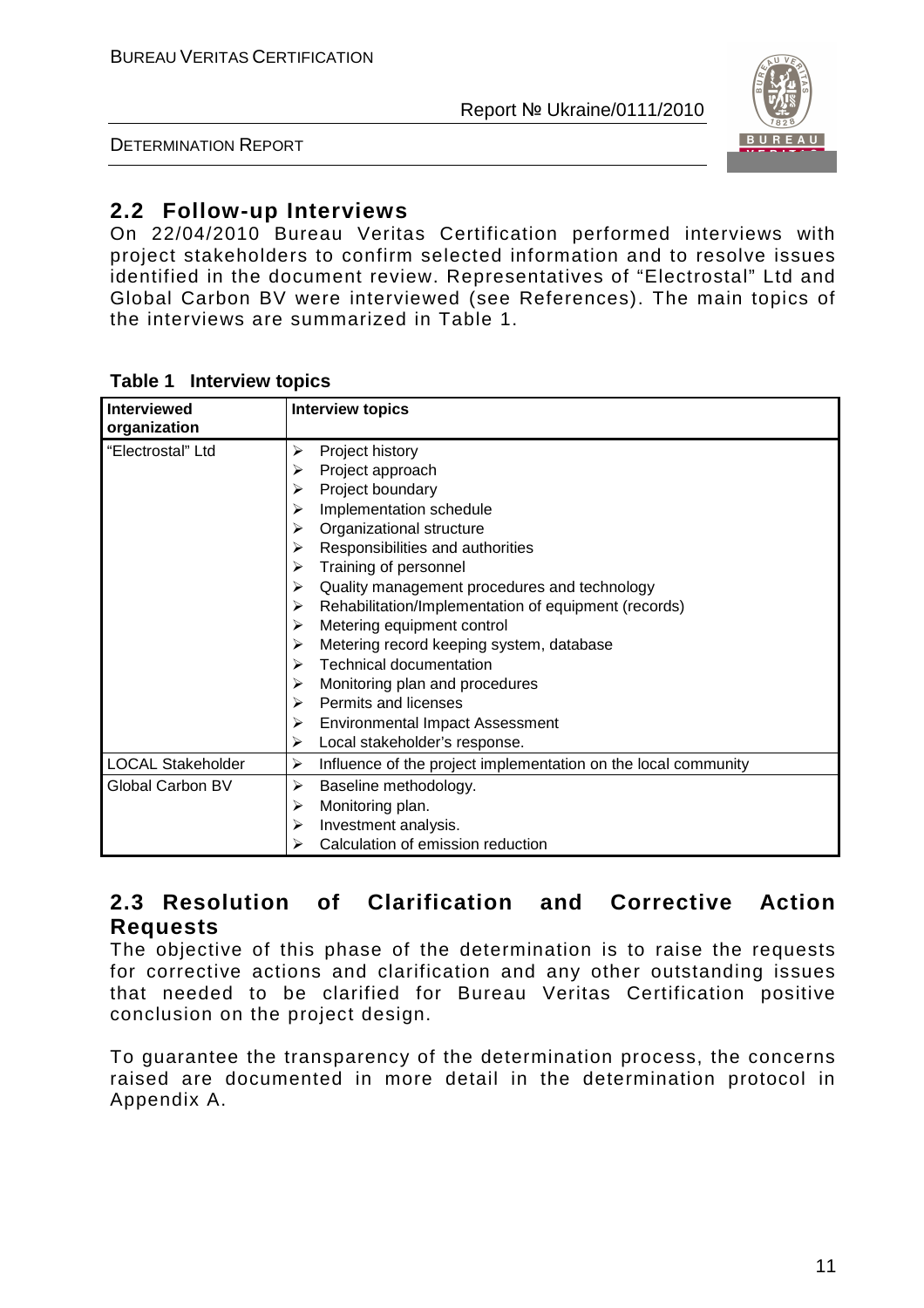

DETERMINATION REPORT

# **3 DETERMINATION FINDINGS**

In the following sections, the findings of the determination are stated. The determination findings for each determination subject are presented as follows:

- 1) The findings from the desk review of the original project design documents and the findings from interviews during the follow up visit are summarized. A more detailed record of these findings can be found in the Determination Protocol in Appendix A.
- 2) Where Bureau Veritas Certification had identified issues that needed clarification or that represented a risk to the fulfillment of the project objectives, a Clarification or Corrective Action Request, respectively, have been issued. The Clarification and Corrective Action Requests are stated, where applicable, in the following sections and are further documented in the Determination Protocol in Appendix A. The determination of the Project resulted in 27 Corrective Action Requests and 7 Clarification Requests.
- 3) The conclusions for determination subject are presented.

#### **3.1 Project Design**

The project is expected to be in line with host-country specific JI requirements because it aims at reducing emissions of greenhouse gases by using modern technologies to improve steel production in the region.

The Project Scenario is considered additional in comparison to the baseline scenario, and therefore eligible to receive Emissions Reductions Units (ERUs) under the JI, based on an analysis, presented by the PDD, of investment, technological and other barriers, and prevailing practice.

The project design is sound and the geographical (Kurakhovo, Donetsk Region, Ukraine) and temporal (25 years) boundaries of the project are clearly defined.

#### **Corrective Action Request (CAR) 01**

The project has no approval of the host Party.

#### **Response**

Letters of Approval will be issued after the submission of the determination report to the NFPs.

#### **Conclusion of the determination team**

Conclusion is pending. The approval should be obtained following the determination of the project.

#### **Corrective Action Request (CAR) 02**

Please indicate the purpose of the project.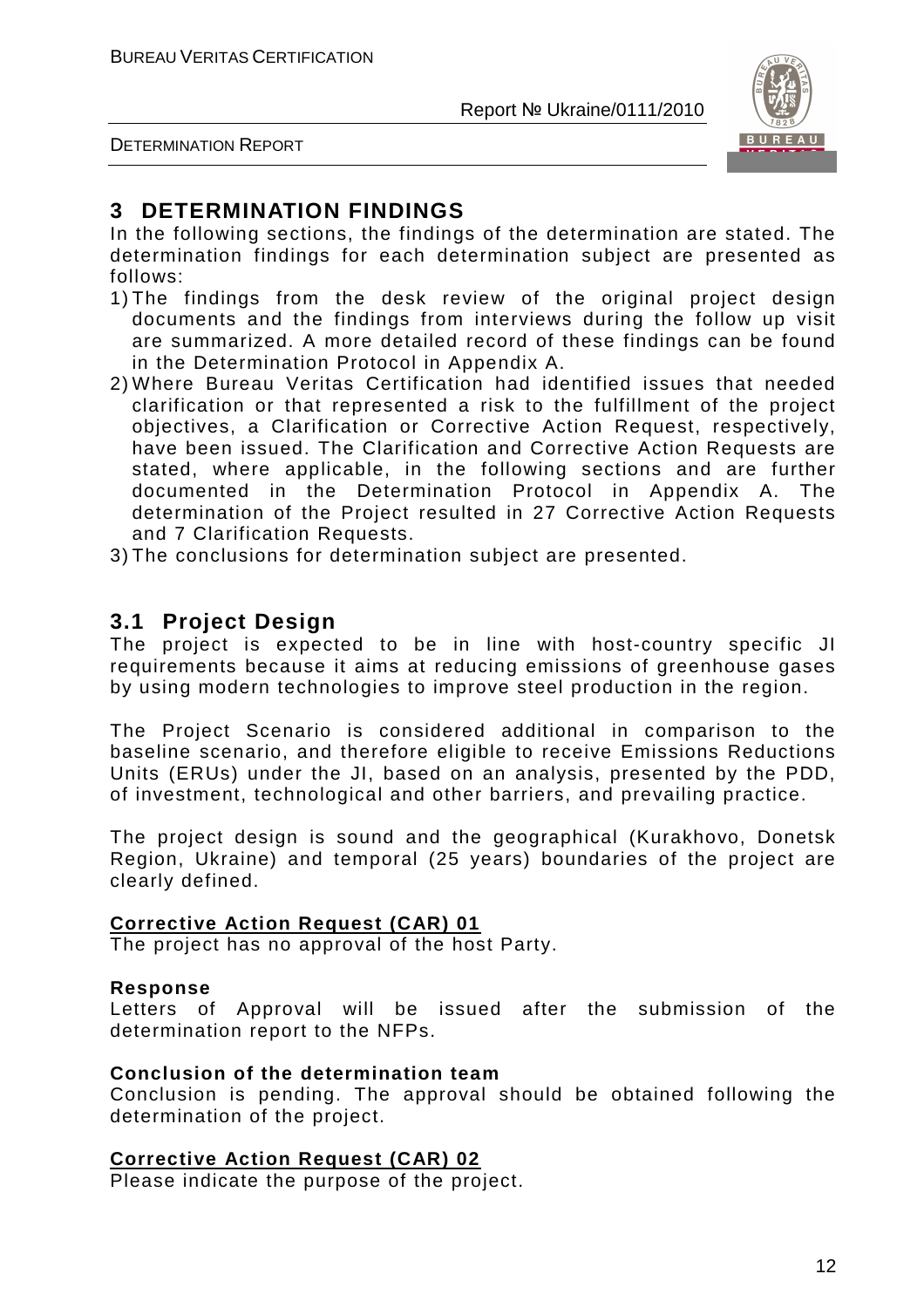

DETERMINATION REPORT

#### **Response**

"In general, the purpose of this project is reduction of greenhouse gas emissions by using modern technologies to improve - steel production at the site"

The similar explanation was added to PDD.

#### **Conclusion of the determination team**

PDD version 2.0 was checked. Issue is closed.

#### **Corrective Action Request (CAR) 03**

There is no a concise, summarizing explanation of how the proposed project reduces greenhouse gas emissions.

#### **Response**

The explanation was added to the second paragraph of the Section A.2 PDD.

#### **Conclusion of the determination team**

PDD version 2.0 was checked. Issue is closed.

#### **Corrective Action Request (CAR) 04**

Please provide the summary of the history of the projects JI component.

#### **Response**

"Before the decision making concerning EAF steelmaking plant construction the management of the DMRP were consulted by State Authority for Environmental Questions in Donetsk region concerning the possibility to use additional financing, including Kyoto Protocol mechanisms"

The similar explanation was added to PDD.

#### **Conclusion of the determination team**

PDD version 2.0 was checked. Issue is closed.

#### **Corrective Action Request (CAR) 05**

Please correct the format of the Table A.3.1. according to the one indicated in the template/Guidelines ver.04

#### **Response**

The table A.3.1 was corrected according to the one indicated in the template/Guidelines ver.04

#### **Conclusion of the determination team**

PDD version 2.0 was checked. Issue is closed.

#### **Clarification Request (CL) 01**

Please clarify in a more detailed way the technology to be implemented (as well as information considering ladle furnace and oxygen unit).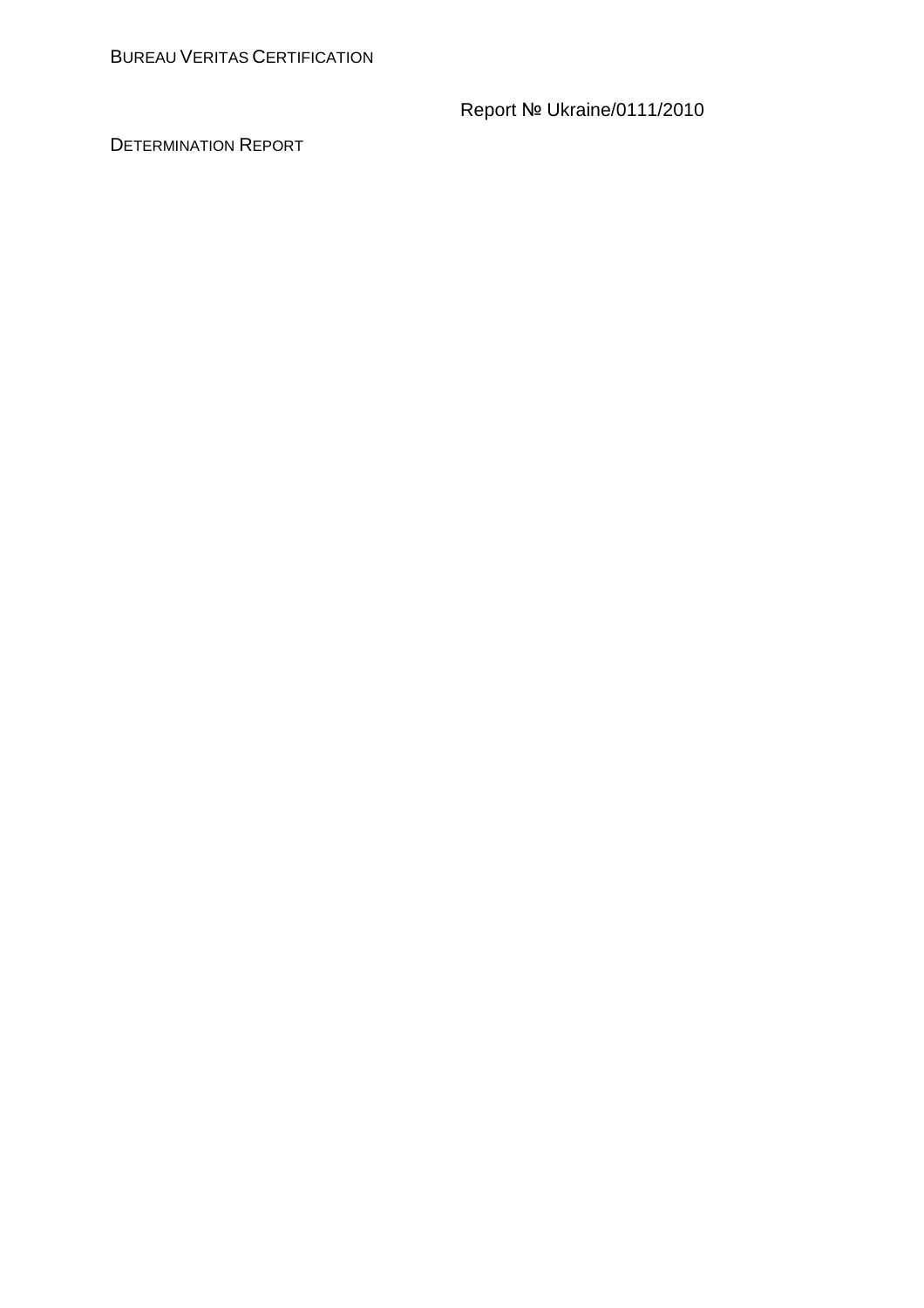

DETERMINATION REPORT

In the implementation schedule diagram A.4.2 in the PDD version 1.0 the stage of decision making is dated 21.12.2005 while the enterprise protocol when the construction decision was made is dated 27.02.2006.

#### **Response**

The implementation schedule diagram A.4.2 was corrected.

#### **Conclusion of the determination team**

PDD version 2.0 was checked. Issue is closed.

#### **Corrective Action Request (CAR) 09**

In the implementation schedule diagram A.4.2 in the PDD version 1.0 the stage the end of commissioning works is dated 06.09.2008 while the decision of the city hall head on work acceptance is dated 25.12.2008.

#### **Response**

The implementation schedule diagram A.4.2 was corrected.

#### **Conclusion of the determination team**

PDD version 2.0 was checked. Issue is closed.

#### **Corrective Action Request (CAR) 10**

Please correct the tables A.4.1. and A.4.2. according to the required by the Guidelines ver.04 format.

#### **Response**

The tables A.4.1 and A.4.2 were corrected according to the one indicated in the template/Guidelines ver.04

#### **Conclusion of the determination team**

PDD version 2.0 was checked. Issue is closed.

#### **Corrective Action Request (CAR) 17**

Please correct the amount of months.

#### **Response**

The amount of months was corrected. The correct figure is 300 months.

#### **Conclusion of the determination team**

PDD version 2.0 was checked. Issue is closed.

#### **Corrective Action Request (CAR) 18**

Please provide the proof that operational lifetime could be 25 years because the passport from the producer provides warrant for the operation for 12 years.

#### **Response**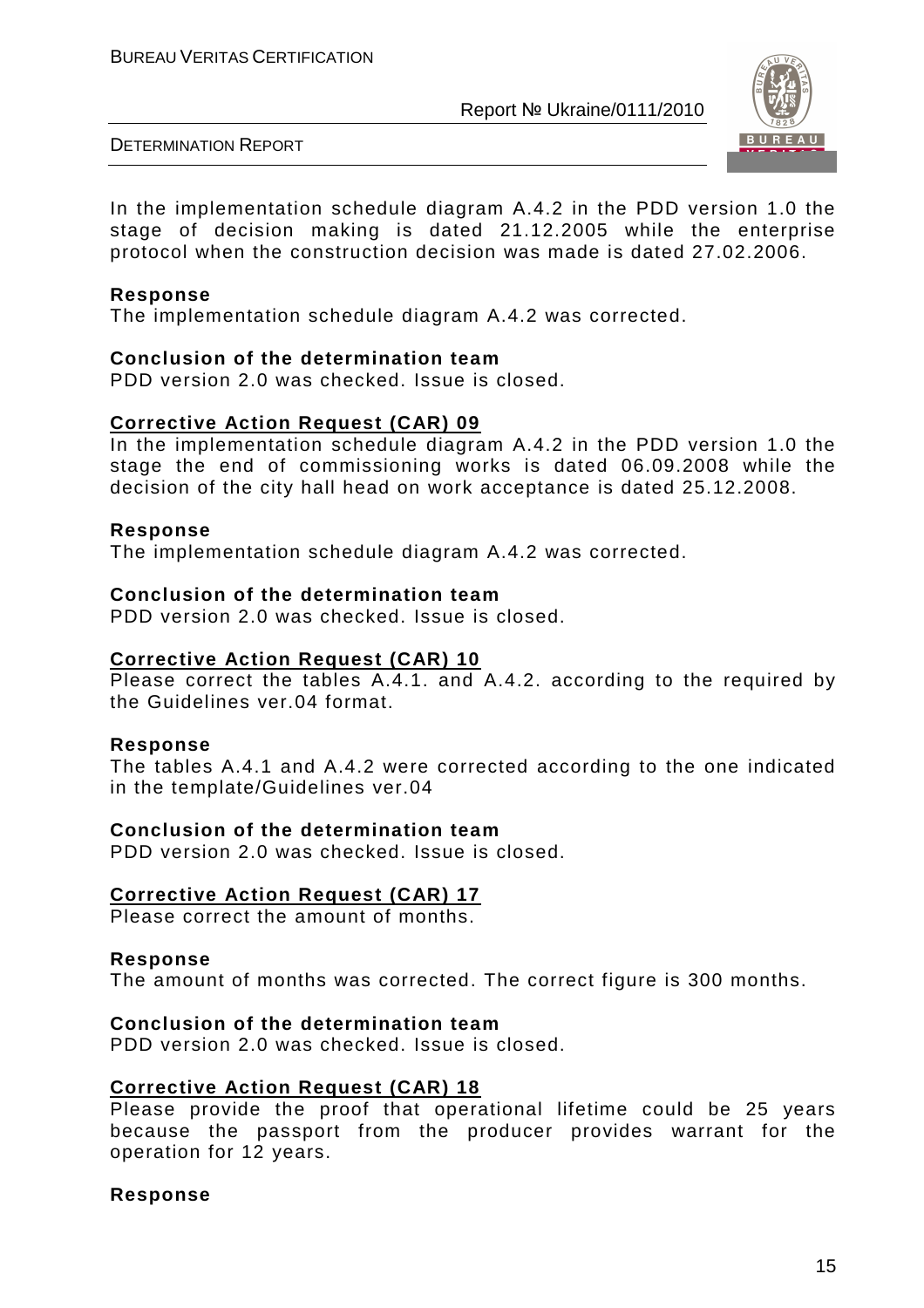

DETERMINATION REPORT

To clarify this point Henk Reimink (General Manager, Technology and Environment from the World Steel Association) was involved as an external expert. The following clarification was achieved from him:

"… in my opinion your estimate of 25 years of useful life for heavy industrial equipment is correct and this is normally used for calculating cost analysis or value analysis for complex sites"

#### **Conclusion of the determination team**

Evidence presented was found sufficient. Issue is closed.

#### **3.2 Baseline and Additionality**

The "Implementation of Arc furnace Steelmaking Plant "Electrostal" at Kurakhovo, Donetsk region" project uses the JI specific approach.

In accordance with the paragraph 24 of the "Guidance on criteria for baseline setting and monitoring", Version 02, the project developer proposes the identification of a baseline scenario by listing and describing plausible future scenarios on the basis of conservative assumptions and selecting the most plausible one.

For the emission reduction calculation and monitoring, the project developer proposes using a JI specific approach in accordance with the JI Guidance on Criteria for Baseline Setting and Monitoring, Version 02. No approved CDM methodologies are used and if elements of CDM methodologies are used, it is clearly indicated. All information concerning the methodological approach for the emissions reduction calculation chosen is given below in section B.1. of the PDD version 2.0. All information concerning methodological approach for monitoring of emission reductions is given in section D of the PDD version 2.0.

The baseline scenario has been identified as the most plausible scenario among all realistic and credible alternatives. Taking into account that proposed project activity is a green-field project and does not substitute any separate technology, there are only several alternatives that can be considered as plausible.

The possible alternative baseline scenarios are the following:

- (a) Proposed project activity without JI;
- (b) Production of the similar to project activity products by other metallurgical plants in Ukraine (continuation of existing practice);
- (c) Construction of a separate plant similar to project activity, using another technology (OHF or BOF)
- (d) Construction of a new plant by another party using EAF technology
- (e) The combination of alternative 1 and 4

The baseline options considered do not include those options that: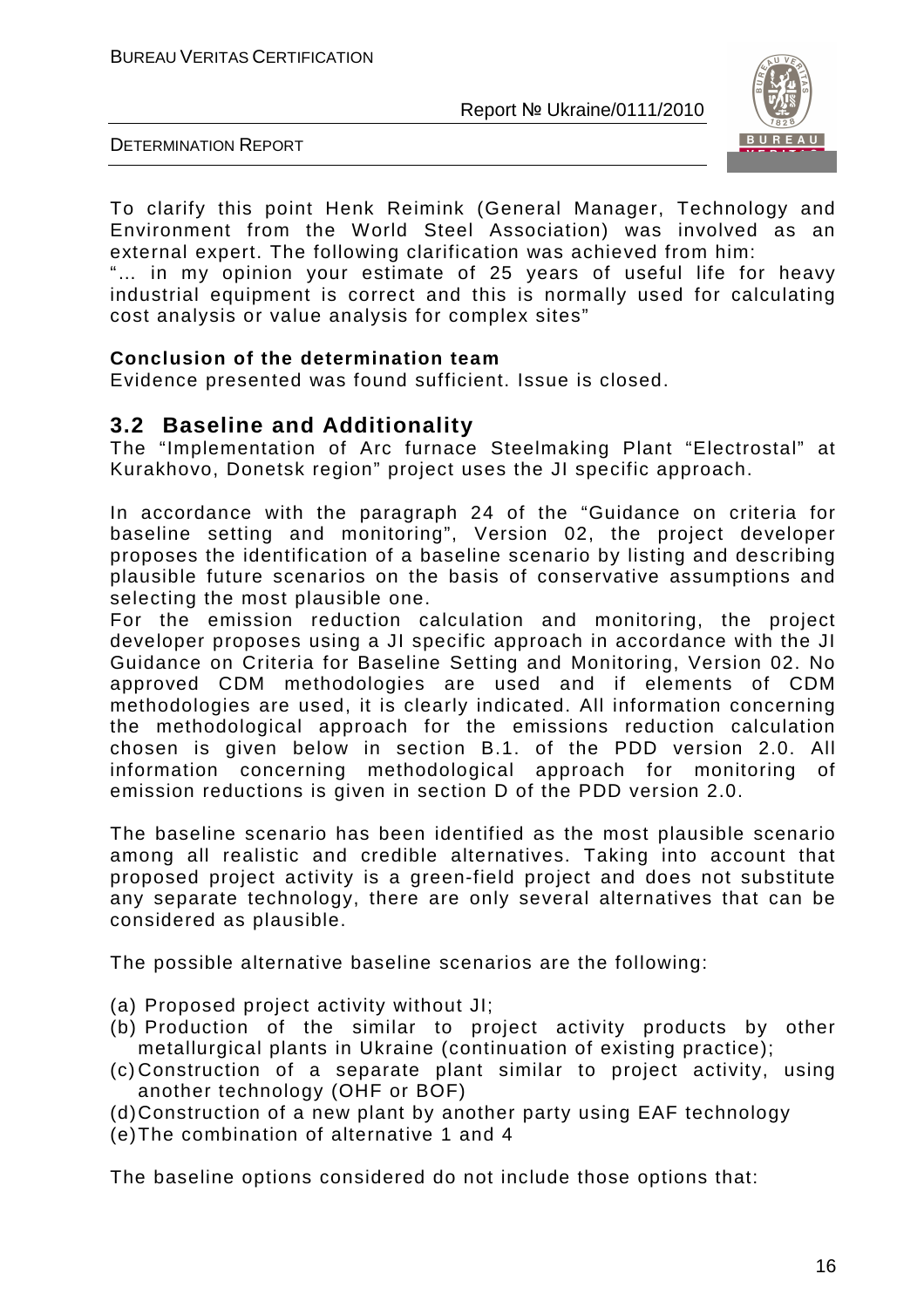

DETERMINATION REPORT

- do not comply with legal and regulatory requirements; or
- depend on key resources such as fuels, materials or technology that are not available at the project site.

The most economically attractive alternative among the alternatives mentioned above (b) has been selected as the baseline scenario, since such alternative is not expected to face any prohibitive barriers that could have prevented it from being taken up as the project activity. With the help of the most recent version of "Tool for demonstration and assessment of additionality" project developer my means of implementation barrier and common practice analysis shows that project activity is additional itself and would not occur without JI incentive.

#### **Corrective Action Request (CAR) 11**

Please move the project line parameters into section D because the key baseline parameters are just steel production level and emission factor for steel production. Others are projectline key parameters.

#### **Response**

The project line parameters were moved to Annex 3, because all of them are the key parameters for monitoring. Necessary corrections were made in PDD

Key baseline parameters (steel production level and emission factor for steel production) are indicated in the section B.1.

#### **Conclusion of the determination team**

PDD version 2.0 was checked. Issue is closed.

#### **Clarification Request (CL) 03**

Please provide information on how the real expectations of the PO are estimated and show the example.

#### **Response**

"The technical department of the Electrostal plant estimates which production level could be achieved during further years. This expectation is based on results achieved and plans concerning possible improvements in the regimes and technology"

The similar footnote was added to PDD into the place of first mentioning of real expectations of the PO.

#### **Conclusion of the determination team**

PDD version 2.0 was checked. Issue is closed.

#### **Corrective Action Request (CAR) 12**

PDD version 1.0 states that there is no market iron consumption intended and some iron is consumed only as a part of scrap while it was verified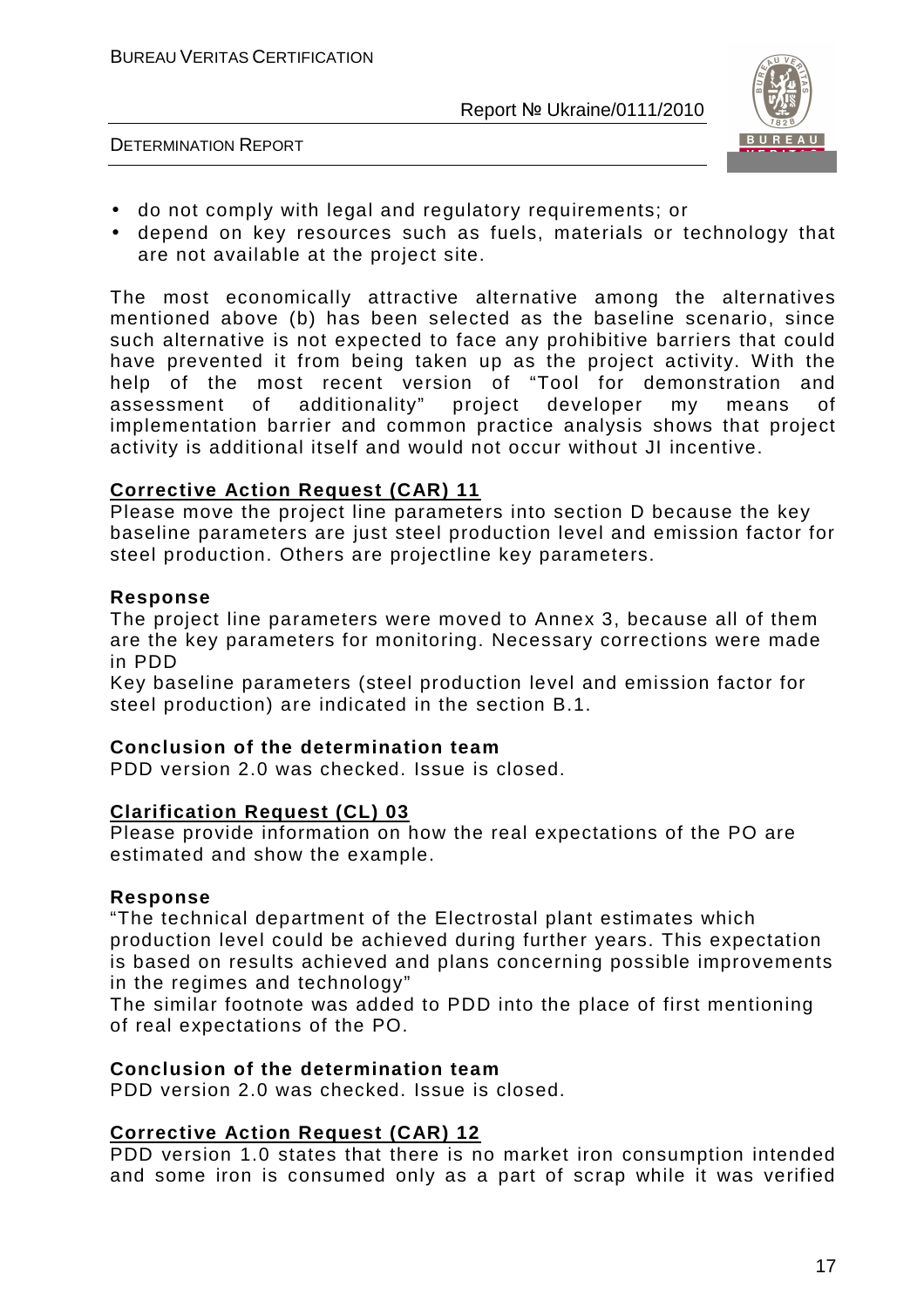

DETERMINATION REPORT

onsite that some iron is requested to be added by the technology. Please clarify and correct.

#### **Response**

"It is required to use iron as a source of carbon, in the amount of 5 kg per 1 tonne of steel. All pig iron used under the project is a scrap and therefore can be considered as a climate neutral" The similar footnote was added to PDD.

#### **Conclusion of the determination team**

PDD version 2.0 was checked. Issue is closed.

#### **Corrective Action Request (CAR) 13**

Please clarify why the limestone consumption is listed among the key parameters while it is not used by the plant. Correct if appropriate.

#### **Response**

The parameter "limestone consumption" was removed from PDD because no limestone is consumed.

Necessary changes were made in different places of PDD and Excel spreadsheet.

#### **Conclusion of the determination team**

PDD version 2.0 was checked. Issue is closed.

#### **Corrective Action Request (CAR) 14**

Please mention if there are any technological barriers to the implementation of the proposed project activity.

#### **Response**

Since there are no technological barriers to the proposed project activity project developer uses investment and prevailing practice as well as common practice analysis in order to prove the additionality.

#### **Conclusion of the determination team**

Explanation was found satisfactory. Issue is closed.

#### **Corrective Action Request (CAR) 15**

Please clarify the source of the 3.8% of the EAF technology share at the Ukrainian steel production market.

#### **Response**

The figure 3.8% for EAF technology share at the Ukrainian steel production market is wrong. The correct figure is 3.7%. The source of correct value is already mentioned in the PDD.

Necessary changes were made in different places of PDD and Excel spreadsheet.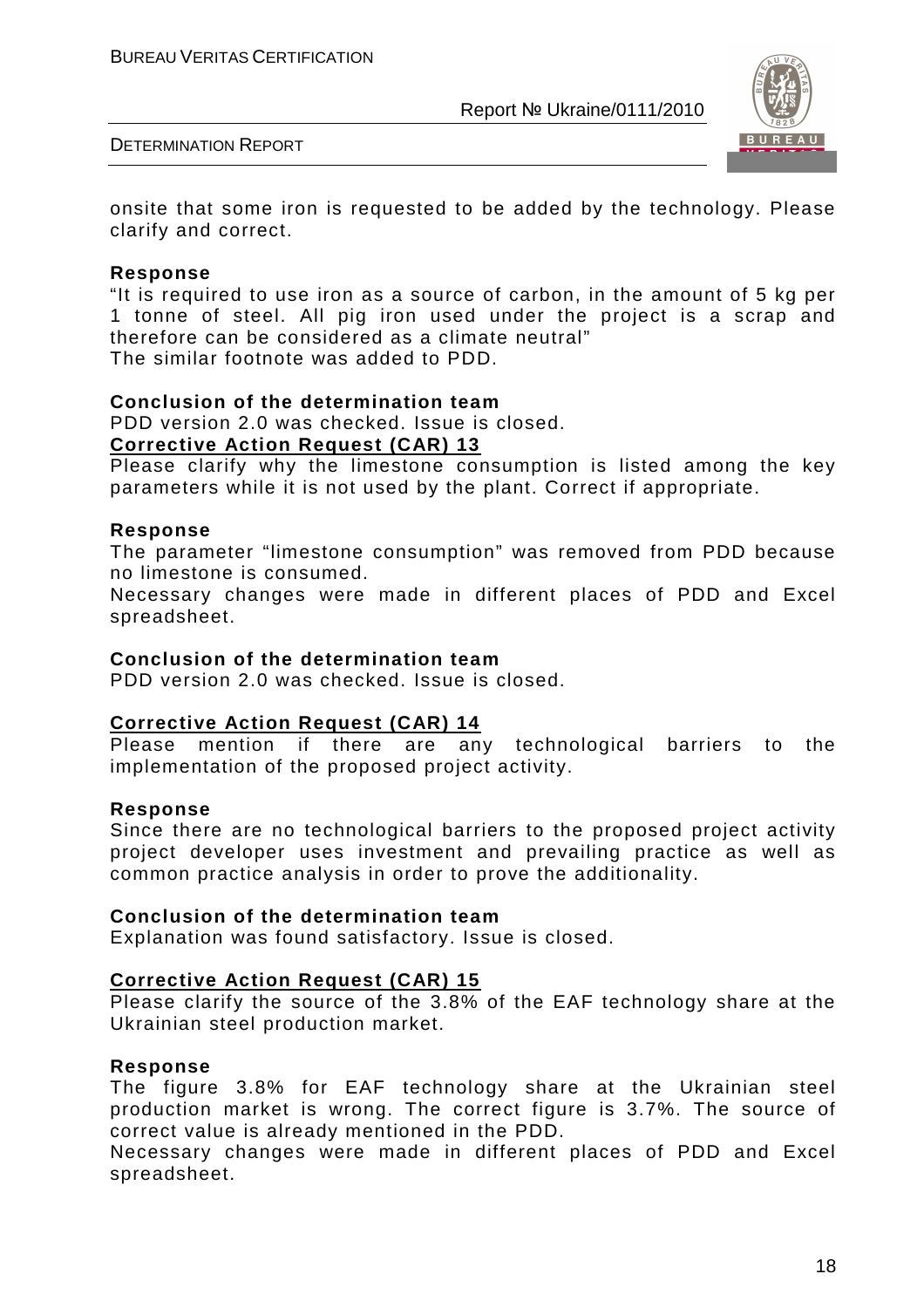

DETERMINATION REPORT

#### **Conclusion of the determination team**

PDD version 2.0 was checked. Issue is closed.

#### **Corrective Action Request (CAR) 16**

National policies that affect a baseline are not taken into account.

#### **Response**

"No national policies and circumstances can significantly influence the baseline"

The similar line was added to the PDD.

#### **Conclusion of the determination team**

PDD version 2.0 was checked. Issue is closed.

#### **3.3 Monitoring Plan**

The Project uses the JI specific approach. Refer discussions on the validity of the methodology at section 3.2 above.

In accordance with the approach chosen and taking into account that proposed project concerns new construction, baseline emissions should be calculated based on project level of steel production and relevant emission factor.

The best practice for monitoring for JI project should not influence (or minimally influence) on common monitoring practice, used in the plant. Therefore, existing statistical documents (Technical Reports, etc.) will be used as a source of data. All metering devices used for metering the data, necessary for ER calculations should be regularly checked and calibrated, if necessary, to provide insignificant level of uncertainties. Therefore, all data in the calculation of the baseline and project emissions have insignificant level of uncertainties due to regular calibration of meters.

All data needed for ER calculation will be collected in the official statistic documents used by plant and after that recalculated into the value of emission reductions by the method described below.

If the main metering device fails, and there are no reserve metering devices available, the monitoring report will use indirect data and evidence, but only if their applicability (data and evidence) is justifiably proved. Likely, a conservative approach will be used. The possible way to solve some problems in this case is to use the reports developed under ISO 9001, which has been implemented on the plant.

The data monitored and required for calculation of the ERUs will be archived and kept for 2 years after the last transfer of ERUs.

#### **Corrective Action Request (CAR) 19**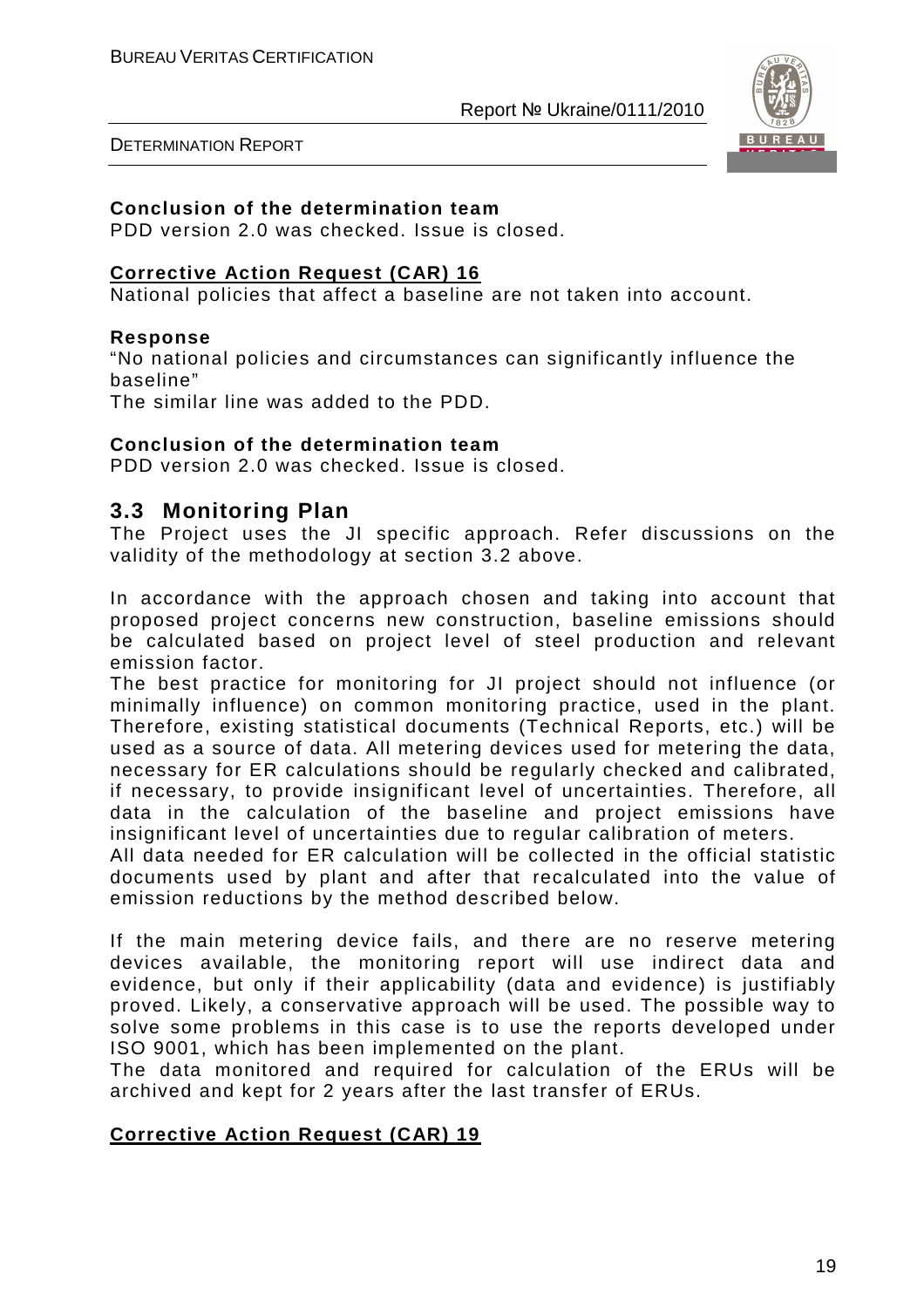

DETERMINATION REPORT

There is no proof onsite that the data monitored and required for calculation of the ERUs will be archived and kept for 2 years after the last transfer of ERUs.

#### **Response**

After the site visit the management of the Electrostal plant issued the Order #41 from 21th May 2010.

It is stated that all technical documentation (including evidences for raw materials, energy etc. consumption) has to be stored for 7 years. Taking into account that the plant starts its work in 2008, this order can be considered as a proof that the data monitored and required for calculation of the ERUs will be archived and kept for 2 years after the last transfer of ERUs.

#### **Conclusion of the determination team**

Evidence was presented to the determinators' team. Issue is closed.

#### **Corrective Action Request (CAR) 20**

Please clarify if there are any and provide reference to the projects, studies, and literature sources etc that use or mention the same approach.

#### **Response**

As it was mentioned in the Annex 2 of the PDD: "For the emission reduction calculation and monitoring, the project developer proposes to use a JI specific approach in accordance with the JI Guidance on Criteria for Baseline Setting and Monitoring, Version 02. No approved CDM methodologies are used"

Therefore, no separate studies, literature sources etc was used. Some parameters refer to the external sources, such as IPCC Guidelines for National Greenhouse Gas Inventories or other researches, which is clearly mentioned and referenced.

#### **Conclusion of the determination team**

Explanation was found satisfactory. Issue is closed.

#### **Corrective Action Request (CAR) 21**

There is no calculation approach for the emission factor for oxygen production neither in the section D or Annex 3 of the PDD version 1.0.

#### **Response**

Calculation approach for the emission factor for oxygen production was added to the PDD.

#### **Conclusion of the determination team**

PDD version 2.0 was checked. Issue is closed.

#### **Corrective Action Request (CAR) 22**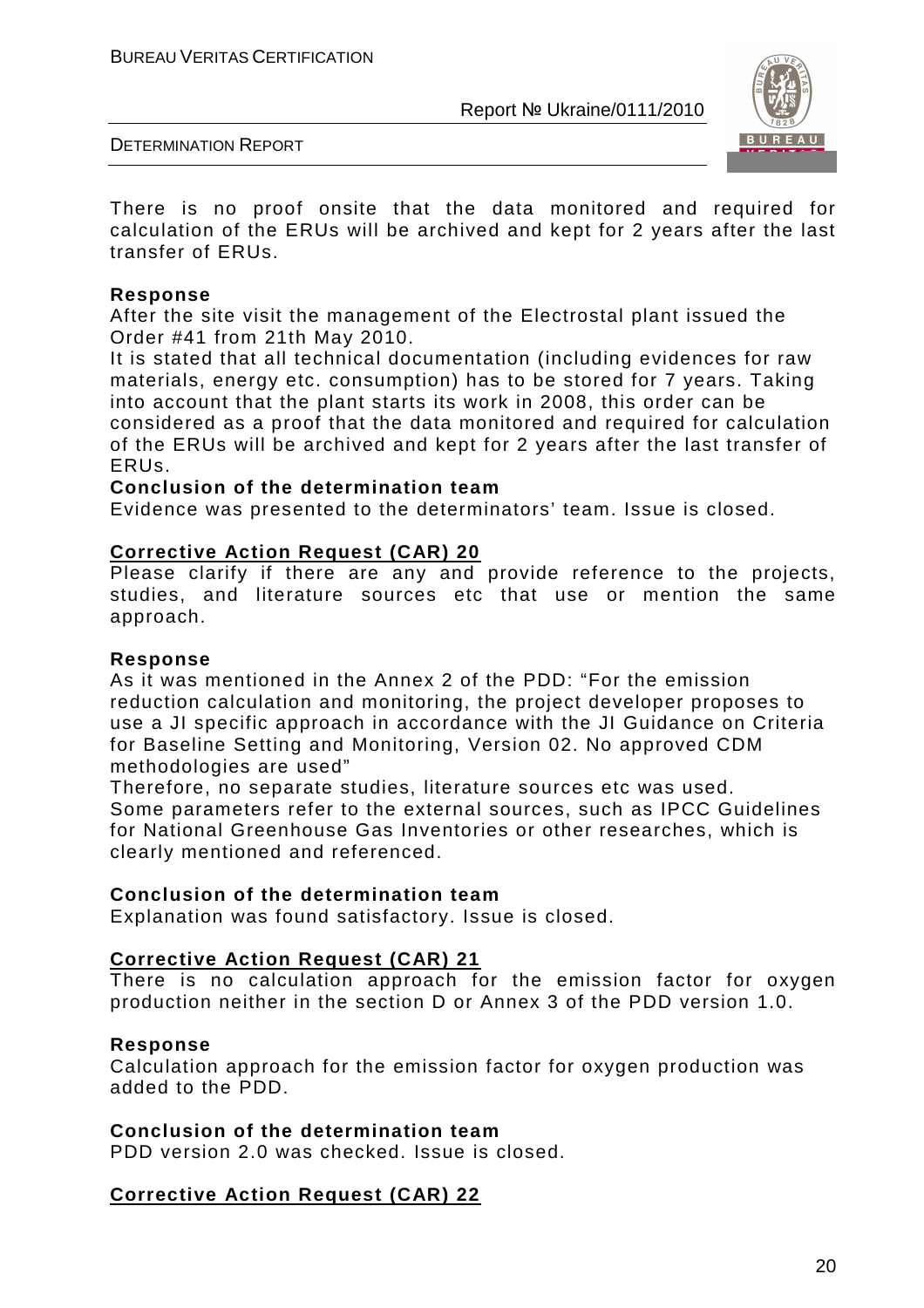

DETERMINATION REPORT

It is not clear in what way all data in the calculation of the baseline emissions includes corrections regarding measurement uncertainties.

#### **Response**

As it was mentioned in the PDD, section D.1:

"All metering devices used for metering the data, necessary for ER calculations should be regularly checked and calibrated, if necessary, to provide insignificant level of uncertainties"

This statement clearly shows that measurement uncertainties were taken into account.

Nevertheless, additional explanation was added:

"Therefore, all data in the calculation of the baseline and project emissions have sufficient level of uncertainties due to regular calibration of meters"

#### **Conclusion of the determination team**

PDD version 2.0 was checked. Issue is closed.

#### **Clarification Request (CL) 04**

Please clarify what is considered under indirect data and evidence, which may be used if the main metering device fails, and there are no reserve metering devices available.

#### **Response**

There are a lot of indirect sources which can be used for calculation of emission reduction in case the main metering device fails, and there are no reserve metering devices available. Concrete method and source will be chosen during the monitoring period if it is necessary (if the main metering device fails, and there are no reserve metering devices available) depending on the kind and location of the problem.

In general, the possible way to solve some problems in this case is to use the reports developed under ISO 9001, which has been implemented on the plant.

Necessary explanation was made in PDD.

#### **Conclusion of the determination team**

PDD version 2.0 was checked. Issue is closed.

#### **Corrective Action Request (CAR) 23**

Please provide reference to the relevant host Party regulations. If not applicable, please state so.

#### **Response**

The information concerning host Party regulations was added to the Section F.1. In section D.1 it was already provided the reference to the Section F.1.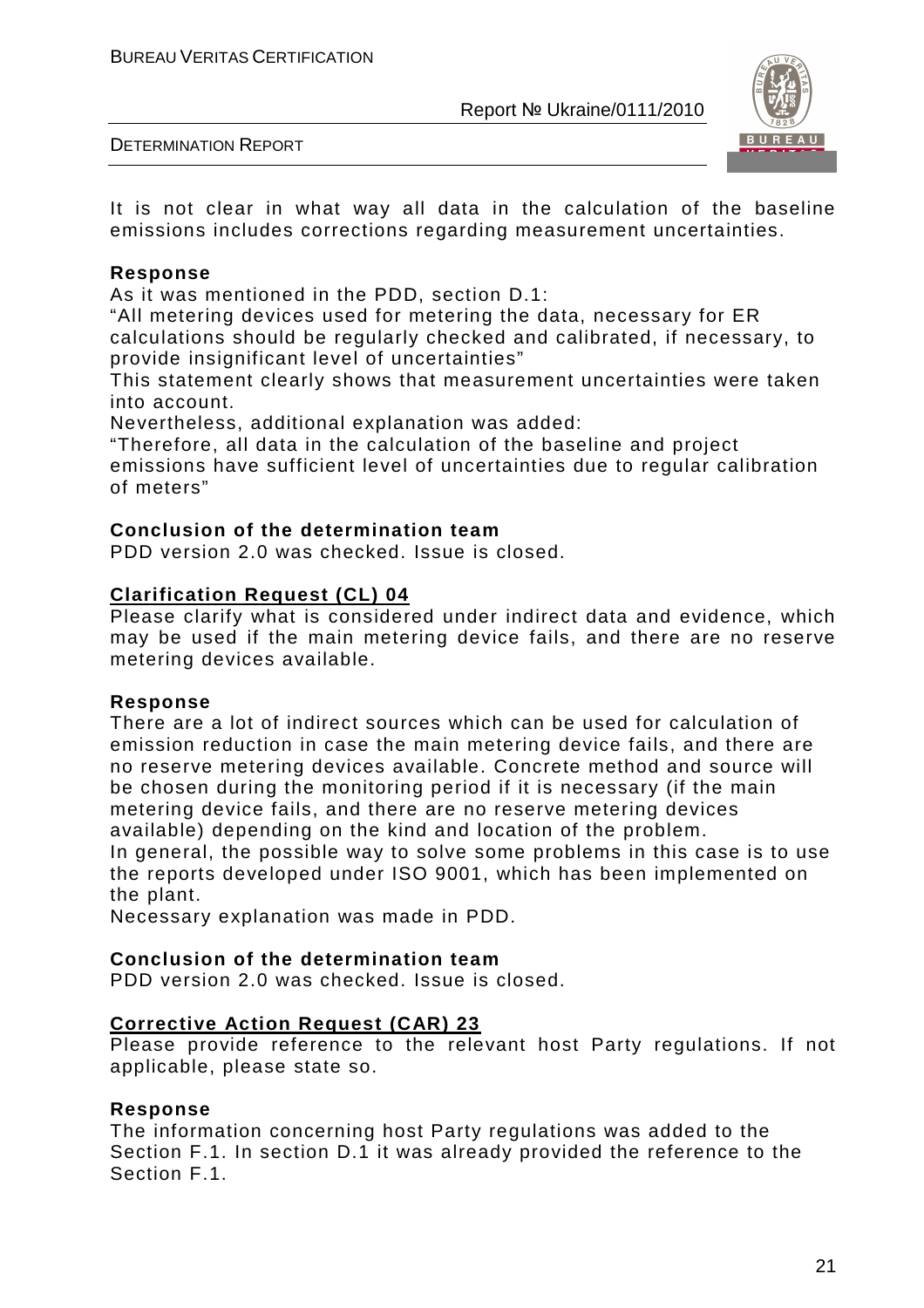

DETERMINATION REPORT

#### **Conclusion of the determination team**

PDD version 2.0 was checked. Issue is closed.

#### **Corrective Action Request (CAR) 24**

Please double check equipment mentioned in the section D.2 of the pDD version 1.0 according to the one placed on-site.

#### **Response**

Section D.2 was checked and necessary corrections were made.

#### **Conclusion of the determination team**

PDD version 2.0 was checked. Issue is closed.

#### **Clarification Request (CL) 05**

Please clarify the detailed structure of the team members.

#### **Response**

The detailed structure of the management team was provided in PDD. Nevertheless, it was wrong. The main difference is that technical department is responsible for monitoring, collection, registration, visualization, archiving, reporting of the monitored data. Necessary corrections were made in PDD.

#### **Conclusion of the determination team**

PDD version 2.0 was checked. Issue is closed.

#### **3.4 Calculation of GHG Emissions**

As per JI specific approach, the baseline emission sources considered is amount of steel produced under the baseline.

As required under JI specific approach, the baseline emissions are calculated by

 $BE_v = Steel_{BL} \times GlEF_{Bl,stel}$ , where

 $Steel_{BL}$  - Amount of steel produced under the baseline, t  $GLEF_{Bl,step1}$  - Global emission factor for steel production, t CO<sub>2</sub> /t steel

 $GLEF_{Bl,seed} = EF_{BOF} \times \omega_{BOF} + EF_{BAF} \times \omega_{BAF} + EF_{OHF} \times \omega_{OHF}$ , where

 $EF_{BOF}$  - emission factor for steel making process based on basic oxygen furnaces,  $t CO<sub>2</sub> /t$  steel

 $EF_{EAF}$  - emission factor for steel making process based on electric arc furnaces,  $t CO<sub>2</sub> /t$  steel

 $EF<sub>OHF</sub>$  - emission factor for steel making process based on open hearth furnaces,  $t CO<sub>2</sub> /t$  steel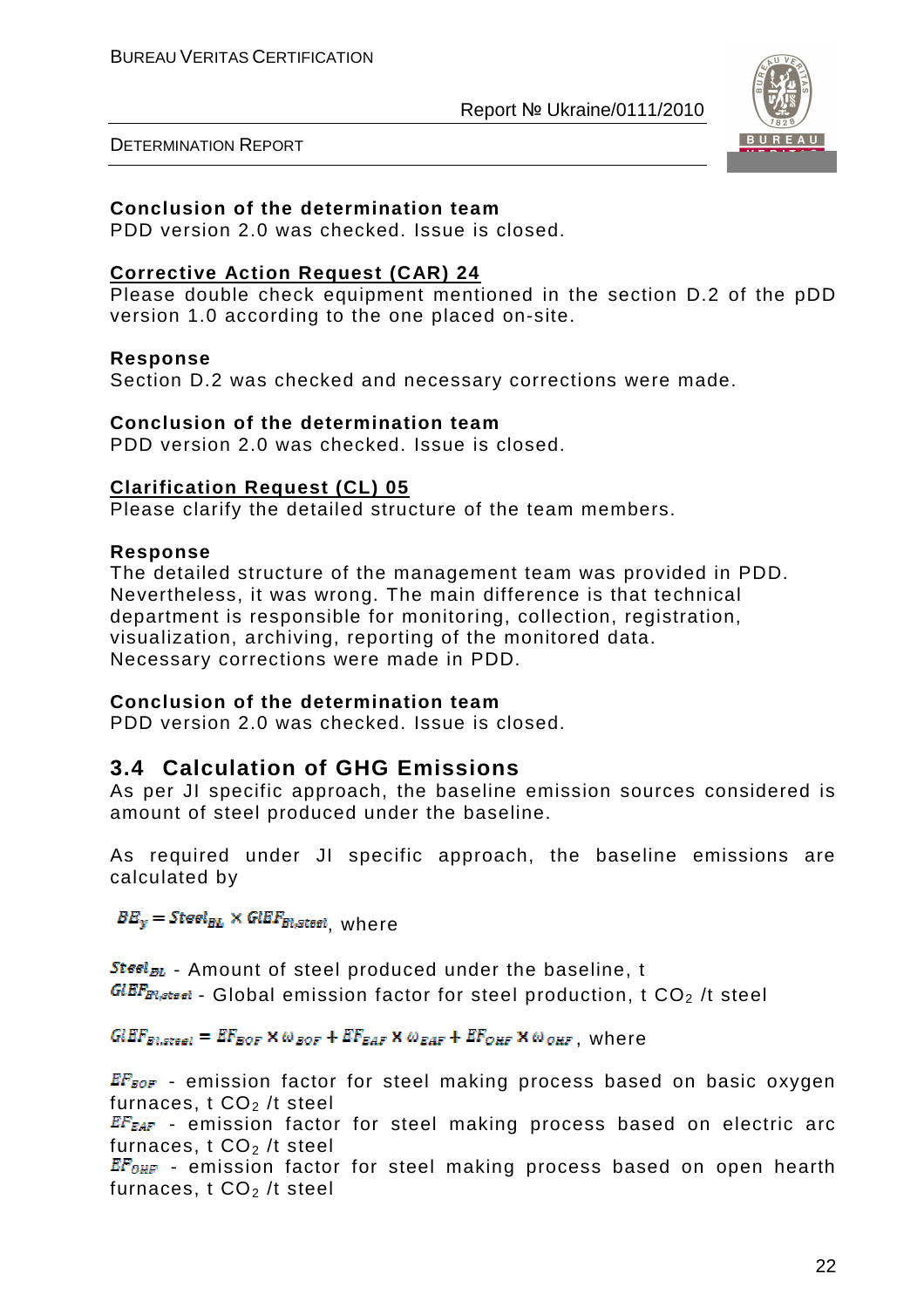

DETERMINATION REPORT

 $\omega_{\text{BOF}}$ ,  $\omega_{\text{BAF}}$ ,  $\omega_{\text{OHF}}$  – Share of relevant technology in the market, %

Since the proposed baseline scenario is production of the similar to project activity products by other metallurgical plants in Ukraine – continuation of existing practice given approach to calculate baseline emissions with the help of global emission factor for steel production was thoroughly checked. The references provided to the percentage of steelmaking technologies were followed and determinated. Given approach for calculation of the global emission factor for steel production was found the only one possible in the national circumstances and under current national policy.

In accordance with approach chosen, steel production levels for baseline and for the project scenario are the same, therefore:

#### $Steel_{BL} = Steel_{PL}$

The detailed algorithms are described later under sections D.1.1.4 of the PDD version 2.0.

As described in JI specific approach, the project emissions result due to:

- o Electrodes consumption by EAF
- o Oxygen consumption
- o Electricity consumption by EAF and LF
- o Natural gas consumption
- o Anthracite consumption
- o Lime consumption
- o Electrodes consumption by LF.

As required under JI specific approach, the baseline emissions are calculated by

 $PE_y = PE_1 + PE_2 + \cdots + PE_{10}$  where

 $PE_1 - PE_{10}$  - Emissions relevant to the sources listed above, t CO<sub>2 eq</sub>.

The value of each emission under the project scenario can be found by multiplying amount/volume of «pollutant» on relevant emission factor:

 $PE_{electrodes,y} = (G_{electrodes\ RAR,Y} + G_{electrodes\ RAR,Y}) \times EF_{electrodes,y}$ 

 $PE_{oxvgen.v} = G_{oxvgen.v} \times EF_{oxvgen.v}$ 

 $PE_{electrotevav} = G_{electrotevra_{H+IRv}} \times EF_{electrotevav}$ 

 $PE_{NGN} = G_{NGN} \times EF_{NGN}$ 

 $PE_{antrac{itenv}} = G_{antrac{itenv}} \times EF_{antrac{itenv}}$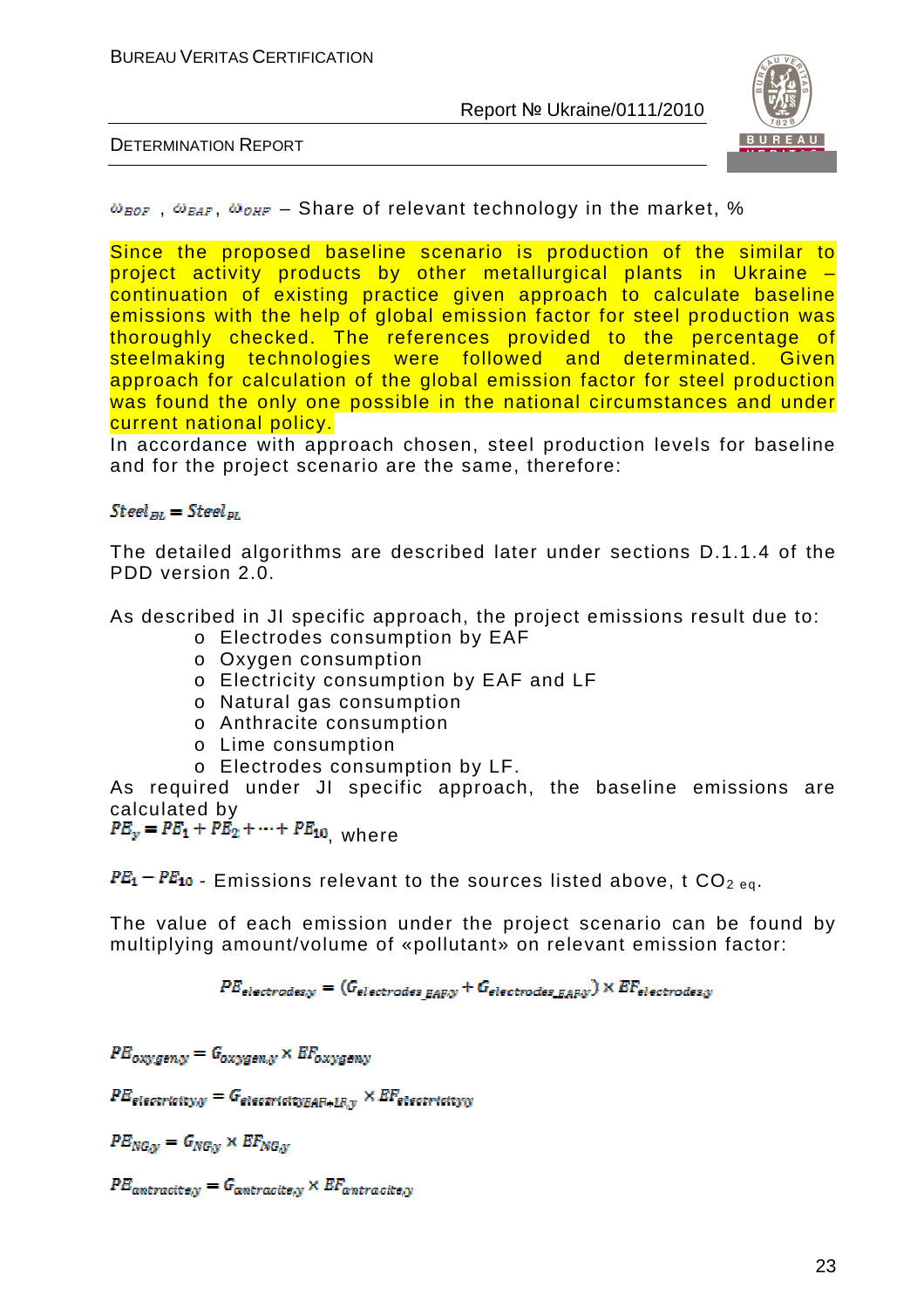

DETERMINATION REPORT

#### $PE_{limew} = G_{limew} \times EF_{limew}$

Where,

 $PE_{i,y}$  project emissions for relevant source *i* for year y, t CO<sub>2 eq</sub>.

 $G_{i,y}$  - amount/volume of each source *i* for year y. These data are the monitoring parameters (units are different; please see Table D.1.1.1 of the PDD version 2.0. for details).

 $EF_{\mathcal{Y}}$  - factor of emission for each source *i* for year y, t CO<sub>2</sub>/amount (units are different; please see Table D.1.1.2 of the PDD version 2.0. for details).

With reference to this approach, project does not lead to any leakage.

The estimated annual average of approximately 391334 tCO2e over the crediting period and 486160 tCO2e after the crediting period of emission reduction represents a reasonable estimation using the assumptions given by the project.

#### **Clarification Request (CL) 06**

Please, explain whether conservative assumptions have been used to calculate project GHG emissions.

#### **Response**

To prevent overestimation in emission reductions generated PP used conservative emissions factors, which are listed as key parameters in the Annex 3 of the PDD.

#### **Conclusion of the determination team**

PDD version 2.0 was checked. Issue is closed.

#### **Clarification Request (CL) 07**

Please clarify whether conservative assumptions have been used to calculate baseline emissions.

#### **Response**

All the conservative assumptions in calculation of baseline emissions were properly described in the section B.1. of the PDD version 2.0.

#### **Conclusion of the determination team**

PDD version 2.0 was checked. Issue is closed.

#### **Corrective Action Request (CAR) 25**

Please correct Table E.6. according to the Guidelines ver.04 format.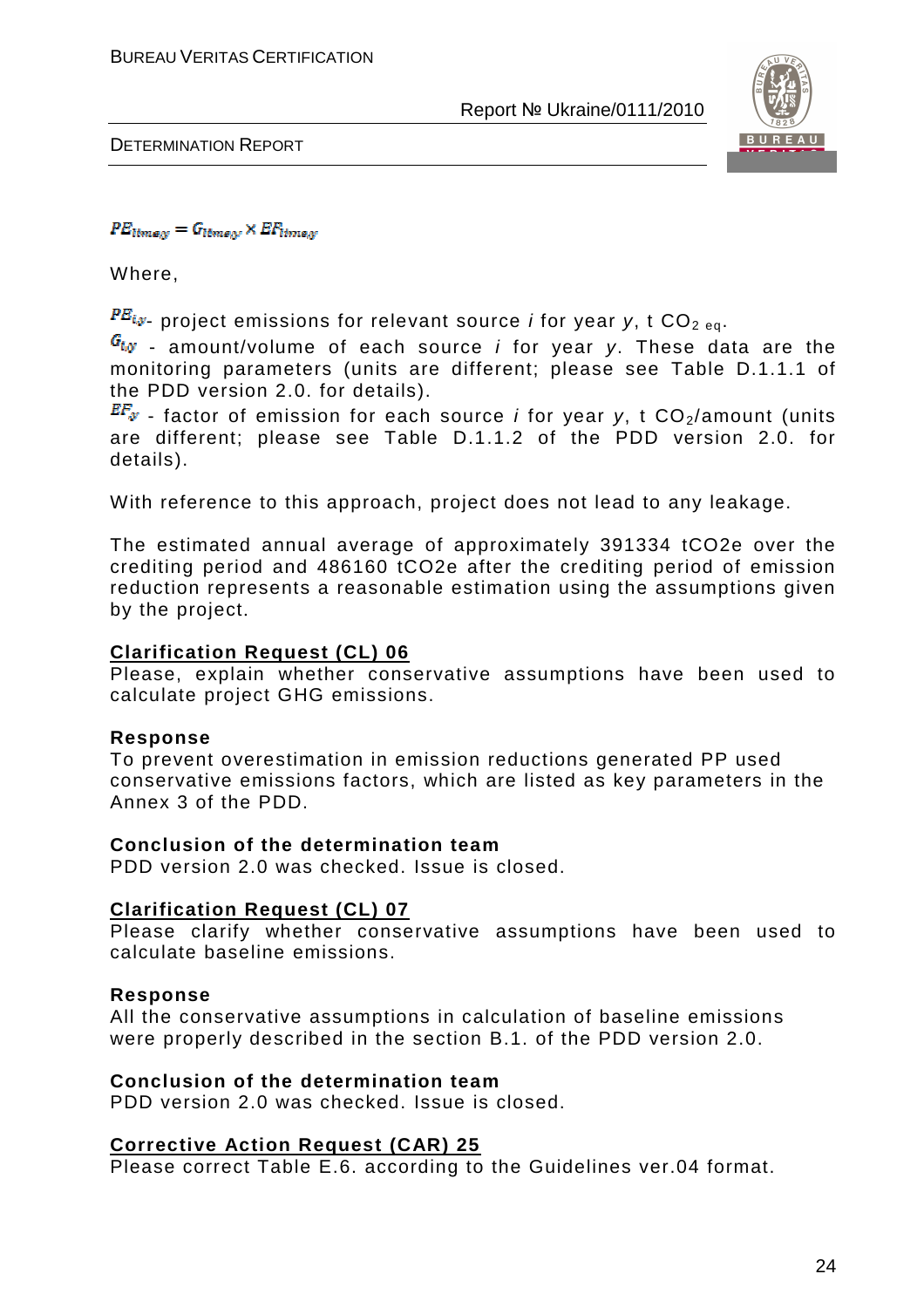

DETERMINATION REPORT

#### **Response**

The Table E.6. was corrected according to the Guidelines ver.04 format.

#### **Conclusion of the determination team**

PDD version 2.0 was checked. Issue is closed.

#### **Corrective Action Request (CAR) 26**

Please double check excel spreadsheets and correct all the Ukrainian words.

#### **Response**

There are no Ukrainian words in the excel spreadsheets. The difference may be caused by the different settings of the Excel program.

#### **Conclusion of the determination team**

PDD version 2.0 was checked. Issue is closed.

#### **3.5 Environmental Impacts**

The Host Party for this project is Ukraine. Environmental Impact Assessment (EIA) is the part of the Ukrainian project planning and permitting procedures. Implementation regulations for EIA are included in the Ukrainian State Construction Standard DBN A.2.2.-1-2003 (Title:"Structure and Contents of the Environmental Impact Assessment Report (EIR) for Designing and Construction of Production Facilities, Buildings and Structures").

The EIA has been completed for the proposed project and approved by local authority. Analysis of this document shows that construction of the Plant will not lead to negative impacts, due to the following:

• Equipment installed under the project activity is modern and efficient;

There are different efficient cleaning systems that were installed as a part of project equipment;

• Recycling water system is used. Therefore, no unsanctioned discharge of sewage waters is possible:

• All project emissions will not exceed MPEs (maximum permit emissions)

According to calculations made in EIA, emissions of air pollutants will be considered as insignificant.

#### **Corrective Action Request (CAR) 27**

Please submit the list of the documentation.

#### **Response**

The list of the documentation was added to the PDD.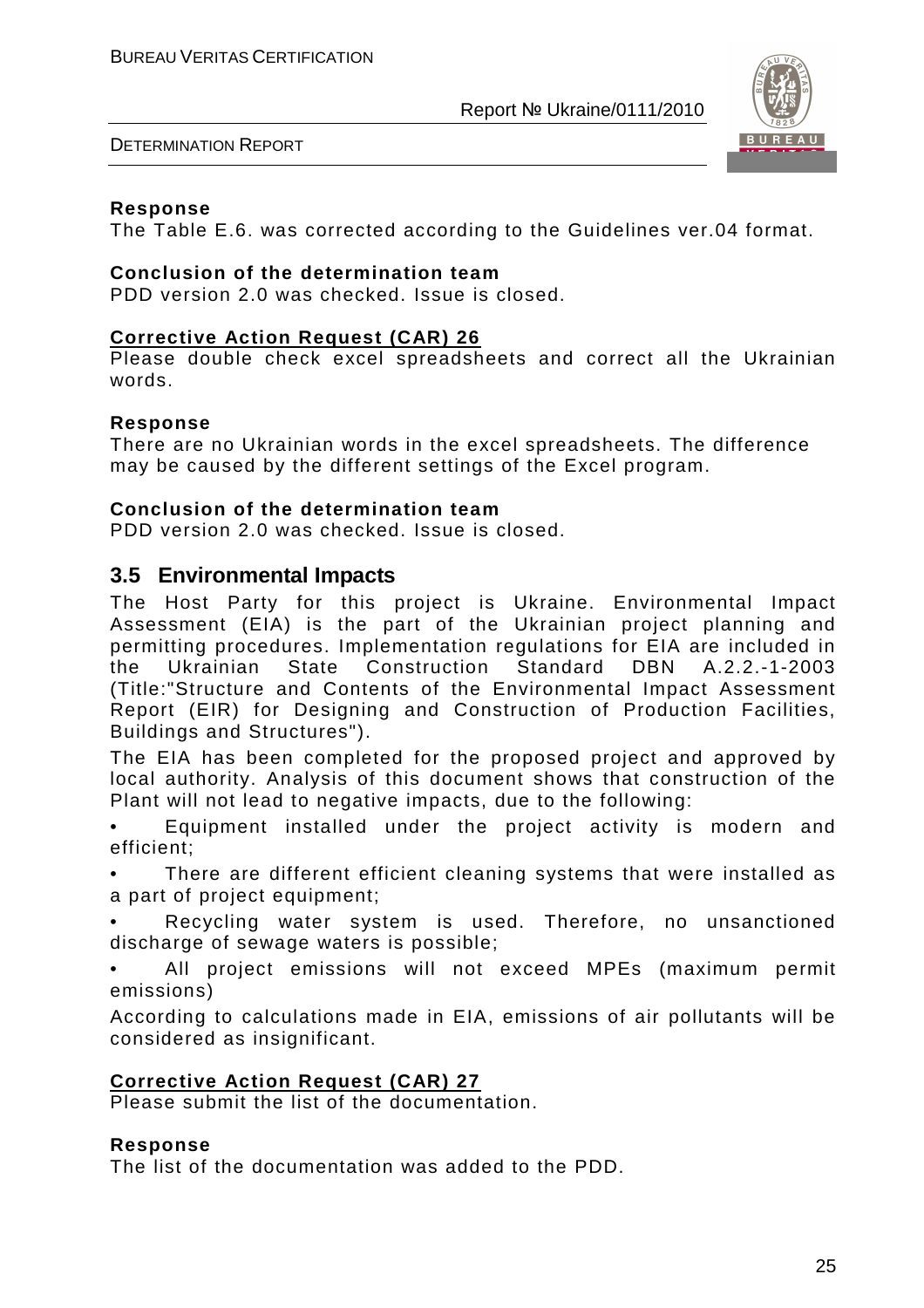

DETERMINATION REPORT

#### **Conclusion of the determination team**

PDD version 2.0 was checked. Issue is closed.

#### **3.6 Comments by Local Stakeholders**

In accordance with Ukrainian legislation, DMRP has consulted the regional authority to obtain the necessary approvals for construction of the Electrostal plant. Decree No104 from 22.03.2006 was issued by Kurakhovo city council as an official approval of this project. No stakeholder consultation is required by Host Party. Nevertheless, it was a newspaper article\* published to inform stakeholders about a new steelmaking plant which is going to be constructed. For the JI project, stakeholder comments will be gathered during the month following publication of this PDD on the UNFCCC website in accordance with the determination process.

#### **4 COMMENTS BY PARTIES, STAKEHOLDERS AND NGOS**

According to the modalities for the Determination of JI projects, the DOE shall make publicly available the project design document and receive, within 30 days, comments from Parties, stakeholders and UNFCCC accredited non-governmental organizations and make them publicly available.

Bureau Veritas Certification published the project documents on the UNFCCC JI website (http://JI.unfccc.int) on 02/04/2010 and invited comments within 01/05/2010 by Parties, stakeholders and nongovernmental organizations.

No comments were received.

#### **5 DETERMINATION OPINION**

Bureau Veritas Certification has performed a determination of the "Implementation of Arc furnace Steelmaking Plant "Electrostal" at Kurakhovo, Donetsk region" Project in Ukraine. The determination was performed on the basis of UNFCCC criteria and host country criteria and also on the criteria given to provide for consistent project operations, monitoring and reporting.

The determination consisted of the following three phases: i) a desk review of the project design and the baseline and monitoring plan; ii) follow-up interviews with project stakeholders; iii) the resolution of outstanding issues and the issuance of the final determination report and opinion.

 $\overline{a}$ \* "Vecherniy Donetsk", No54 from 08.04.2006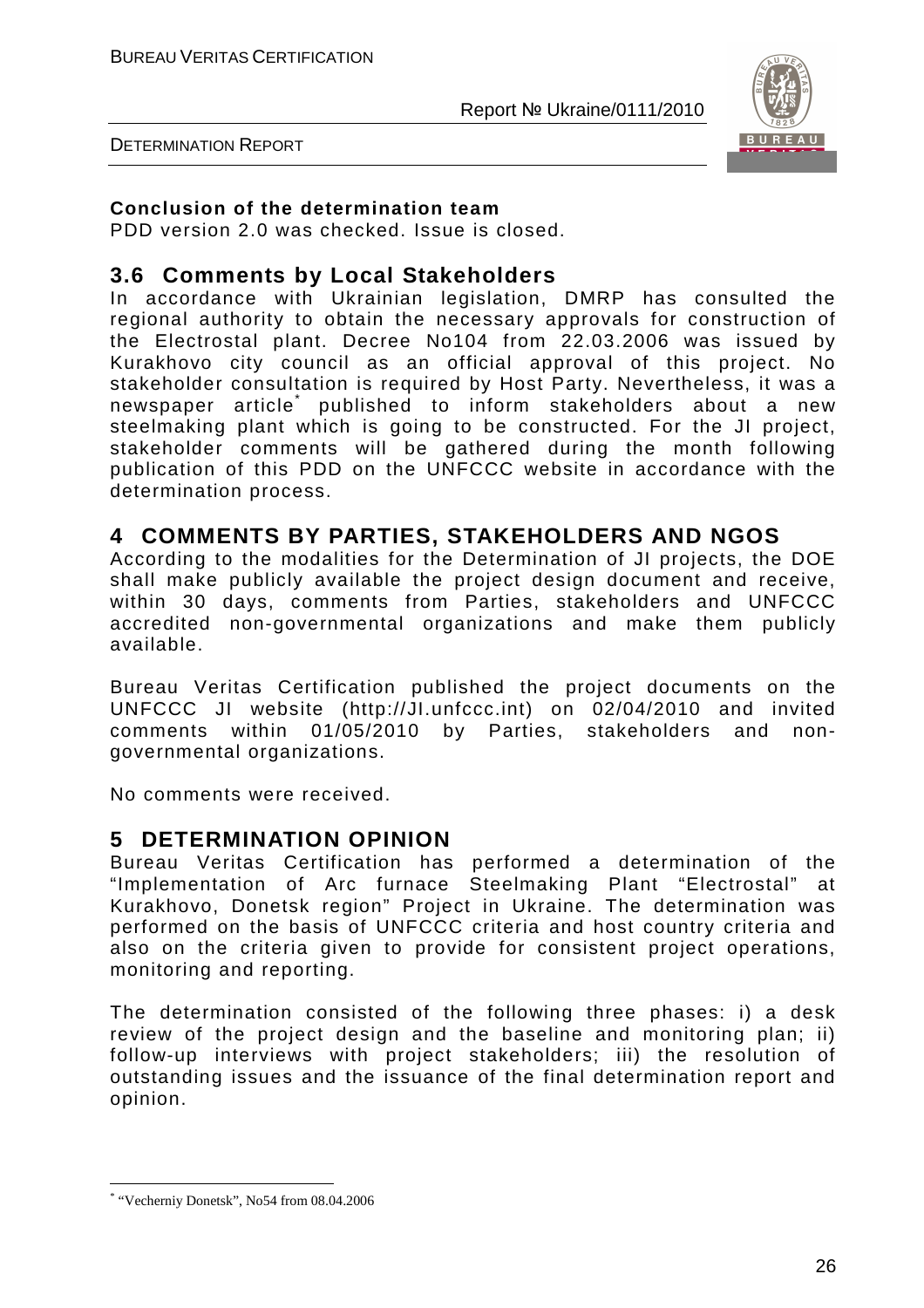

DETERMINATION REPORT

Project participant/s used the latest tool for demonstration of the additionality. In line with this tool, the PDD provides analysis of technological and other barriers to determine that the project activity itself is not the baseline scenario.

By construction of a green-field plant using new EAF technology, the project is likely to result in reductions of GHG emissions. An analysis of the investment barrier and barriers due to prevailing practice demonstrates that the proposed project activity is not a likely baseline scenario. Emission reductions attributable to the project are hence additional to any that would occur in the absence of the project activity. Given that the project is implemented and maintained as designed, the project is likely to achieve the estimated amount of emission reductions.

The review of the project design documentation (version 2.0) and the subsequent follow-up interviews have provided Bureau Veritas Certification with sufficient evidence to determine the fulfillment of stated criteria. In our opinion, the project correctly applies and meets the relevant UNFCCC requirements for the JI and the relevant host country criteria.

The determination is based on the information made available to us and the engagement conditions detailed in this report.

# **6 REFERENCES**

#### **Category 1 Documents:**

Documents provided by Type the name of the company that relate directly to the GHG components of the project.

- /1/ PDD 'Implementation of Arc furnace Steelmaking Plant "Electrostal" at Kurakhovo, Donetsk region' version 1.0 date 30<sup>th</sup> of March 2010
- /2/ PDD 'Implementation of Arc furnace Steelmaking Plant "Electrostal" at Kurakhovo, Donetsk region' version 1.1 date 1<sup>st</sup> of April 2010
- /3/ PDD 'Implementation of Arc furnace Steelmaking Plant "Electrostal" at Kurakhovo, Donetsk region' version 2.0 date  $27<sup>th</sup>$  of May 2010
- /4/ Excel spreadsheet 'Implementation of Arc furnace Steelmaking Plant "Electrostal" at Kurakhovo, Donetsk region' version 1.0 dated 30<sup>th</sup> of March 2010
- /5/ Excel spreadsheet 'Implementation of Arc furnace Steelmaking Plant "Electrostal" at Kurakhovo, Donetsk region' version 2.0 dated 25<sup>th</sup> of May 2010
- /6/ Letter of Endorsement for the JI project "Electrostal" at Kurakhovo, Donetsk region " #213/23/7 dated 12.03.2010.
- /7/ Guidelines for Users of the Joint Implementation Project Design Document Form/Version 04, JISC.
- /8/ JISC Guidance on criteria for baseline setting and monitoring.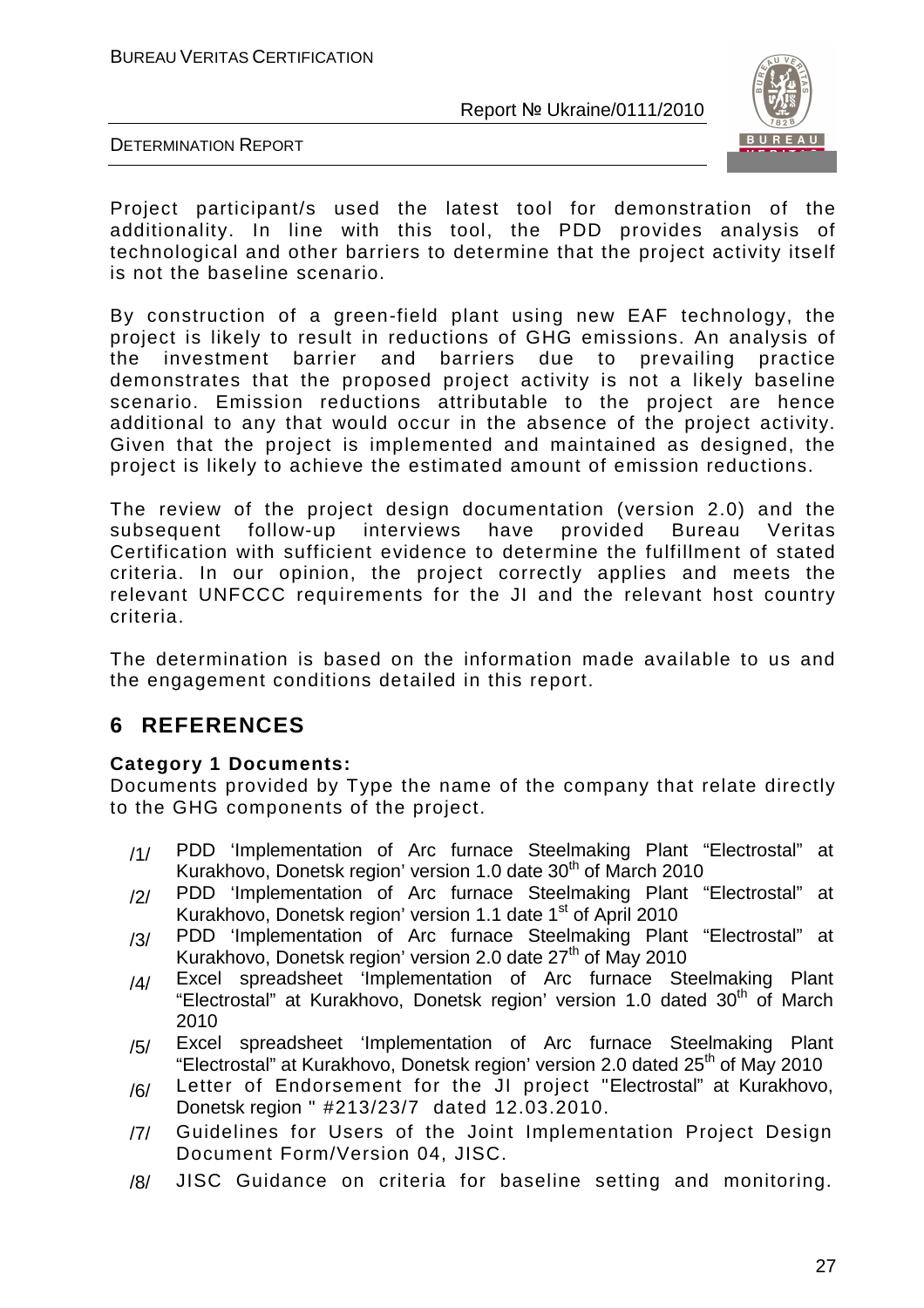DETERMINATION REPORT



Version 02.

- /9/ Tool for the demonstration and assessment of additionality, Version 05.2.
- /10/ Glossary of Joint Implementation Terms, Version 02.
- /11/ UKRAINE'S INITIAL REPORT UNDER ARTICLE 7, PARAGRAPH 4, OF THE KYOTO PROTOCOL
- /12/ Letter of Approval ref No 2010JI11 issued on 22 April 2010 by the Netherlands NFP

#### **Category 2 Documents:**

Background documents related to the design and/or methodologies employed in the design or other reference documents.

- /1/ Letter #121/12-4 of JI consideration before start of the project from deputy head of the Donetsk rada commission on environment and natural resources dated 20.05.2010
- /2/ Order form "Electrostal" Ltd on the archivation of documentation dated 21.05.2010
- $\frac{1}{3}$  Table. Average work indicators of complex for 2009.
- /4/ Contract #57/09 dated 30.12.2009.
- $/5/$  Calculation to the contract on after-sales cervice #57/09 dated 30.12.2009.
- $/6/$  Certificate of attestation #BJ-655/08. Valid to 16.01.2011. Protocol of chemical testing of oil #190 dated 18.06.2009.
- /7/ Contract #Е/08-221.
- /8/ Report of technical services #2212-09Т dated 22.12.2009.
- $/9/$  Complition certificate dated 22.12.2009 according to the annex 1 to the contract #85С dated 01.10.2009.
- /10/ Passport of TEST-RECORD of transformer ser. #06HN019/1 dated 18.04.2007.
- /11/ Operation and maintenance manual #06HN019/130. Power transformer for electric arc furnace 35000 25031 kVA OFWF 53000/800 700 500 B ser. #06HN019/1 dated 14.02.2007.
- /12/ Contract #Е/08-222 dated 15.12.2008.
- /13/ Certificate of attestation #ВЛ-655/08. Valid to 16.01.2011. Protocol of chemical testing of oil #189 dated 18.06.2009.
- /14/ Operation and maintenance manual #06HN020/130. Power transformer for ladle furnace 8000 3829 kVA OFWF 35000/280 250 120 B ser. #06HN020/1 dated 16.02.2007.
- /15/ Passport of the electrical wagon tensometric scale ВВЭТ-150-ТД2-ЭП 0-ДП-С ТУ У 29.2-19377931-001-2006 dated 2007. Verification data dated 01.07.2009.
- /16/ Passport of the electrical wagon tensometric scale ВВЭТ-150-ТД2-ЭП 0-ДП-С ТУ У 29.2-19377931-001-2006 dated 2007. Verification data dated 16.12.2009.
- /17/ Passport of electrical automobile tensometric scale ВТА-60 dated 2007. Verification data dated 01.07.2009.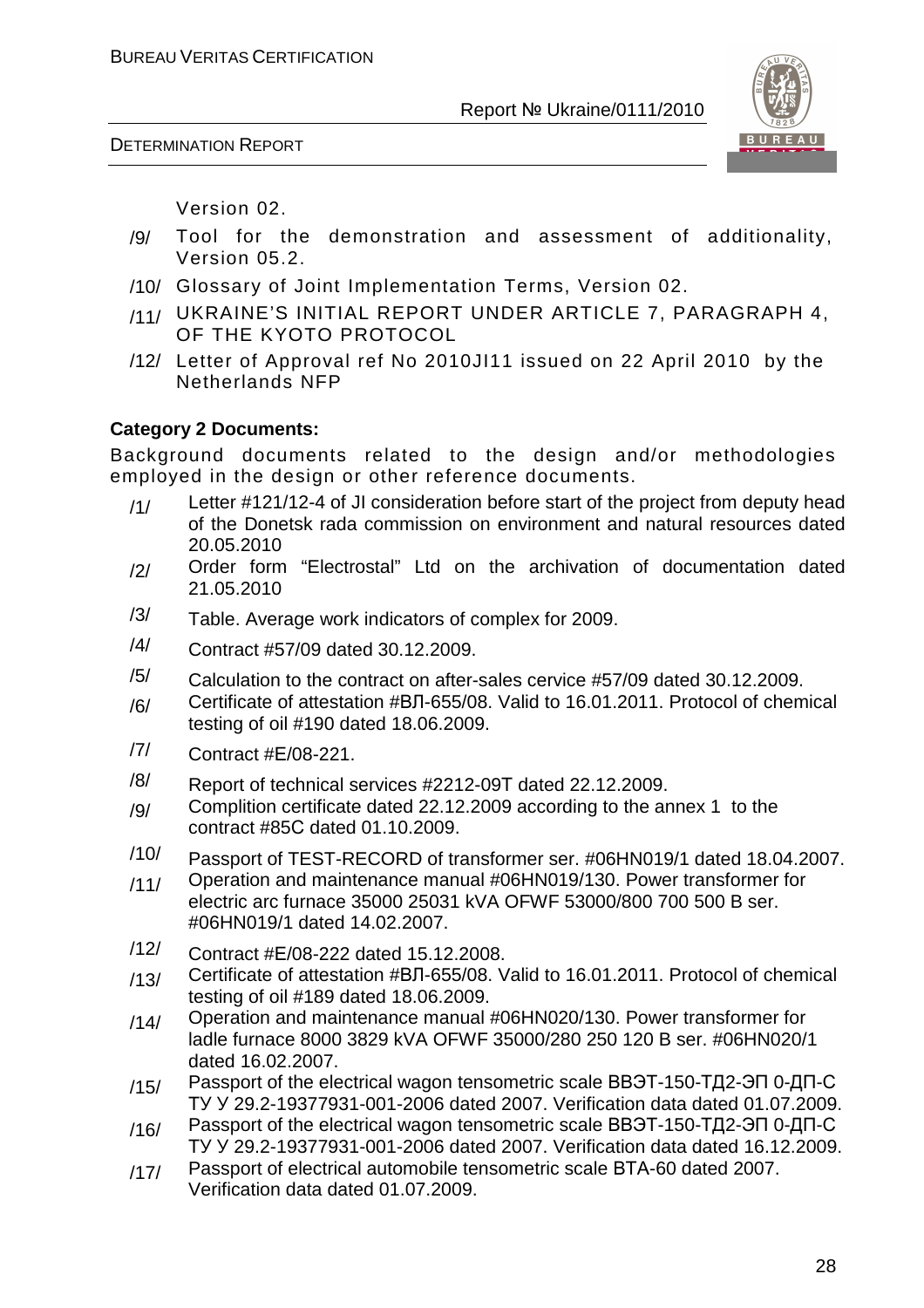

- /18/ Certificate of state metrological attestation #804 dated 15.04.2007 ВТА-60 #061002044.
- /19/ Passport of melting ДСП #812281 ТИ-ДСП-001-09.
- /20/ Passport of melting УКП #812281 ТИ-УКП-002-09.
- /21/ Passport of melting МНЛЗ #812281 ТИ-МНЛЗ-003-09.
- /22/ Statement of state commission on commissioning of completed construction facility #05/1150 dated 25.12.2008.
- /23/ Orders of head of regional state administration dated 24.12.2008 #694 on approval of the statement of state commission on commissioning of completed construction facility "Electrical steel melting mini plant at Kurahove (1 line, AIC with boiler shop and pedestrian walkways, area of shear press)".
- /24/ Statement of state commission on commissioning of completed construction facility dated 16.12.2008.
- /25/ Second complex expert opinion dated 04.12.2008 #1127/2.
- /26/ License АВ#446836. Valid to 17.04.2012.
- /27/ License АВ#305780. Validity period from 17.04.2007 to 17.04.2012
- /28/ License АВ#363304 dated 10.09.2007. Validity period from 26.06.2007 to 26.06.2012.
- $/29/$  Permit on start of the facility operation #794.08.30-27.10.0 dated 02.04.2008. It is valid from 02.04.2008 to 02.04.2011.
- /30/ Permit on start of the facility operation #793.08.30-27.10.0 dated 02.04.2008. It is valid from 02.04.2008 to 02.04.2011.
- $/31/$  Permit on start of the facility operation #1124.08.30-27.10.0 dated 25.04.2008. It is valid from 25.04.2008 to 25.04.2011.
- /32/ Permit on start of the facility operation #2291.09.30-27.10.0 dated 04.08.2009. It is valid from 04.08.2009 to 04.08.2012.
- /33/ Permit on facility operation with high risk level #1369.08.14-37.10.0 dated 04.12.2008. It is valid from 04.12.2008 to 04.12.2011.
- /34/ Permit on start of work realization with high risk level #0960.08.14-27.10.0 dated 20.08.2008. It is valid from 20.08.2008 to 20.08.2011.
- /35/ Permit on start of work realization with high risk level #0238.07.14-37.10.0 dated 06.03.2007. It is valid from 06.03.2007 to 06.03.2010.
- /36/ Permit on start of the facility operation #1256.09.30-27.10.0 dated 06.05.2009. it is valid from 06.05.2009 to 06.05.2012.
- /37/ Permit on start of work realization with high risk level #0489.09.14-27.10.0 dated 05.05.2009. It is valid from 05.05.2009 to 05.05.2012.
- /38/ Permit on start of work realization with high risk level #1132.07.14-27.52.0 dated 25.09.2007. It is valid from 25.09.2007 to 25.09.2010.
- /39/ Protocol of meeting of LLC "Elektrostal" memberships dated 27.02.2006.
- /40/ Newspaper "Vechernij Donetsk" #94 dated 08.04.2006. Statement of intent.
- $/41/$  Decision #104 of executive committee of Kurahovo city council on permit to LLC "Elektrostal" for construction of electrical steel melting plant at the city Kurahovo dated 22.03.2006.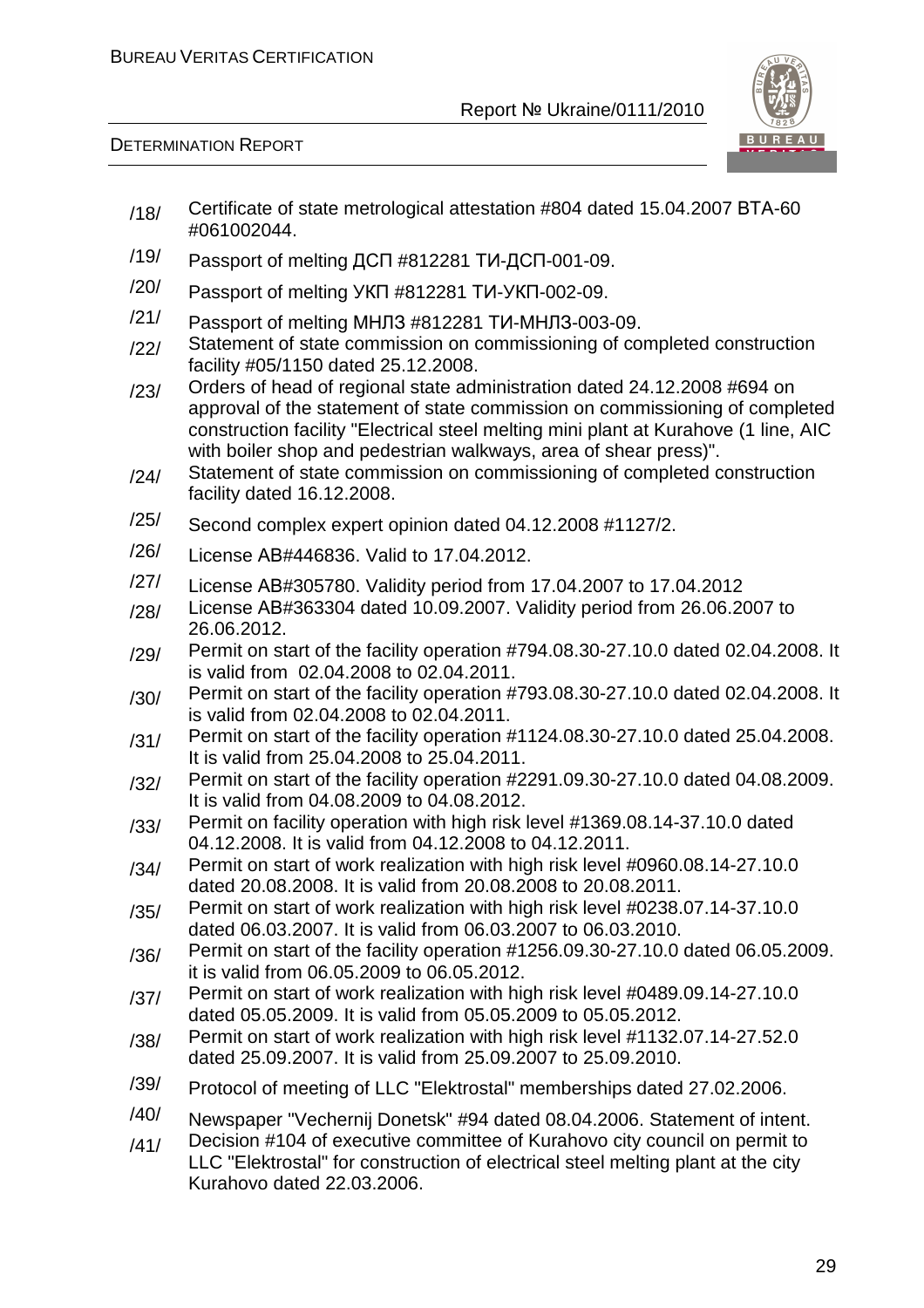

- /42/ Working draft of electro-technical section. Approved part. High power electrical supply and electro-technical section. Explanatory note and figures. Volume #4 02218-Э dated 2007.
- /43/ Working draft. Explanatory note. Figures. ТЭ-ЭЛ 07/01-СС. Volume 1.1.
- /44/ Working draft. Specificatin of equipment, products and materials. ТЭ-ЭЛ 07/01- СС.С. Volume 1.2.
- /45/ Working draft. ТЭ-ЭЛ 06/01-ЭС-ПЗ. Explanatory note. Volume 1 dated 2007.
- /46/ Decision #V/22-24 dated 30.05.2007 on consideration of LLC "Elektrostal" application on permit of materials collection of agreement of holdback location ВЛ 110 kV.
- /47/ Environmental impact assessment by design facility ТЭ-СТ 05/01/06-ЭС2-П3.
- /48/ Approved part of the working draft. Volume 1. Explanatory note 92307-ПЗ dated 2007.
- /49/ Approved part of the working draft. Volume 10. Estimate documentation 92307-СМ dated 2007.
- /50/ Approved part of the working draft. Volume 11. Investment efficiency. Conclusions and suggestions 92307-ТЭО dated 2008.
- /51/ Order #85 dated 28.09.2009 on amendment to the order #68 dated 10.08.2010 on appointment the owner of the process of enterprise integral menegament system.
- /52/ Statement on metrological service dated 2009.
- /53/ Expert opinion about ability of statement coordination of LLC "Elektrostal" dated 14.01.2010.
- /54/ Statement #863 on appointment of responsible persons dated 09.12.2009.
- /55/ Statement #474а on appointment of responsible persons dated 17.07.2009.
- /56/ List of measurement devices that are in operation and should be verified in 2010 dated 21.10.2009.
- /57/ Certificate of measurement device verification #24-1/0765, ser. #G070000006100055 DN 25 dated 26.12.2008. Valid to December 2010.
- /58/ Certificate of measurement device verification #24-1/0767, ser. #G070000006200029 DN 40 dated 29.12.2008. Valid to December 2010.
- /59/ Certificate of measurement device verification #39-1/1465, ser. #456 dated 25.12.2008. Valid to December 2010.
- /60/ Protocol #340 of verification of numerator Лидер ВГ-1 (ser. #456). Protocol #456.
- /61/ Certificate of state metrological attestation #39.1082.07 dated 26.10.2007.
- /62/ Certificate of state metrological attestation #145 dated 21.12.2009.
- /63/ Statement #007893 of technical verification of device accounting (in the electrical facikities that have power more than 1000 V) dated 22.05.2009.
- /64/ Statement #007894 of technical verification of device accounting (in the electrical facikities that have power more than 1000 V) dated 22.05.2009.
- /65/ Letter #02 of deputy of general director of metrology DE "Donetskstandartmetrologia" to Kapeliushnyi S.A. dated 01.12.2009.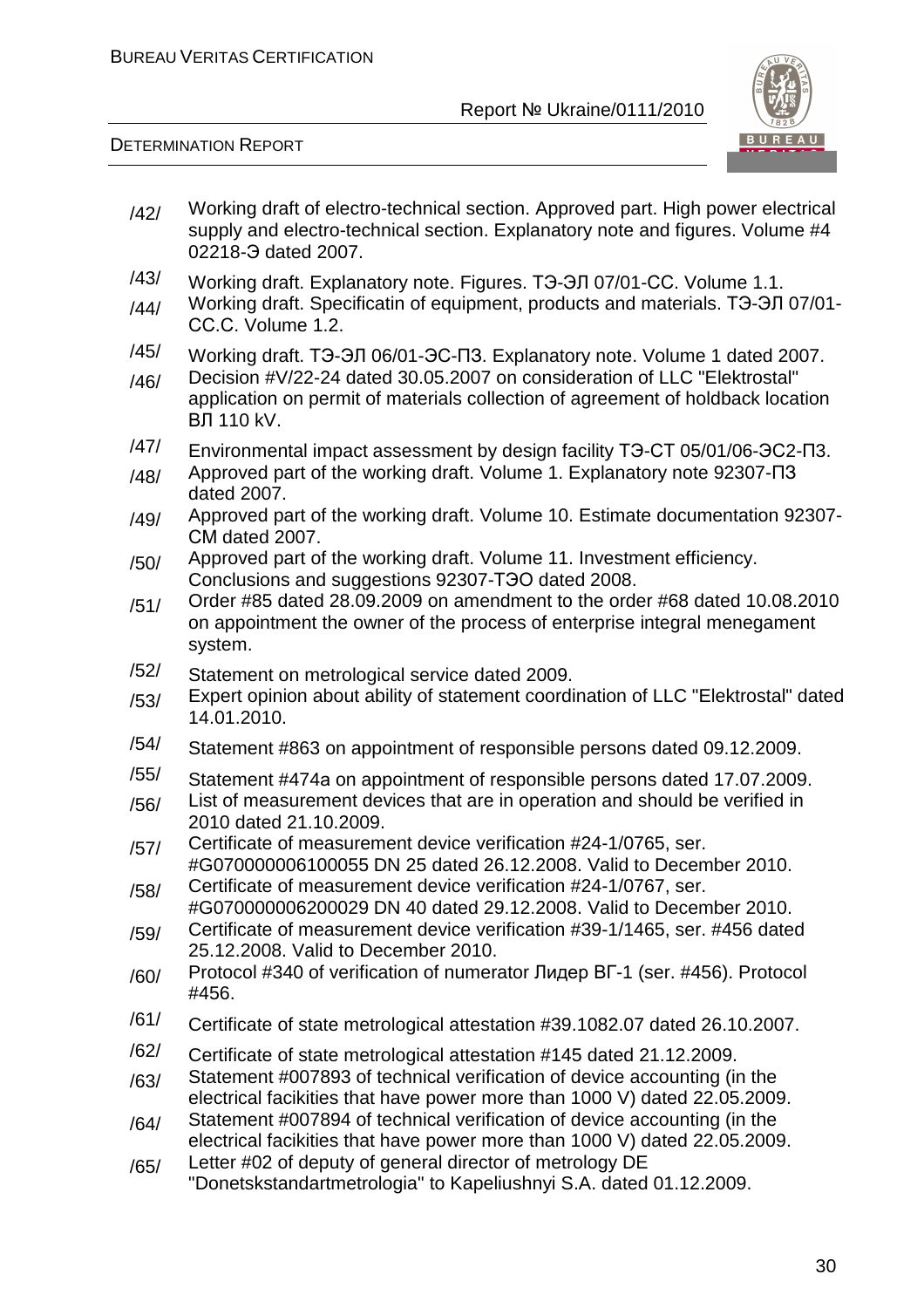

- /66/ Order #820 dated 19.11.2009.
- /67/ Certificate of commissioning of sensors #1 (5461178), #2 (5160465), #3 (5159960), #4 (5161397), #5 (5160156), #6 (5160853), #7 (5160921), #8 (5160071) dated 15.05.2007. Certificate of verification dated 01.07.2009. Certificate of verification dated 16.12.2009.
- /68/ Certificate of commissioning of sensors #1 (5401311), #2 (5401319), #3 (5401291), #4 (5401297), #5 (5401355), #6 (5401263), #7 (5401307), #8 (5401260) dated 11.07.2007. Certificate of verification dated 01.07.2009.
- /69/ Passport F3161, ser. #ЕАF 11042008.
- /70/ Passport F3177, ser. #LF-11042008.
- /71/ Passport CC-5300, ser. #CCМ-11042008.
- $/72$ / Invoice 201 "raw materials and materials". Flow invoice 201 ( $\mu$ -K) for first quarter in 2010.
- /73/ Expenditure invoice #РН-0000045 dated 01.02.2010.
- /74/ Invoice #43 dated 03.02.2010.
- /75/ Payment warrant-assignment #7763 in the invoice subscription #273912 dated 16.02.2010.
- /76/ Invoice #1308 dated 13.08.2009.
- /77/ Invoice #РН-0000002 dated 13.08.2009.
- /78/ Invoice #0408 dated 04.08.2009.
- /79/ Invoice #90143370 dated 24.03.2010.
- /80/ Statement of acceptance-transfering #90111479 according to the contract #246 dated 11.03.2008.
- /81/ Report of the work of steel melting complex of OJSC "Elektrostal" in December 2009 according to the results of 2009 dated 14.01.2010.
- /82/ Report for December 2009. Table 3. average indicator of comparative complex work.
- /83/ Report of the work of steel melting complex of OJSC "Elektrostal" in November 2009 dated December 2009.
- /84/ Environmental impact assessment (EIA) 92307-3А. Explanatory note. Volume 9 dated 2008.
- /85/ Statement of intent.
- /86/ Project statement on EIA materials.
- /87/ Conclusion of the state ecological expertise С#08.10.298 of the statement that project documents are in compliance with legislation on environmental protection dated 16.10.2008 out. #07-7636.
- /88/ Permit #1 413 845 600-3 on the pollutant emissions into the air by stationary sources dated 08.12.2008. It is valid from 08.12.2008 to 08.12.2013.
- /89/ Report of monitoring of folowing the permitted amount of pollutant emissions into the air at LLC "Elektrostal" (stage 1) dated 2009.
- /90/ Schedule of under torch monitoring of the air quality for 2009 dated 18.02.2009.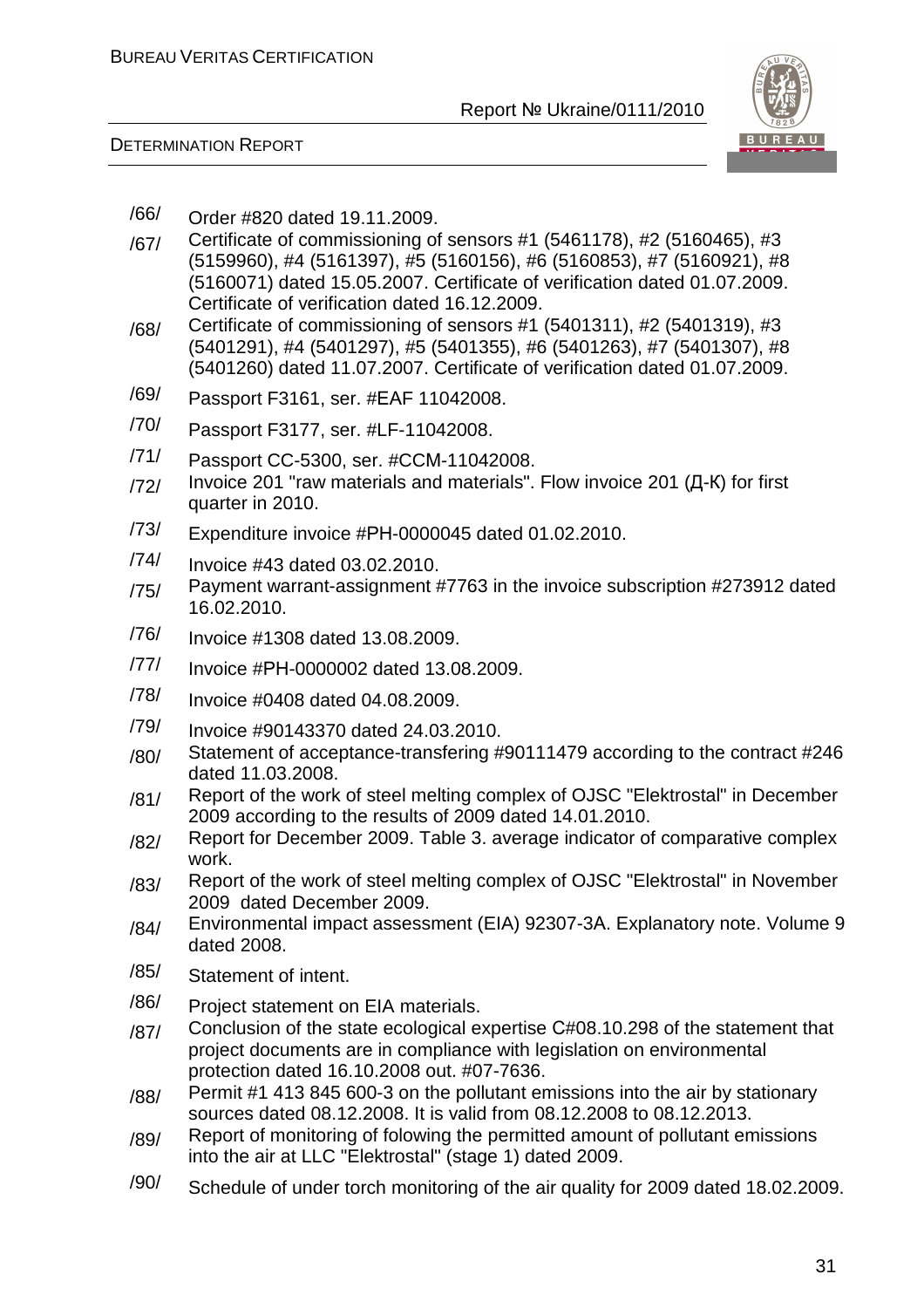

DETERMINATION REPORT

- /91/ Schedule of soil investigation at the buffer area of LLC "Elektrostal" dated 04.01.2010.
- /92/ Schedule of organisation and technical measures of environmrntal protection of LLC "Elektrostal" for 2010.
- /93/ Registration card of facilities of waste generation, waste treatment and utilisation, reg. #237 dated 01.12.2008.
- /94/ Technical passport of wastes of luminescent lamps and wastes that contain mercury, in bad repair or exhausted lamps.
- $/95/$  Information on the composition and properties of wastes with indication of its hazardous class and operation recommendations at LLC "Elejtrostal".
- /96/ Instruction (technical rules) on wastes operation at LLC "Elektrostal' #01-08 dated 30.05.2008.
- /97/ Instruction on wastes collection, storage, registration and treatment at LLC "Elektrostal" dated 2009.
- $\frac{1}{98}$  Report of the air protection 2-TN (the air) annual, for 2009.
- /99/ Schedule of training dated 28.02.2010.
- /100/ Protocol #30 dated 14.10.2009 of state qualification commission meeting at LLC "Elektrostal".
- /101/ Protocol dated 30.12.2009.
- /102/ Order on increase discharges dated 23.11.2009.
- /103/ Conclusion dated 18.11.2009.
- /104/ Schedule of workers training at LLC "Elektrostal" for 2009.
- /105/ Invoice dated 20.04.2010.
- /106/ Photo Meter 1040181, #01 144 644.
- /107/ Photo Meter #01 146 934.
- /108/ Photo Oxygen unit #21.
- /109/ Photo Meter #01 146 933.
- /110/ Photo Oxygen unit #22.
- /111/ Figures of daily consumption of gas, oxygen, argon dated 01.02.2009.
- /112/ Log book of dispatcher for April 2010.
- /113/ Meters 35/6/04 kV of accounting of electrical energy consumption.

#### **Persons interviewed:**

List persons interviewed during the determination or persons that contributed with other information that are not included in the documents listed above.

- /1/ Sazhko S.N. Deputy Head of the Kurahov city hall
- /2/ Ivanov V.G. Deputy of the Kurahov city hall
- /3/ Hobta A.S. Head engineer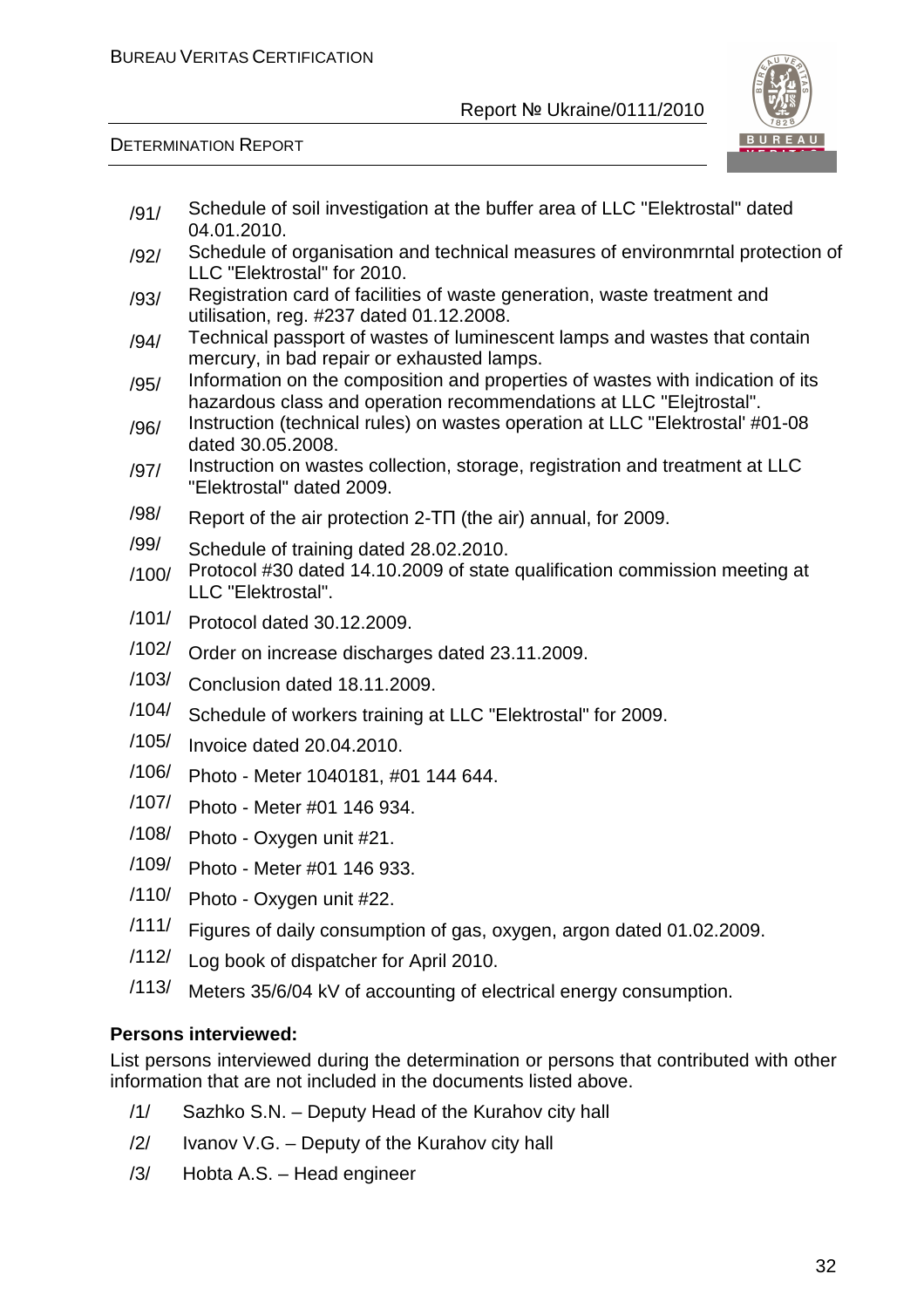

#### DETERMINATION REPORT

- /4/ Serov A.I. Head of the Technical Department
- /5/ Malyarchik N.I. Head Energetic
- /6/ Dun T.N. Head of the BOT
- /7/ Sidorenko V.I. Deputy Head of the Technological Complex
- /8/ Faykuhen L.S. Deputy Head of the Electrical Equipment Complex
- /9/ Kartoshev O.V. Energetic of the Complex
- /10/ Tsareva E.N. Head of the CZL
- /11/ Naches A. Head of the Technical Bureau
- /12/ Sherbina V.N. Head of the DTCS
- /13/ Isotova T.N. Certification Engineer
- /14/ Litus L.V. Certification Engineer
- /15/ Ivashchenko E.I. Engineer-ecologist
- /16/ Putelenko I. Head Master of ASUTP
- /17/ Frolov M.A. Metrologist

- o0o -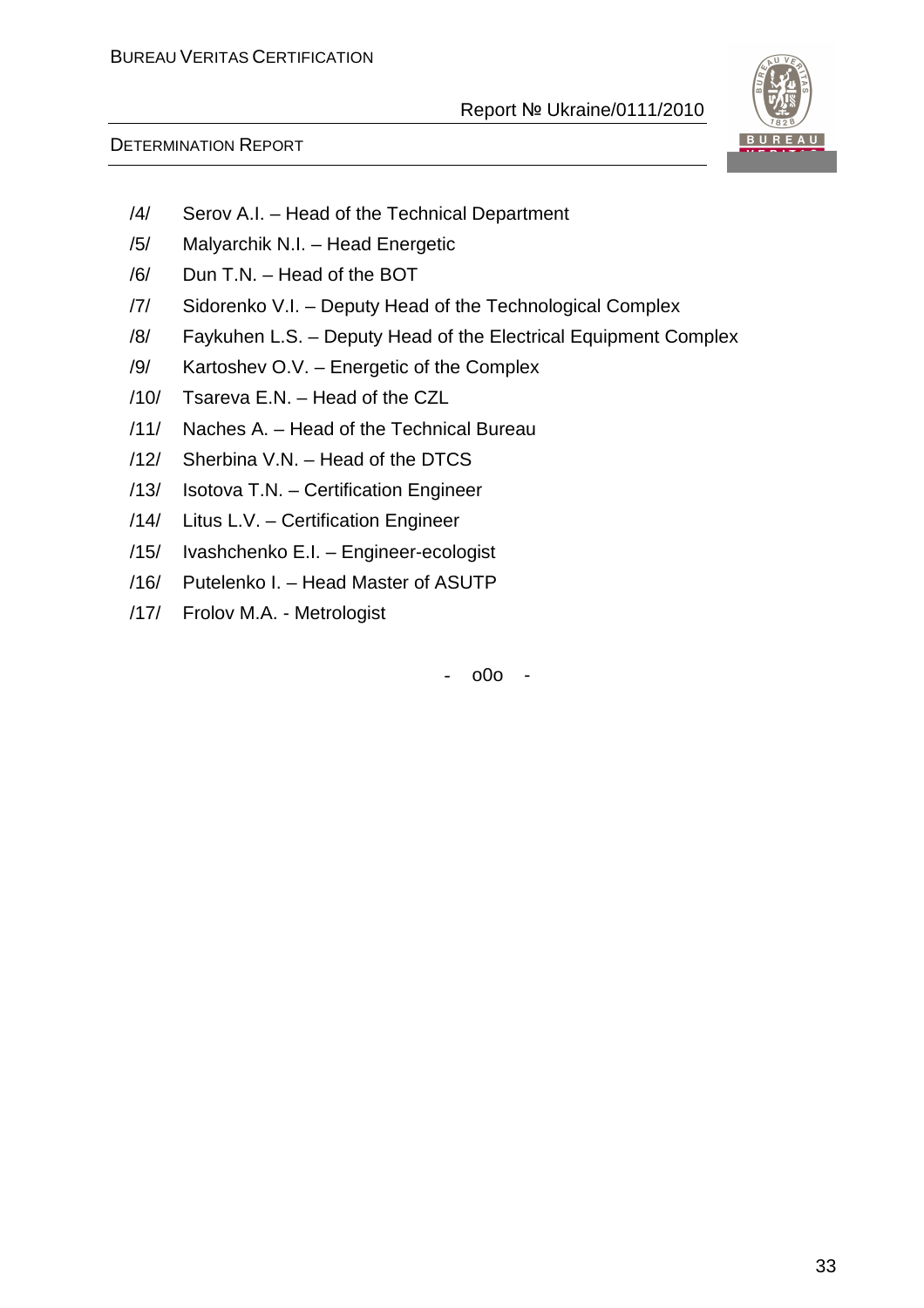

#### DETERMINATION REPORT

#### **APPENDIX A: 'IMPLEMENTATION OF ARC FURNACE STEELMAKING PLANT "ELECTROSTAL" AT KURAKHOVO, DONETSK REGION' JI PROJECT DETERMINATION PROTOCOL**

| Table 1 | Mandatory Requirements for Joint Implementation (JI) Project Activities |  |  |
|---------|-------------------------------------------------------------------------|--|--|
|---------|-------------------------------------------------------------------------|--|--|

| <b>REQUIREMENT</b>                                              | <b>REFERENCE</b>                    | <b>CONCLUSION</b>                                                                                                                                                                                                                                                                                                                                                                                                                                                                                                                                                                                                                                                                    | <b>Cross Reference to</b><br>this protocol |
|-----------------------------------------------------------------|-------------------------------------|--------------------------------------------------------------------------------------------------------------------------------------------------------------------------------------------------------------------------------------------------------------------------------------------------------------------------------------------------------------------------------------------------------------------------------------------------------------------------------------------------------------------------------------------------------------------------------------------------------------------------------------------------------------------------------------|--------------------------------------------|
| 1. The project shall have the approval of the Parties involved. | Kyoto Protocol<br>Article $6.1$ (a) | <b>CAR 01.</b> The project has no<br>approval of the host Party.<br>Verifiers' Note: JISC Glossary<br>of JI terms/Version 02 defines<br>the following:<br>a) At least the written project<br>approval(s) by the<br>host<br>Party(ies) should be provided to<br>the AIE and made available to<br>the secretariat by the AIE when<br>submitting the determination<br>report regarding the PDD for<br>publication in accordance with<br>paragraph 34 of the JI<br>guidelines;<br>(b) At least one written project<br>approval by a Party involved in<br>the JI project, other than the<br>host Party(ies), should be<br>provided to the AIE and made<br>available to the secretariat by | Table 2 Section A.5.                       |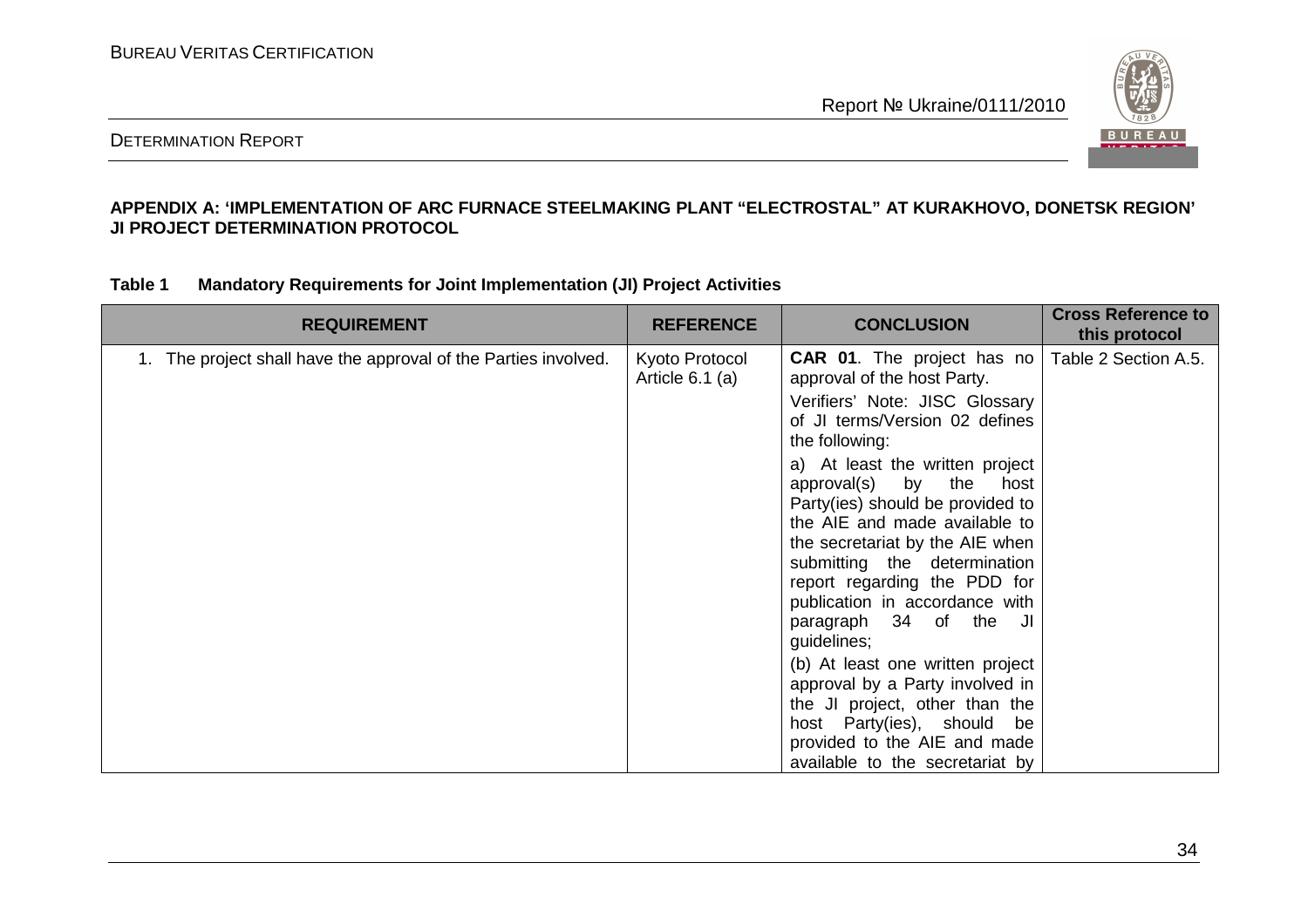

| <b>REQUIREMENT</b>                                                                                                                                                                            | <b>REFERENCE</b>                            | <b>CONCLUSION</b>                                                                                                                                                                                                                                                                                                                                                                                  | <b>Cross Reference to</b><br>this protocol                                                                                                                       |
|-----------------------------------------------------------------------------------------------------------------------------------------------------------------------------------------------|---------------------------------------------|----------------------------------------------------------------------------------------------------------------------------------------------------------------------------------------------------------------------------------------------------------------------------------------------------------------------------------------------------------------------------------------------------|------------------------------------------------------------------------------------------------------------------------------------------------------------------|
|                                                                                                                                                                                               |                                             | the AIE when submitting<br>the<br>first verification report<br>for<br>publication in accordance with<br>paragraph 38 of the<br>IJ<br>guidelines, at the latest.<br>After<br>finishing<br>of<br>project<br>determination report, the PDD<br>and Determination Report will<br>National<br>presented<br>to<br>be<br>Environmental<br>Agency<br>0f<br>Ukraine for receiving the Letter<br>of Approval. |                                                                                                                                                                  |
| 2. Emission reductions, or an enhancement of removal by<br>sinks, shall be additional to any that would otherwise occur.                                                                      | Kyoto Protocol<br>Article $6.1$ (b)         | <b>OK</b>                                                                                                                                                                                                                                                                                                                                                                                          | Table 2, Section B.2                                                                                                                                             |
| The sponsor Party shall not acquire emission reduction<br>3.<br>units if it is not in compliance with its obligations under<br>Articles 5 & 7.                                                | Kyoto Protocol<br>Article $6.1$ (c)         | OK                                                                                                                                                                                                                                                                                                                                                                                                 | N/A                                                                                                                                                              |
| The acquisition of emission reduction units shall be<br>4.<br>supplemental to domestic actions for the purpose of<br>meeting commitments under Article 3.                                     | Kyoto Protocol<br>Article $6.1$ (d)         | <b>OK</b>                                                                                                                                                                                                                                                                                                                                                                                          | N/A                                                                                                                                                              |
| Parties participating in JI shall designate national focal<br>5.<br>points for approving JI projects and have in place national<br>guidelines and procedures for the approval of JI projects. | Marrakech<br>Accords.<br>JI Modalities, §20 | <b>OK</b>                                                                                                                                                                                                                                                                                                                                                                                          | Both countries have<br>designated their<br><b>Focal Points.</b><br>National guidelines<br>and procedures for<br>approving JI projects<br>have been<br>published. |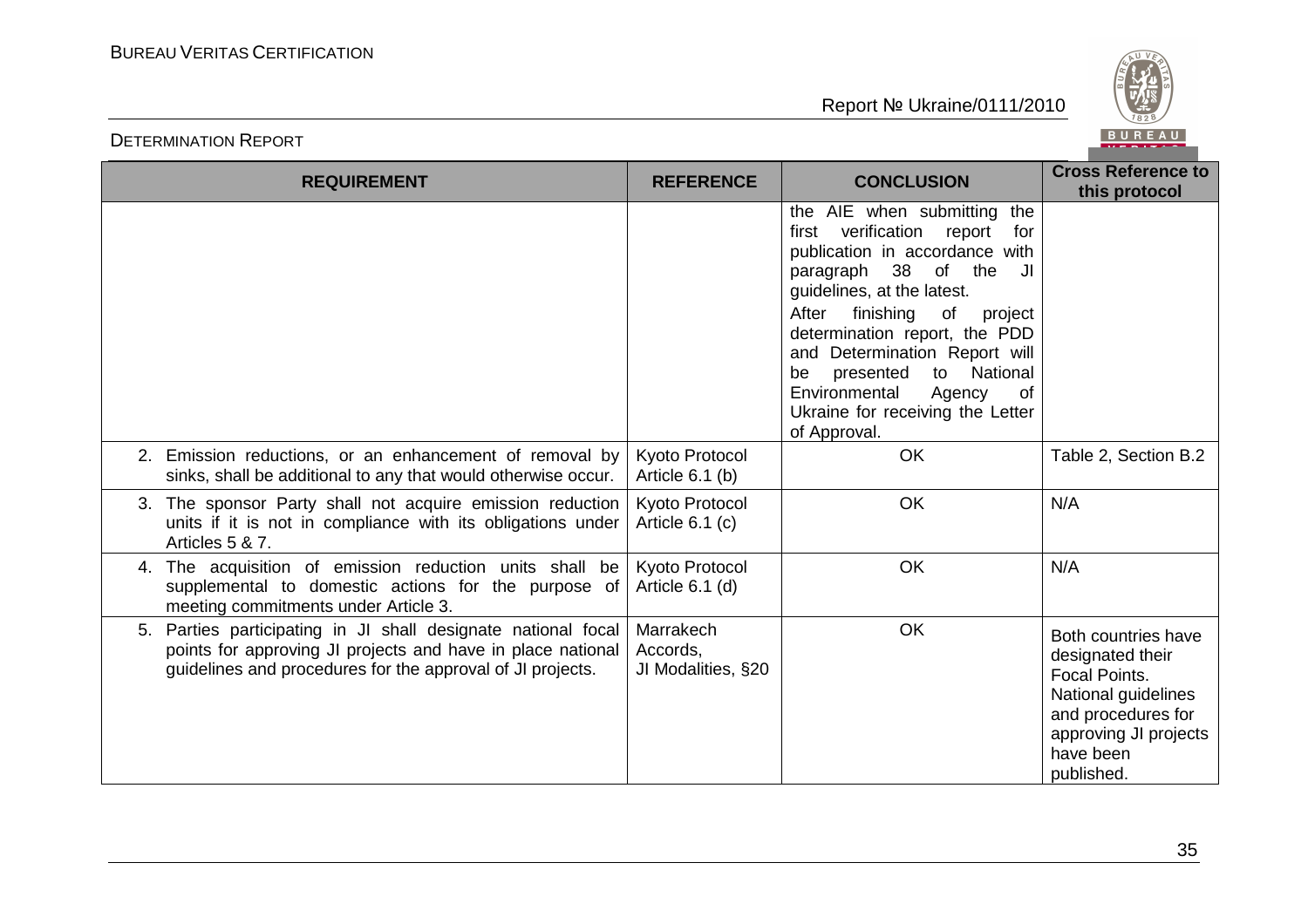

| <b>REQUIREMENT</b> | <b>REFERENCE</b> | <b>CONCLUSION</b> | <b>Cross Reference to</b><br>this protocol                                                                                                                                                                                                                                                                                                                  |
|--------------------|------------------|-------------------|-------------------------------------------------------------------------------------------------------------------------------------------------------------------------------------------------------------------------------------------------------------------------------------------------------------------------------------------------------------|
|                    |                  |                   | Contact data in<br>Ukraine:                                                                                                                                                                                                                                                                                                                                 |
|                    |                  |                   | <b>National</b><br><b>Environmental</b><br><b>Investment Agency</b><br>of Ukraine<br>35 Urytsky Str., Kyiv,<br>P.O. 03035<br>Phone: +380 44 594<br>91 11<br>Fax: +380 44<br>5949115<br>Email:<br>info.neia@gmail.co<br>$\underline{m}$<br>National guidelines<br>and procedures for<br>the approval of JI<br>projects are<br>available<br>(www.neia.gov.ua) |
|                    |                  |                   | Contact data in the<br>Netherlands:                                                                                                                                                                                                                                                                                                                         |
|                    |                  |                   | <b>Ministry of</b><br><b>Economic Affairs</b>                                                                                                                                                                                                                                                                                                               |
|                    |                  |                   | Catharijnesingel 59                                                                                                                                                                                                                                                                                                                                         |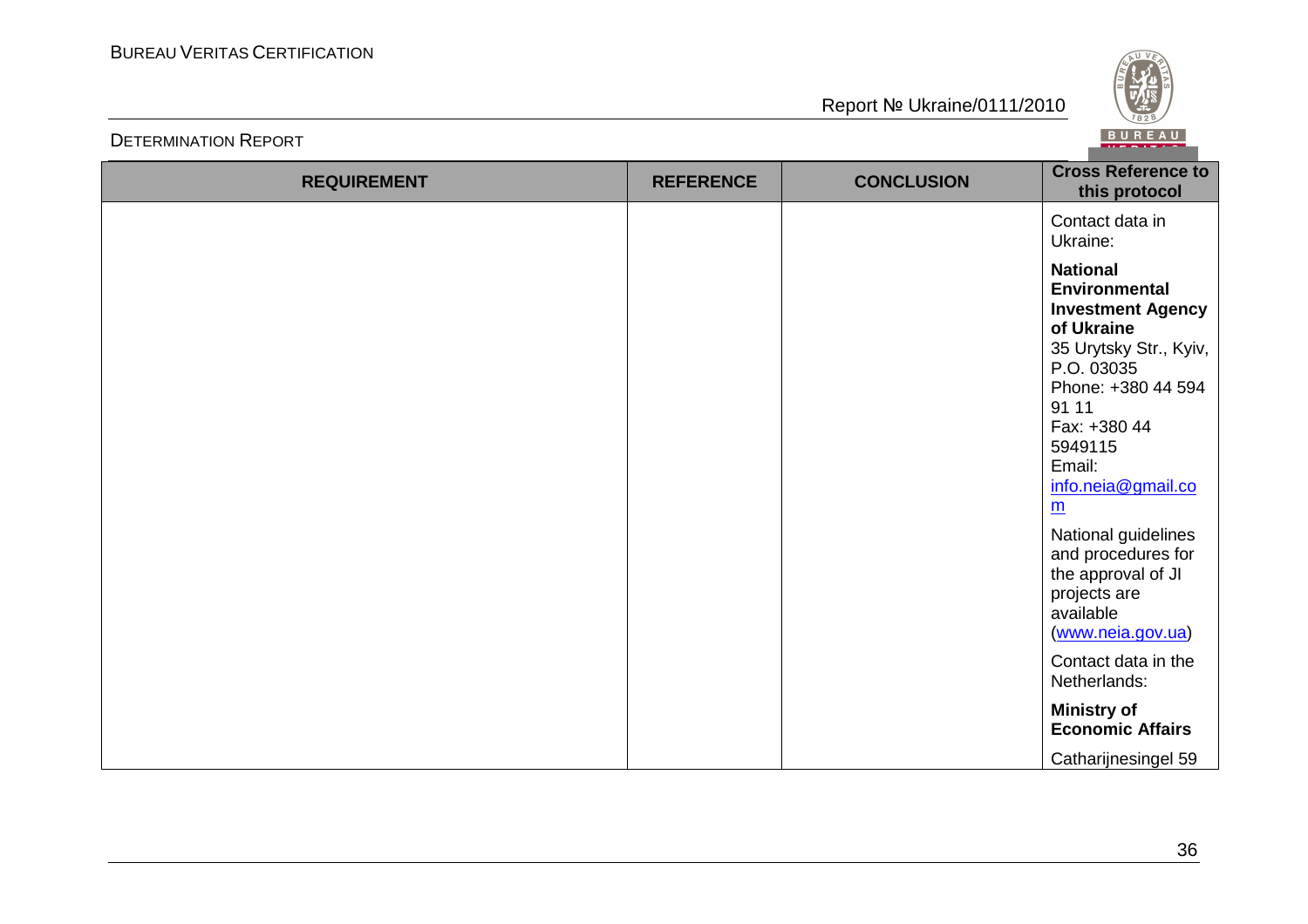



| <b>REQUIREMENT</b>                                                                                               | <b>REFERENCE</b>                                      | <b>CONCLUSION</b> | <b>Cross Reference to</b><br>this protocol                                                                                                                                                                                                     |
|------------------------------------------------------------------------------------------------------------------|-------------------------------------------------------|-------------------|------------------------------------------------------------------------------------------------------------------------------------------------------------------------------------------------------------------------------------------------|
|                                                                                                                  |                                                       |                   | P.O. Box 8242                                                                                                                                                                                                                                  |
|                                                                                                                  |                                                       |                   | 3503 RE Utrecht                                                                                                                                                                                                                                |
|                                                                                                                  |                                                       |                   | <b>Netherlands</b>                                                                                                                                                                                                                             |
|                                                                                                                  |                                                       |                   | Phone: +31 30 239<br>3413                                                                                                                                                                                                                      |
|                                                                                                                  |                                                       |                   | Email:<br>d.de.haan@sentern<br>ovem.nl<br>National guidelines<br>and procedures for<br>the approving JI<br>projects are<br>available<br>(http://ji.unfccc.int/Us<br>erManagement/FileS<br>torage/XQ0CYFTBQ<br><b>DSELQJSZUKHKR</b><br>MANMD6QD |
| 6. The host Party shall be a Party to the Kyoto Protocol.                                                        | Marrakech<br>Accords,<br>JI Modalities,<br>\$21(a)/24 | OK                | The Ukraine is a<br>Party (Annex I Party)<br>to the Kyoto Protocol<br>and has ratified the<br>Kyoto Protocol at<br>April 12th, 2004.                                                                                                           |
| 7. The host Party's assigned amount shall have been<br>calculated and recorded in accordance with the modalities | Marrakech<br>Accords,                                 | OK                | In the Initial Report<br>submitted by                                                                                                                                                                                                          |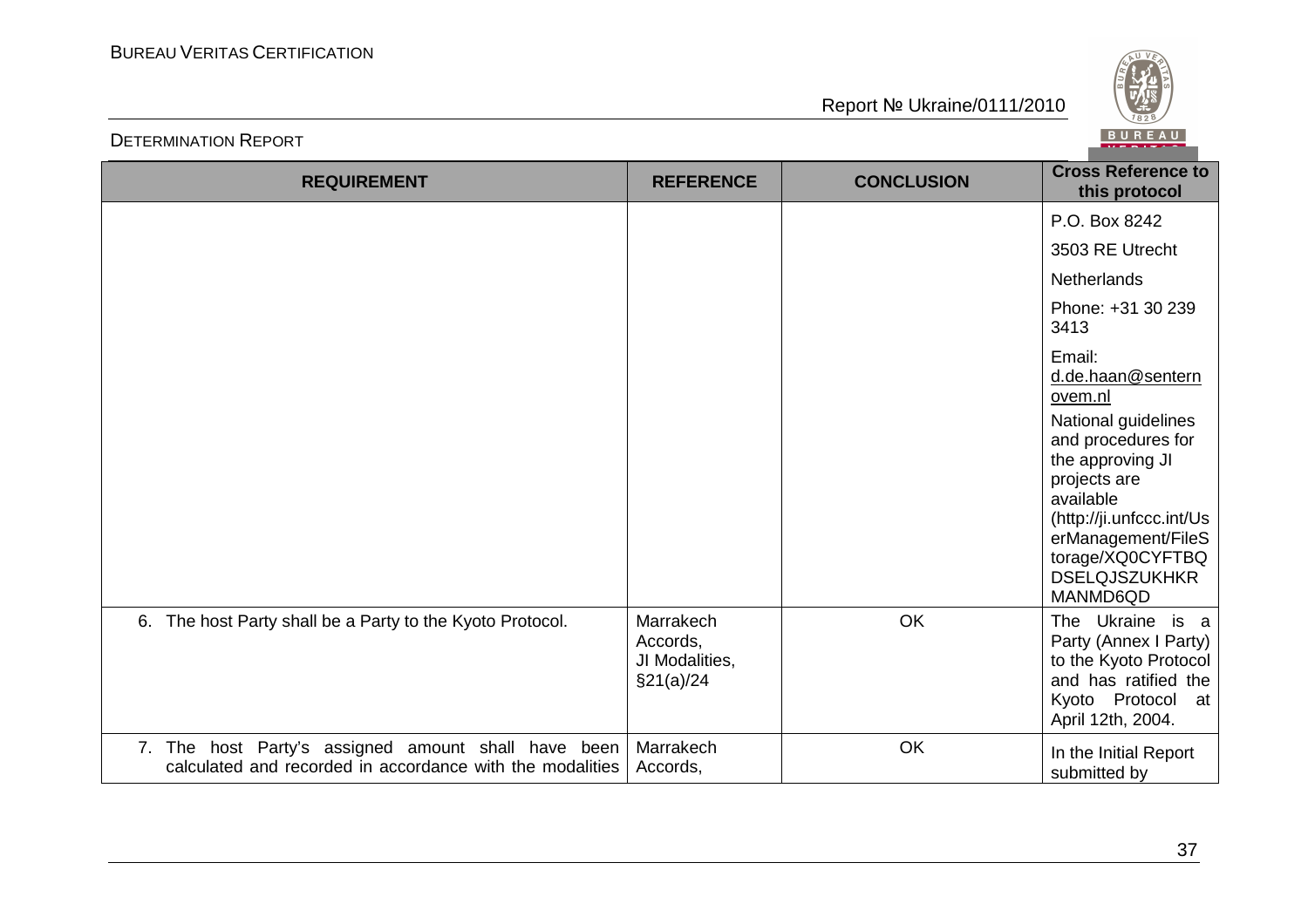



| <b>REQUIREMENT</b>                                                                                                                                                                         | <b>REFERENCE</b>                                     | <b>CONCLUSION</b> | <b>Cross Reference to</b><br>this protocol                                                                                                                                       |
|--------------------------------------------------------------------------------------------------------------------------------------------------------------------------------------------|------------------------------------------------------|-------------------|----------------------------------------------------------------------------------------------------------------------------------------------------------------------------------|
| for the accounting of assigned amounts.                                                                                                                                                    | JI Modalities,<br>§21(b)/24                          |                   | Ukraine on 29. Dec.<br>2006 the AAUs are<br>quantified with:<br>925 362 174.39 (x 5)<br>$= 4$ 626 810 872<br>$tCO2-e$                                                            |
| 8. The host Party shall have in place a national registry in<br>accordance with Article 7, paragraph 4.                                                                                    | Marrakech<br>Accords,<br>JI Modalities,<br>§21(d)/24 | OK                | national<br>Ukraine<br>GHG registry has<br>been outlined in the<br>Initial<br>Report.<br>(http://unfccc.int/nati<br>onal reports under<br>the kyoto protocol/it<br>ems/3765.php) |
| 9. Project participants shall submit to the independent entity a<br>project design document that contains all information<br>needed for the determination.                                 | Marrakech<br>Accords,<br>JI Modalities, §31          | OK                | Global Carbon BV<br>has submitted the<br><b>PDD</b><br><b>Bureau</b><br>to<br>Veritas Certification,<br>which contains all<br>information needed<br>for determination.           |
| 10. The project design document shall be made publicly<br>available and Parties, stakeholders and UNFCCC<br>accredited observers shall be invited to, within 30 days,<br>provide comments. | Marrakech<br>Accords.<br>JI Modalities, §32          | OK                | PDD Version 1.0.<br>01/04/2010<br>dated<br>was made publicly<br>available<br>for<br>comments<br><sub>on</sub><br>UNFCCC JI website<br>from 02 April 2010                         |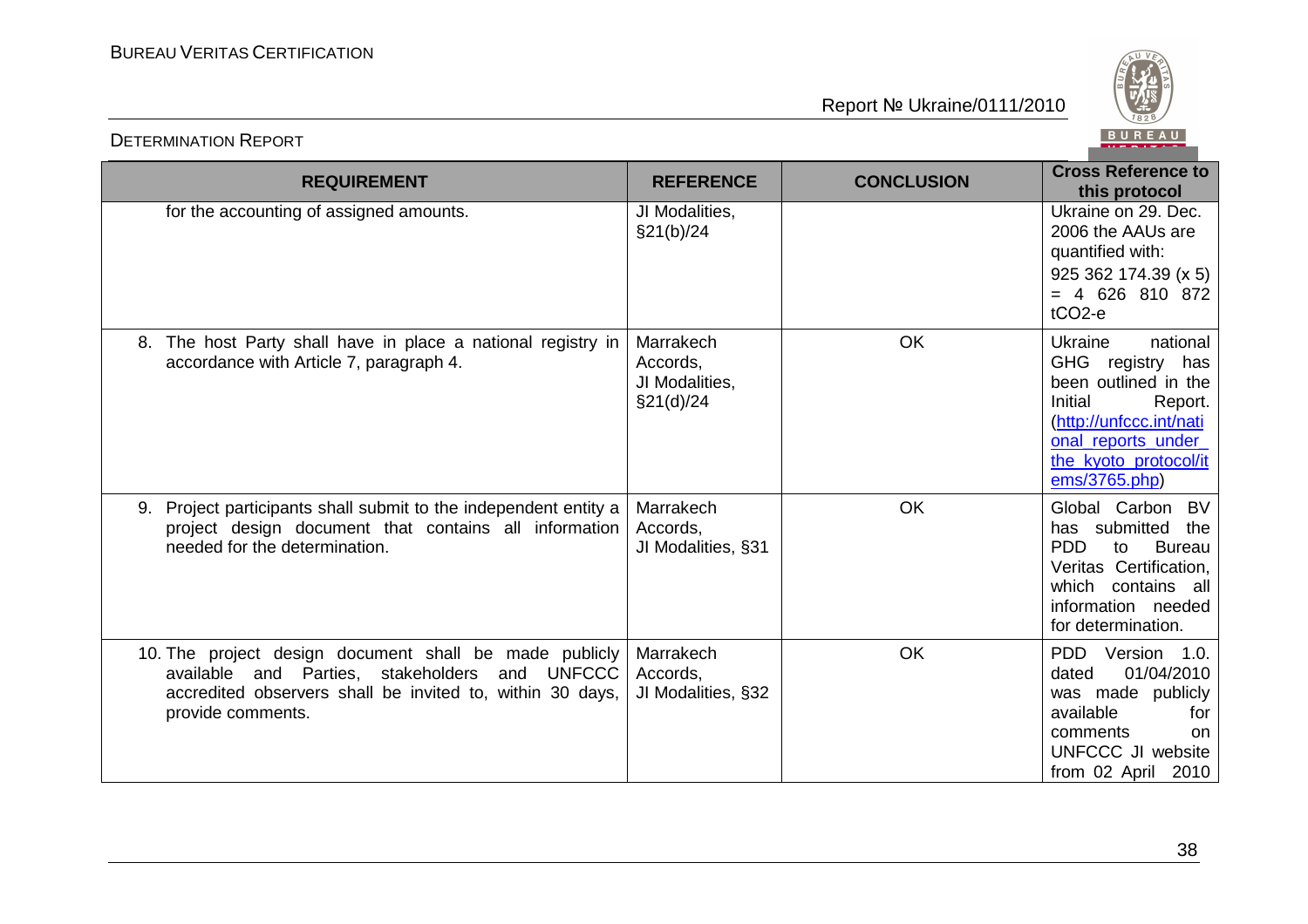

| <b>REQUIREMENT</b>                                                                                                                                                                                                                                                                                                                                                                                                                                   | <b>REFERENCE</b>                                      | <b>CONCLUSION</b>                                         | <b>Cross Reference to</b><br>this protocol |
|------------------------------------------------------------------------------------------------------------------------------------------------------------------------------------------------------------------------------------------------------------------------------------------------------------------------------------------------------------------------------------------------------------------------------------------------------|-------------------------------------------------------|-----------------------------------------------------------|--------------------------------------------|
|                                                                                                                                                                                                                                                                                                                                                                                                                                                      |                                                       |                                                           | till 01 May 2010.                          |
| 11. Documentation on the analysis of the environmental<br>impacts of the project activity, including transboundary<br>impacts, in accordance with procedures as determined by<br>the host Party shall be submitted, and, if those impacts are<br>considered significant by the project participants or the host<br>Party, an environmental impact assessment in accordance<br>with procedures as required by the host Party shall be<br>carried out. | Marrakech<br>Accords,<br>JI Modalities,<br>\$33(d)    | <b>OK</b>                                                 | Table 2, Section F                         |
| 12. The baseline for a JI project shall be the scenario that<br>reasonably represents the GHG emissions or removal by<br>sources that would occur in absence of the proposed<br>project.                                                                                                                                                                                                                                                             | Marrakech<br>Accords,<br>JI Modalities,<br>Appendix B | OK                                                        | Table 2, Section A.2                       |
| 13. A baseline shall be established on a project-specific basis,<br>in a transparent manner and taking into account relevant<br>national and/or sectoral policies and circumstances.                                                                                                                                                                                                                                                                 | Marrakech<br>Accords,<br>JI Modalities,<br>Appendix B | <b>OK</b>                                                 | Table 2, Section B.2                       |
| 14. The baseline methodology shall exclude to earn ERUs for<br>decreases in activity levels outside the project activity or<br>due to force majeure.                                                                                                                                                                                                                                                                                                 | Marrakech<br>Accords,<br>JI Modalities,<br>Appendix B | OK                                                        | Table 2, Section B.2                       |
| 15. The project shall have an appropriate monitoring plan.                                                                                                                                                                                                                                                                                                                                                                                           | Marrakech<br>Accords,<br>JI Modalities,<br>§33(c)     | <b>OK</b>                                                 | Table 2, Section D                         |
| 16. A project participant is a legal entity authorized by a Party<br>involved to participate in the JI project.                                                                                                                                                                                                                                                                                                                                      | <b>JISC</b><br>"Modalities<br>of communication        | Conclusion is pending a follow-<br>up on CAR 01. Refer to | Table 2, Section A                         |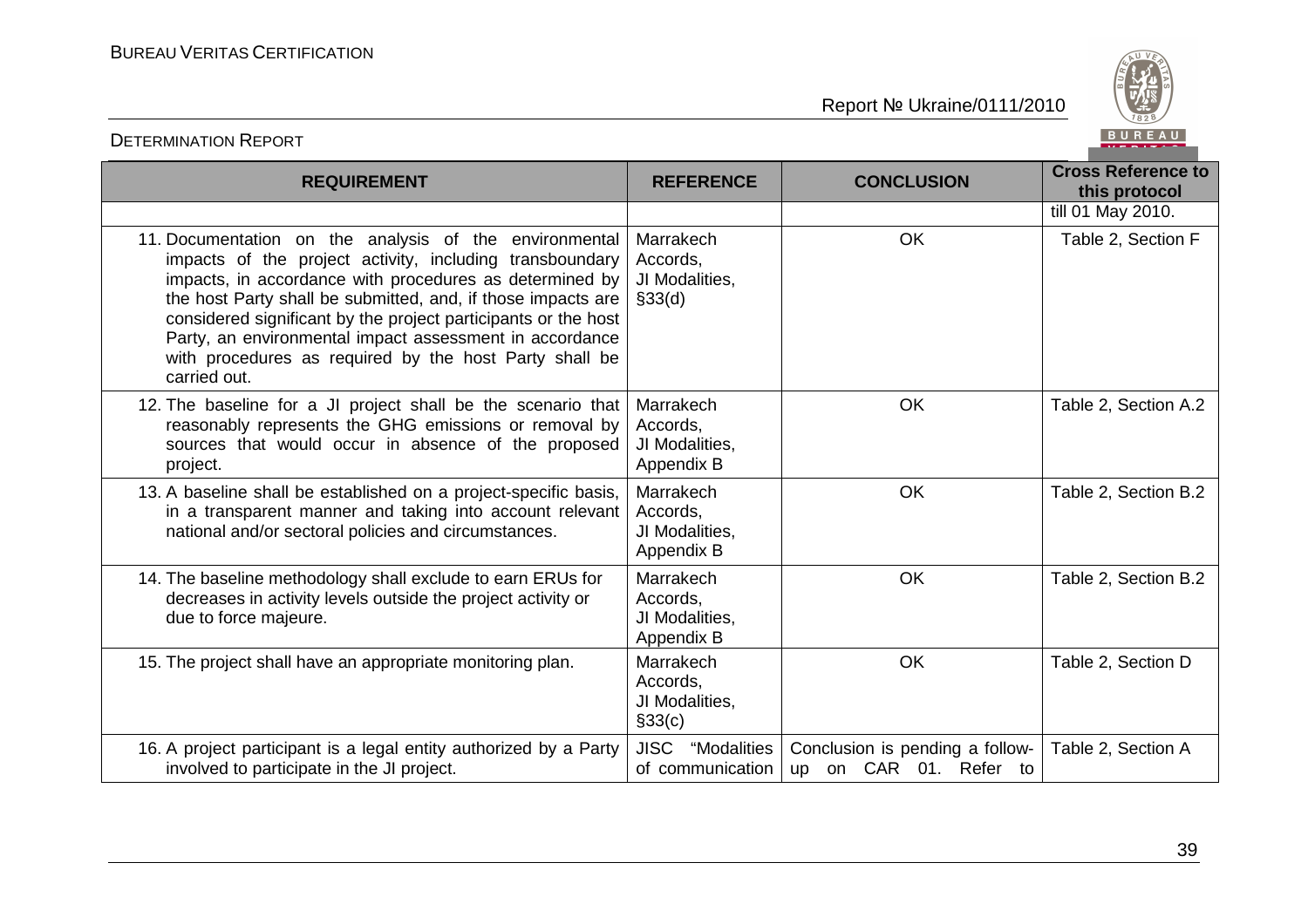

| <b>REQUIREMENT</b> | <b>REFERENCE</b>                                                             | <b>CONCLUSION</b>           | <b>Cross Reference to</b><br>this protocol |
|--------------------|------------------------------------------------------------------------------|-----------------------------|--------------------------------------------|
|                    | Project<br>0f<br>with<br>Participants<br>the JISC" Version<br>01, Clause A.3 | Verifiers' Note in 1 above. |                                            |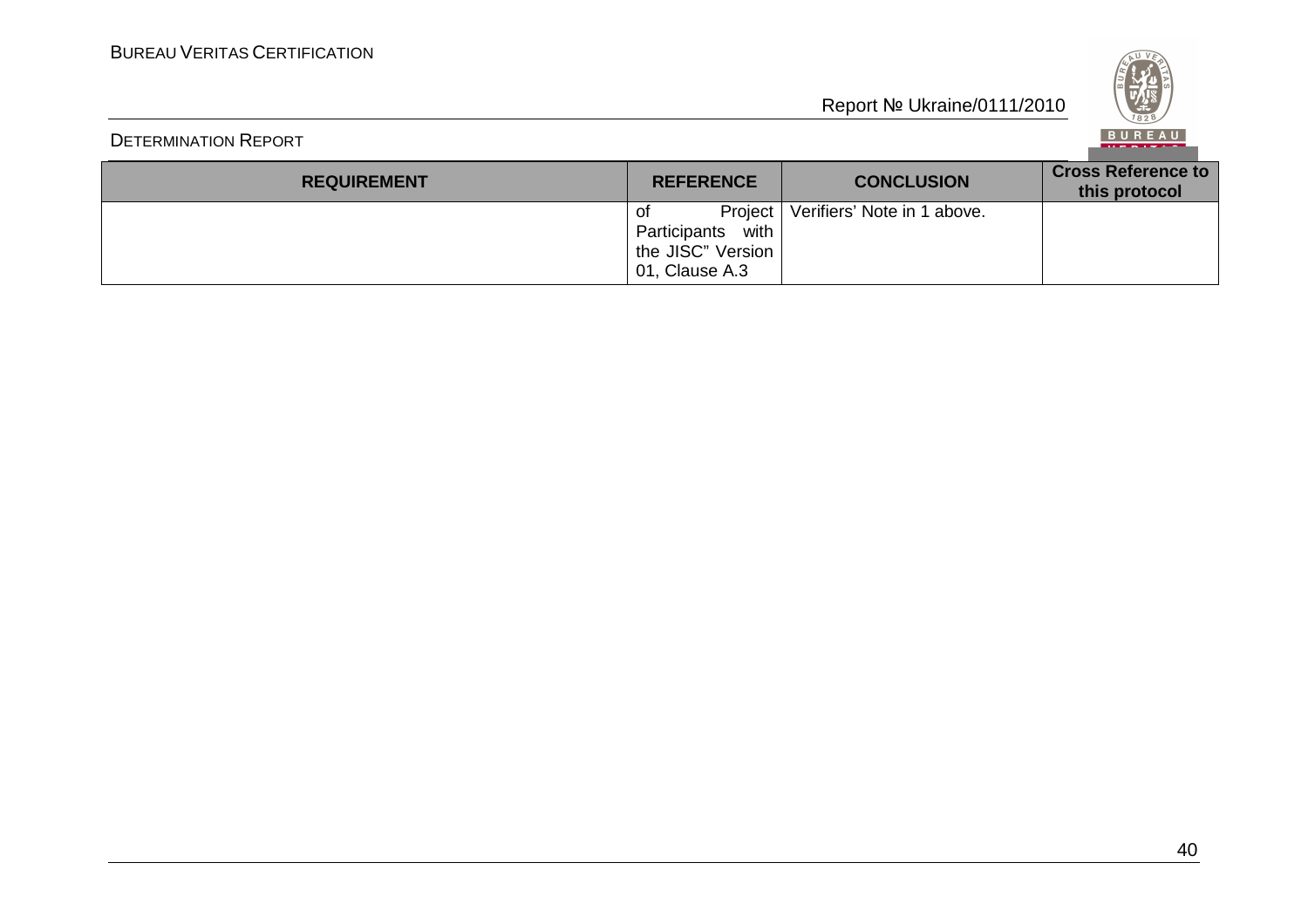

## DETERMINATION REPORT

### **Table 2 Requirements Checklist**

| <b>CHECKLIST QUESTION</b>                                          | Ref. | $MOV^*$   | <b>COMMENTS</b>                                                                                  | <b>Draft</b><br><b>Concl</b> | <b>Final</b><br><b>Conc</b> |
|--------------------------------------------------------------------|------|-----------|--------------------------------------------------------------------------------------------------|------------------------------|-----------------------------|
| A. General Description of the project                              |      |           |                                                                                                  |                              |                             |
| A.1 Title of the project                                           |      |           |                                                                                                  |                              |                             |
| A.1.1. Is the title of the project presented?                      | 1,2  | <b>DR</b> | Implementation of Arc furnace Steelmaking<br>Plant "Electrostal" at Kurakhovo, Donetsk<br>region | <b>OK</b>                    | OK                          |
| A.1.2. Is the current version number of the document<br>presented? | 1,2  | <b>DR</b> | The current version of the PDD is 1.0.                                                           | OK                           | OK                          |
| A.1.3. Is the date when the document was completed<br>presented?   | 1,2  | DR.       | The PDD Version 1.0. is dated<br>$1st$ of April 2010.<br>The Sectoral Scope is 9.                | OK                           | <b>OK</b>                   |

| A.2. Description of the project                |    |    |                                                               |               |    |
|------------------------------------------------|----|----|---------------------------------------------------------------|---------------|----|
| A.2.1. Is the purpose of the project included? | ے. | DR | <b>CAR 02.</b> Please indicate the purpose of the<br>project. | <b>CAR 02</b> | OK |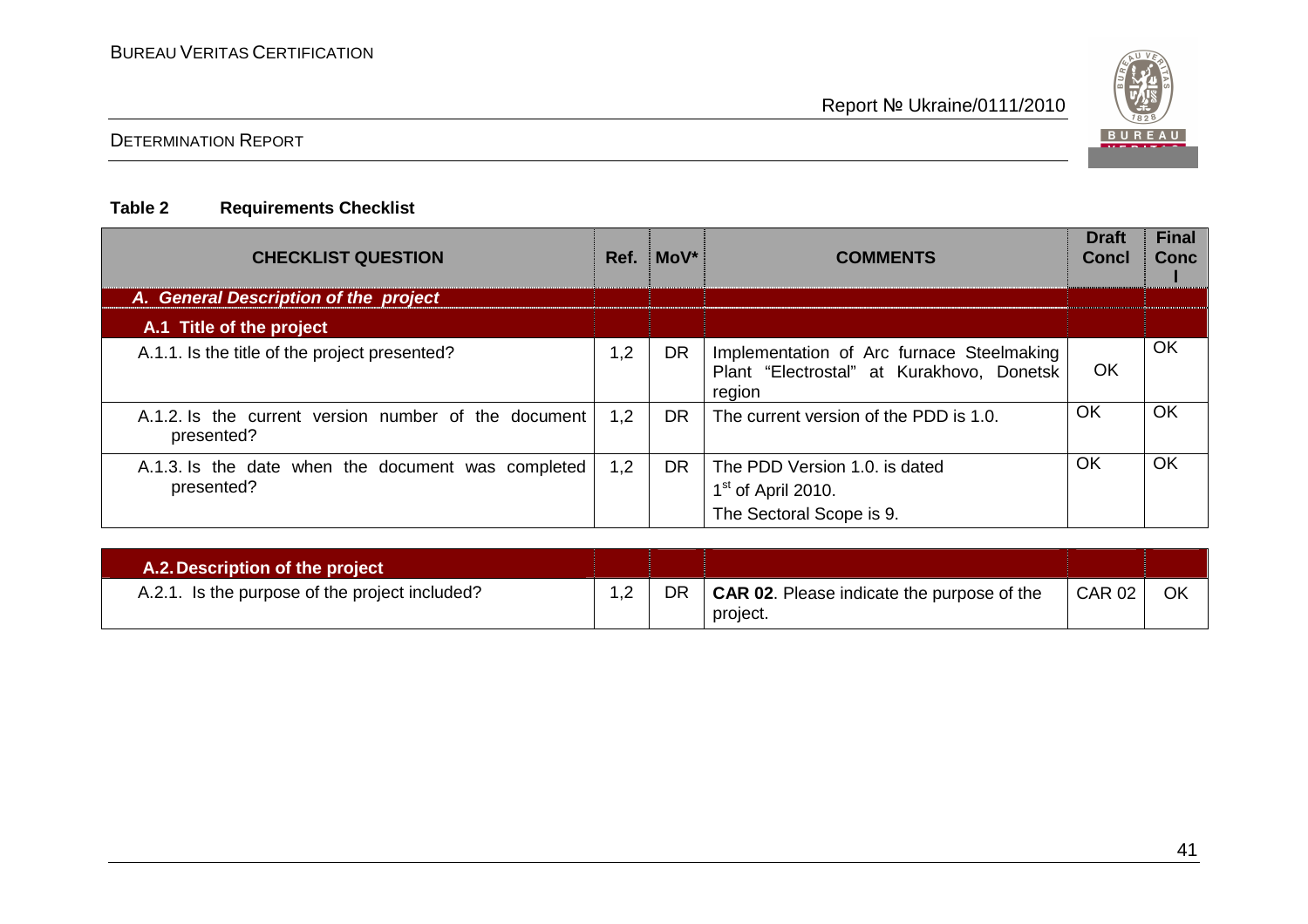

| <b>DETERMINATION REPORT</b>                                                          |     |           |                                                                                                                                                                                                                                                                                                                                                                                                              |               | BUREAU                 |
|--------------------------------------------------------------------------------------|-----|-----------|--------------------------------------------------------------------------------------------------------------------------------------------------------------------------------------------------------------------------------------------------------------------------------------------------------------------------------------------------------------------------------------------------------------|---------------|------------------------|
| A.2.2. Is it explained how the proposed project reduces<br>greenhouse gas emissions? | 1,2 | <b>DR</b> | Section A.2 provides an explanation of the:<br>Situation existing prior to the starting date of<br>the project;<br>Baseline scenario;<br>Project scenario.<br>CAR 03. There<br>is is<br>concise,<br>no<br>a a<br>summarizing explanation of<br>how the<br>proposed project reduces greenhouse gas<br>emissions.<br><b>CAR 04.</b> Please provide the summary of the<br>history of the projects JI component. | CAR<br>03, 04 | $\overline{\text{OK}}$ |
| A.3. Project participants                                                            |     |           |                                                                                                                                                                                                                                                                                                                                                                                                              |               |                        |
| A.3.1. Are project participants and Party(ies) involved in<br>the project listed?    | 1,2 | <b>DR</b> | Party A is Ukraine.<br>Legal entity<br>is<br>"Electrostal" Ltd.<br>Party B is the Netherlands. Legal entity is<br><b>Global Carbon BV</b>                                                                                                                                                                                                                                                                    | OK            | <b>OK</b>              |
| A.3.2. The data of the project participants is presented in<br>tabular format?       | 1,2 | <b>DR</b> | The data of the project participants is<br>presented in the tabular format.<br>CAR 05. Please correct the format of the<br>Table A.3.1. according to the one indicated<br>in the template/Guidelines ver.04                                                                                                                                                                                                  | <b>CAR 05</b> | $\overline{OK}$        |
| A.3.3. Is contact information provided in Annex 1 of the<br>PD <sub>D</sub> ?        | 1,2 | <b>DR</b> | The contact information is provided in PDD<br>Annex 1.                                                                                                                                                                                                                                                                                                                                                       | OK            | <b>OK</b>              |
| A.3.4. Is it indicated, if it is the case, if the Party involved is<br>a host Party? | 1,2 | <b>DR</b> | Ukraine is indicated as a host Party.                                                                                                                                                                                                                                                                                                                                                                        | <b>OK</b>     | <b>OK</b>              |
| A.4. Technical description of the project                                            |     |           |                                                                                                                                                                                                                                                                                                                                                                                                              |               |                        |
| A.4.1. Location of the project activity                                              |     |           |                                                                                                                                                                                                                                                                                                                                                                                                              |               |                        |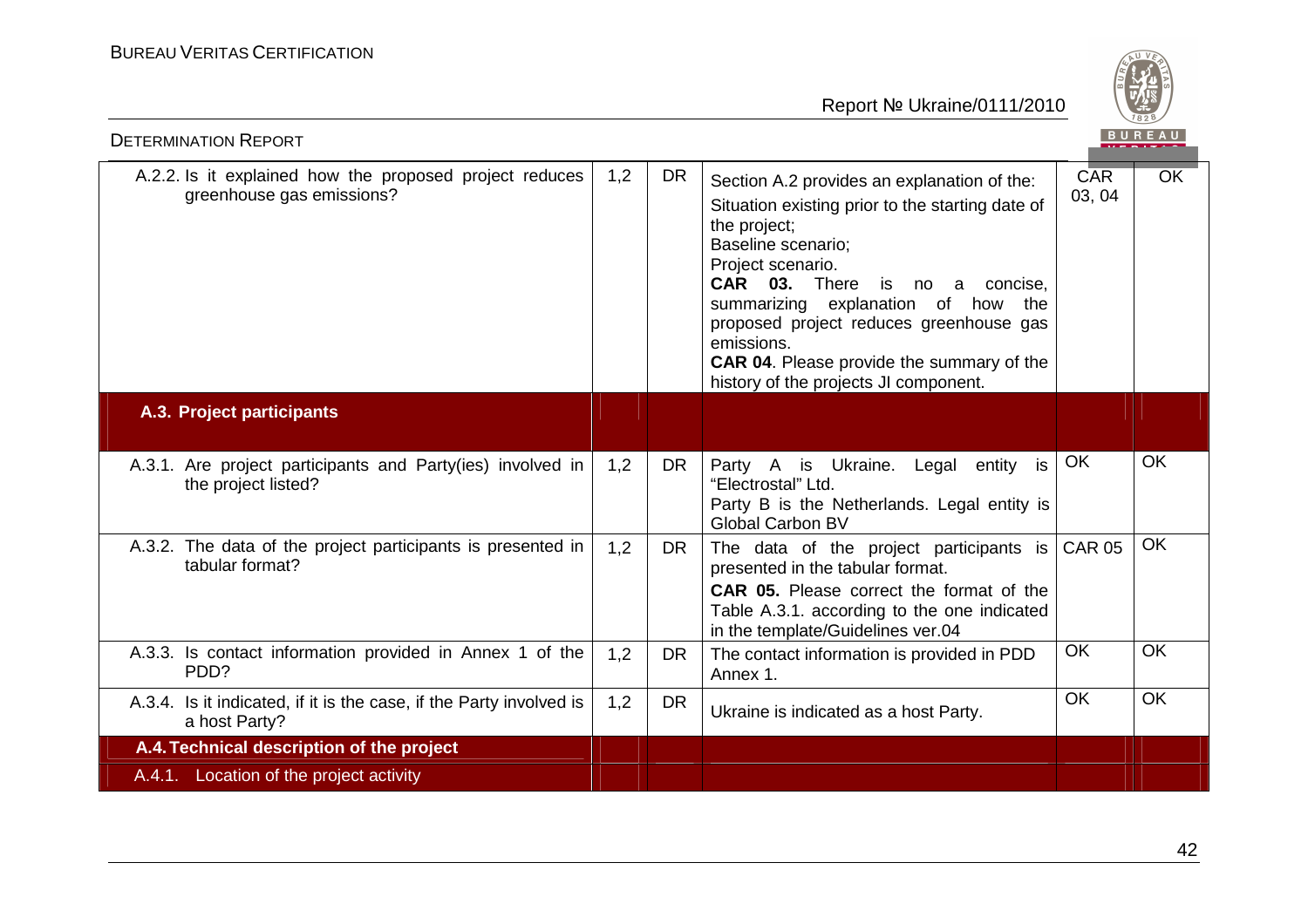

| <b>DETERMINATION REPORT</b>                                                                                                                                                                         |      |           |                                                                                                                                                                                                                                                                                                                                       |              | BUREAU    |
|-----------------------------------------------------------------------------------------------------------------------------------------------------------------------------------------------------|------|-----------|---------------------------------------------------------------------------------------------------------------------------------------------------------------------------------------------------------------------------------------------------------------------------------------------------------------------------------------|--------------|-----------|
| A.4.1.1. Host Party(ies)                                                                                                                                                                            | 1,2  | <b>DR</b> | Ukraine is indicated as the Host Party in the<br>PDD Section A.4.1.1.                                                                                                                                                                                                                                                                 | OK-          | OK        |
| A.4.1.2. Region/State/Province etc.                                                                                                                                                                 | 1,2  | <b>DR</b> | Donetsk region                                                                                                                                                                                                                                                                                                                        | <b>OK</b>    | <b>OK</b> |
| A.4.1.3. City/Town/Community etc.                                                                                                                                                                   | 1,2  | <b>DR</b> | Kurakhovo town                                                                                                                                                                                                                                                                                                                        | <b>OK</b>    | <b>OK</b> |
| A.4.1.4. Detail of the physical location, including<br>information allowing the unique identification<br>of the project. (This section should not exceed<br>one page).                              | 1,2  | <b>DR</b> | PDD Section A.4.1.4 defines in detail the<br>physical location, including information<br>allowing the unique identification of the<br>project.<br>Information on the physical location is<br>provided according to the template and does<br>not exceed one page.                                                                      | <b>OK</b>    | <b>OK</b> |
| A.4.2.<br>Technology(ies) to be employed, or measures,<br>operations or actions to be implemented by the<br>project                                                                                 |      |           |                                                                                                                                                                                                                                                                                                                                       |              |           |
| A.4.2.1. Does the project design engineering reflect<br>current good practices?                                                                                                                     | 1, 2 | <b>DR</b> | The project design engineering represents<br>current good practices of construction of a<br>steel manufacturing plant based on a<br>modern electric arc furnace.<br><b>CL 01.</b> Please clarify in a more detailed way<br>the technology to be implemented (as well<br>as information considering ladle furnace and<br>oxygen unit). | <b>CL 01</b> | <b>OK</b> |
| A.4.2.2. Does the project use state of the art<br>technology or would the technology result in a<br>significantly better performance than any<br>commonly used technologies in the host<br>country? | 1, 2 | <b>DR</b> | The project activity includes the construction<br>of a steel manufacturing plant, based on a<br>modern electric arc furnace. The steel<br>produced will substitute similar production<br>volumes from the Ukrainian market that has<br>been produced using more carbon intensive<br>technologies. Detailed technical information      | <b>OK</b>    | OK        |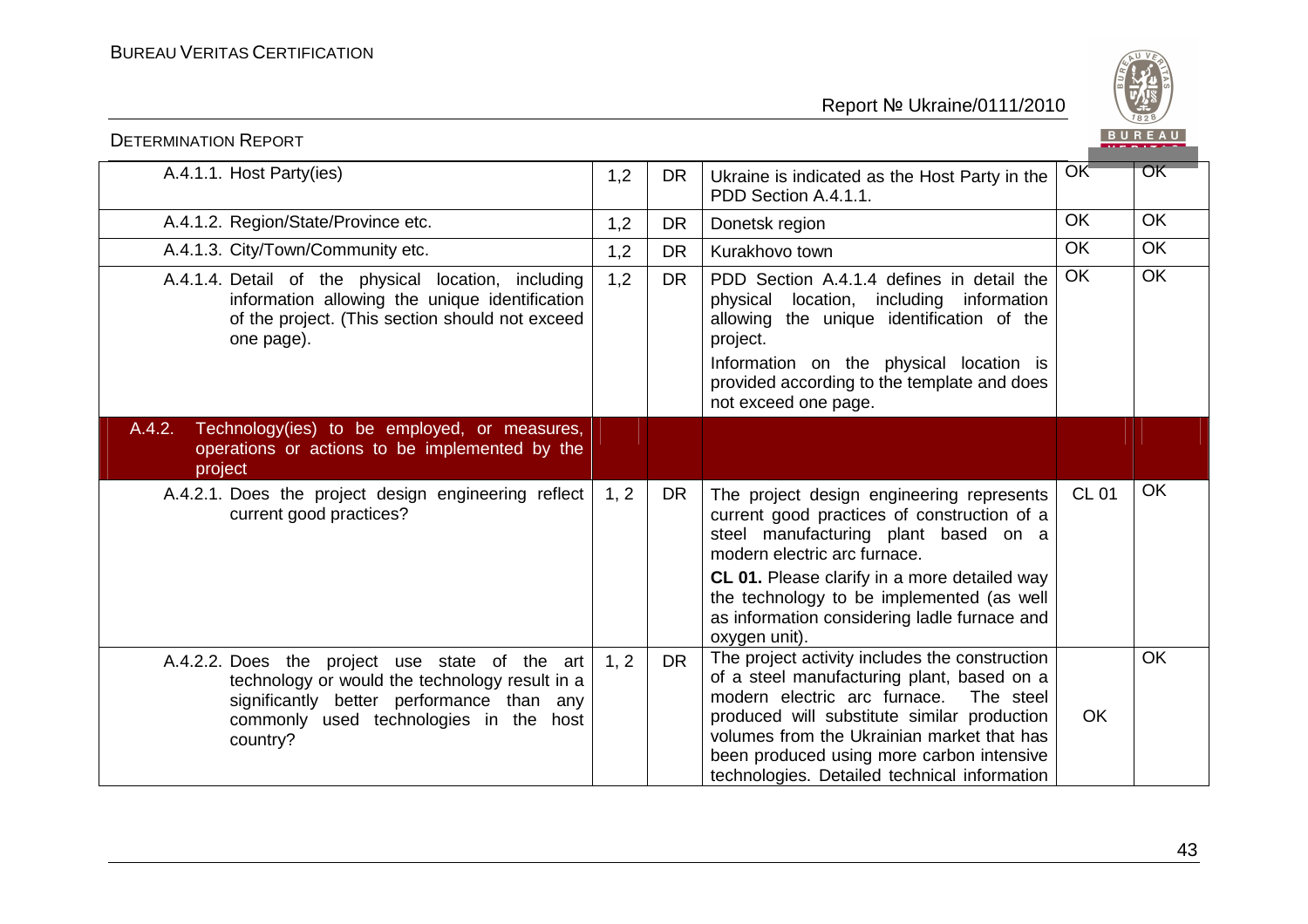

| <b>DETENMINATION INEFONT</b>                                                                                                               |      |           |                                                                                                                                                                                                                                                                                                                                                                                                                                                                                                                                                                                                                                    |                               |           |
|--------------------------------------------------------------------------------------------------------------------------------------------|------|-----------|------------------------------------------------------------------------------------------------------------------------------------------------------------------------------------------------------------------------------------------------------------------------------------------------------------------------------------------------------------------------------------------------------------------------------------------------------------------------------------------------------------------------------------------------------------------------------------------------------------------------------------|-------------------------------|-----------|
|                                                                                                                                            |      |           | is provided in section B.1 of this PDD.<br>A modern electric arc furnace is a highly<br>efficient recycler of steel scrap. The use of<br>EAFs allows steel to be made from a 100%<br>scrap metal feedstock. Therefore, the<br>primary benefit is the substitution of virgin<br>iron, requiring much energy to produce, with<br>scrap that has no emission as it is waste. It<br>is also significant that there is a large<br>reduction in specific energy (energy per unit<br>weight) required to produce the steel.<br>The common practice in Ukraine is using<br>Open Hearth Furnaces (OHF), and Basic<br>Oxygen Furnaces (BOF). |                               |           |
| A.4.2.3. Is the project technology likely<br>be<br>to<br>substituted by other or more efficient<br>technologies within the project period? | 1, 2 | <b>DR</b> | The project technology is unlikely to be<br>substituted by other or more efficient<br>technologies within the project period.                                                                                                                                                                                                                                                                                                                                                                                                                                                                                                      | OK                            | <b>OK</b> |
| A.4.2.4. Does the project extensive initial training and<br>maintenance efforts in order to work as<br>presumed during the project period? | 1,2  | <b>DR</b> | All technical staff working with the EAF has<br>necessary permission and has successfully<br>completed relevant training.<br><b>CAR 06.</b> Please, include in the report<br>information considering training of the staff.<br><b>CL 02.</b> Please clarify, whether the project<br>requires extensive maintenance efforts in<br>order to work as presumed during the<br>project period.                                                                                                                                                                                                                                           | <b>CAR 06</b><br><b>CL 02</b> | <b>OK</b> |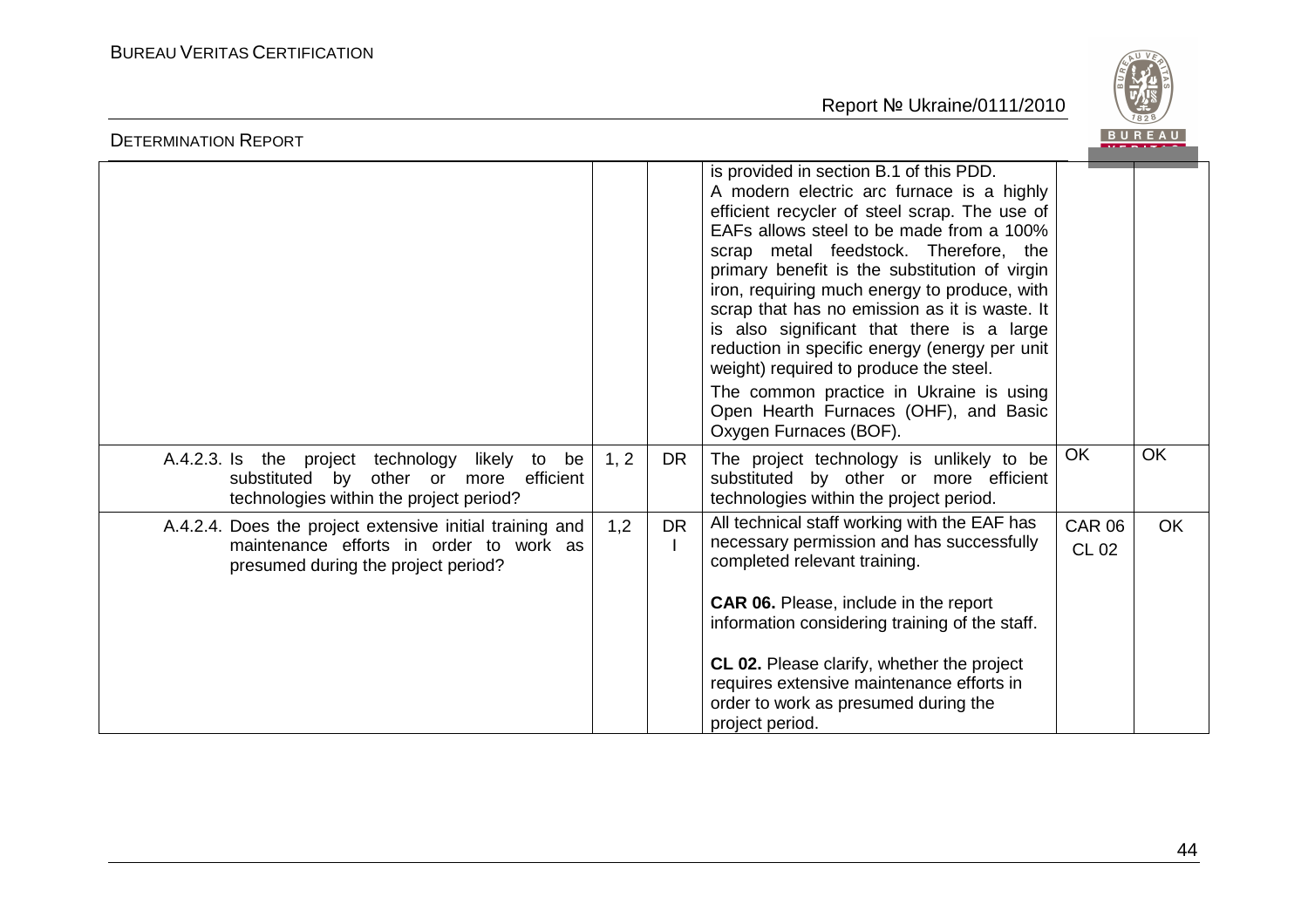

| <b>DETERMINATION REPORT</b>                                                                                                                                                                                                                                                                                                         |     |           |                                                                                                                                                                                                                                                                                                                                                                                                                                                                                                                                                                                                                                                                                                                                                                                                             |                   | <b>BUREAU</b> |
|-------------------------------------------------------------------------------------------------------------------------------------------------------------------------------------------------------------------------------------------------------------------------------------------------------------------------------------|-----|-----------|-------------------------------------------------------------------------------------------------------------------------------------------------------------------------------------------------------------------------------------------------------------------------------------------------------------------------------------------------------------------------------------------------------------------------------------------------------------------------------------------------------------------------------------------------------------------------------------------------------------------------------------------------------------------------------------------------------------------------------------------------------------------------------------------------------------|-------------------|---------------|
| A.4.2.5. Does the project make provisions for meeting<br>training and maintenance needs?                                                                                                                                                                                                                                            | 1,2 | <b>DR</b> | Please refer to CL2 of Verifiers' Note                                                                                                                                                                                                                                                                                                                                                                                                                                                                                                                                                                                                                                                                                                                                                                      |                   | OK            |
| A.4.3.<br>Brief explanation of how the anthropogenic<br>emissions of greenhouse gases by sources are to<br>be reduced by the proposed JI project, including<br>why the emission reductions would not occur in the<br>absence of the proposed project, taking into<br>account national and/or sectoral policies and<br>circumstances |     |           |                                                                                                                                                                                                                                                                                                                                                                                                                                                                                                                                                                                                                                                                                                                                                                                                             |                   |               |
| A.4.3.1. Is it stated how anthropogenic GHG emission<br>reductions are to be achieved? (This section<br>should not exceed one page)                                                                                                                                                                                                 | 1,2 | <b>DR</b> | This project intends to reduce greenhouse<br>gas emissions by using modern technology<br>to improve the steel production at the site.<br>The new production facility will use a STB <sup>*</sup><br>Electric Arc Furnace, which uses a less<br>carbon intensive method than typically used<br>in by the majority of Ukrainian enterprises.<br>Taking into account that no national and/or<br>sectoral policies oblige for such activity, in<br>the absence of the proposed project it is<br>assumed that no similar plant will be<br>constructed at least during the Kyoto period.<br>The section does not exceed one page and<br>complies with all requirements.<br><b>CAR 07.</b> In the implementation schedule<br>diagram A.4.2 in the PDD version 1.0 the<br>stage of project designing was performing | CAR 07,<br>08, 09 | <b>OK</b>     |

\* http://www.stbtecnosiderurgica.it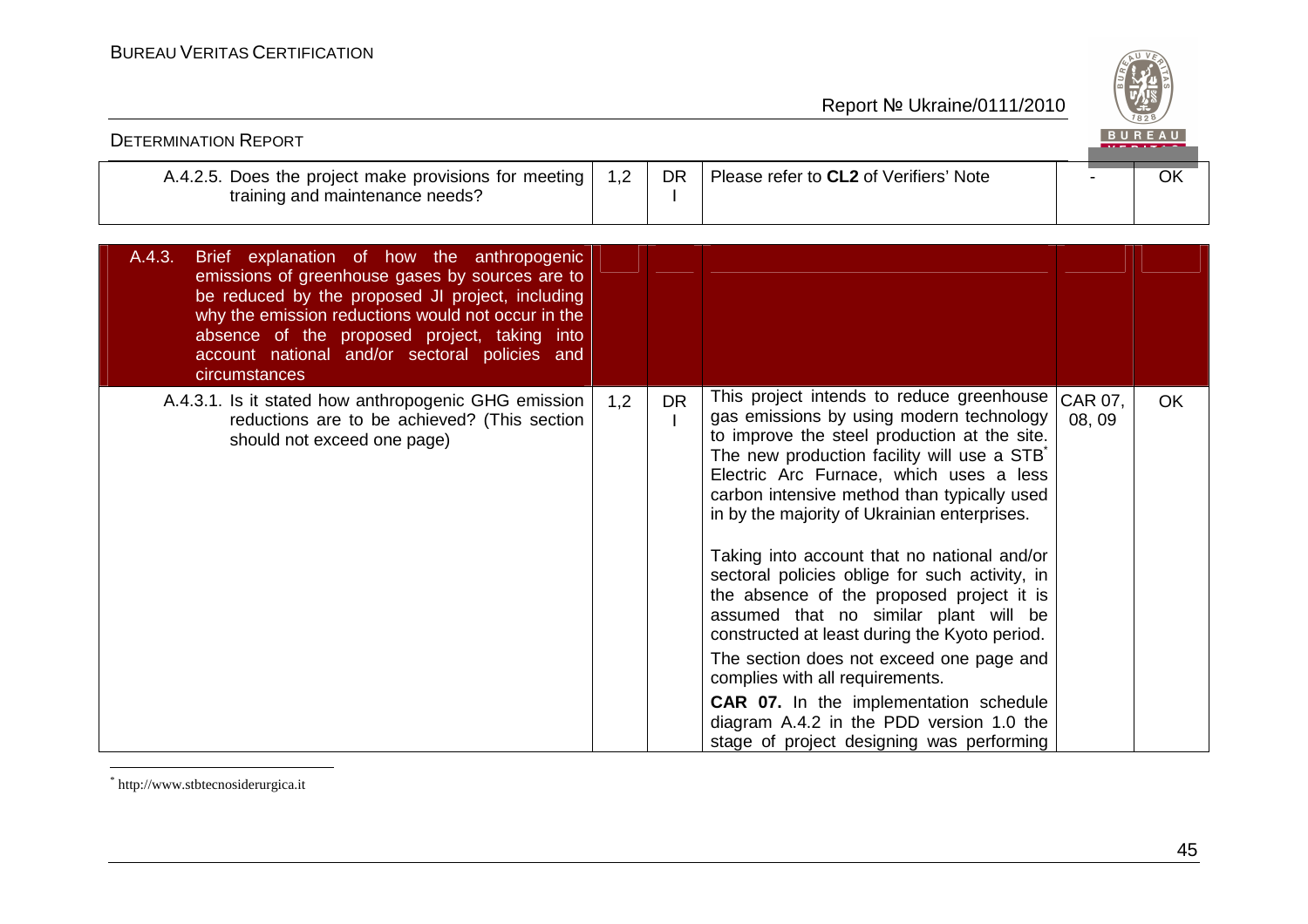

| <b>DETERMINATION REPORT</b>                                                                         |     |           |                                                                                                                                                                                                                                                                                                                                                                                                                                                                                                                                                                                                                 |               | <b>BUREAU</b> |
|-----------------------------------------------------------------------------------------------------|-----|-----------|-----------------------------------------------------------------------------------------------------------------------------------------------------------------------------------------------------------------------------------------------------------------------------------------------------------------------------------------------------------------------------------------------------------------------------------------------------------------------------------------------------------------------------------------------------------------------------------------------------------------|---------------|---------------|
|                                                                                                     |     |           | 2004-2005<br>while the<br>during<br>project<br>documentation is dated 2007. Please clarify<br>and correct.<br>CAR 08. In the implementation schedule<br>diagram A.4.2 in the PDD version 1.0 the<br>decision<br>stageof<br>making is<br>dated<br>21.12.2005 while the enterprise protocol<br>when the construction decision was made is<br>dated 27,02,2006.<br><b>CAR 09.</b> In the implementation schedule<br>diagram A.4.2 in the PDD version 1.0 the<br>stage the end of commissioning works is<br>dated 06.09.2008 while the decision of the<br>city hall head on work acceptance is dated<br>25.12.2008. |               |               |
| A.4.3.2. Is it provided the estimation of emission<br>reductions over the crediting period?         | 1,2 | <b>DR</b> | The estimation of emission reductions over<br>the crediting period is provided in Table<br>A.4.1. Section A.4.3.1. of the PDD. The<br>estimated total emission reductions equal<br>1,794,880 tCO <sub>2</sub> e over the crediting period<br>starting on 01/01/2008.                                                                                                                                                                                                                                                                                                                                            | OK            | <b>OK</b>     |
| A.4.3.3. Is it provided the estimated annual reduction<br>for the chosen credit period in $tCO2e$ ? | 1,2 | <b>DR</b> | The estimated annual emission reduction<br>over the crediting period equals 51,203<br>$tCO2e$ .                                                                                                                                                                                                                                                                                                                                                                                                                                                                                                                 | OK            | <b>OK</b>     |
| A.4.3.4. Is the data from questions A.4.3.2 and A.4.3.3<br>above presented in tabular format?       | 1,2 | <b>DR</b> | The data is presented in the required tabular<br>format. Refer to the Tables A.4.1. and A.4.2.<br>in PDD Section A.4.3.1.<br><b>CAR 10.</b> Please correct the tables A.4.1.                                                                                                                                                                                                                                                                                                                                                                                                                                    | <b>CAR 10</b> | <b>OK</b>     |
|                                                                                                     |     |           | and A.4.2. according to the required by                                                                                                                                                                                                                                                                                                                                                                                                                                                                                                                                                                         |               |               |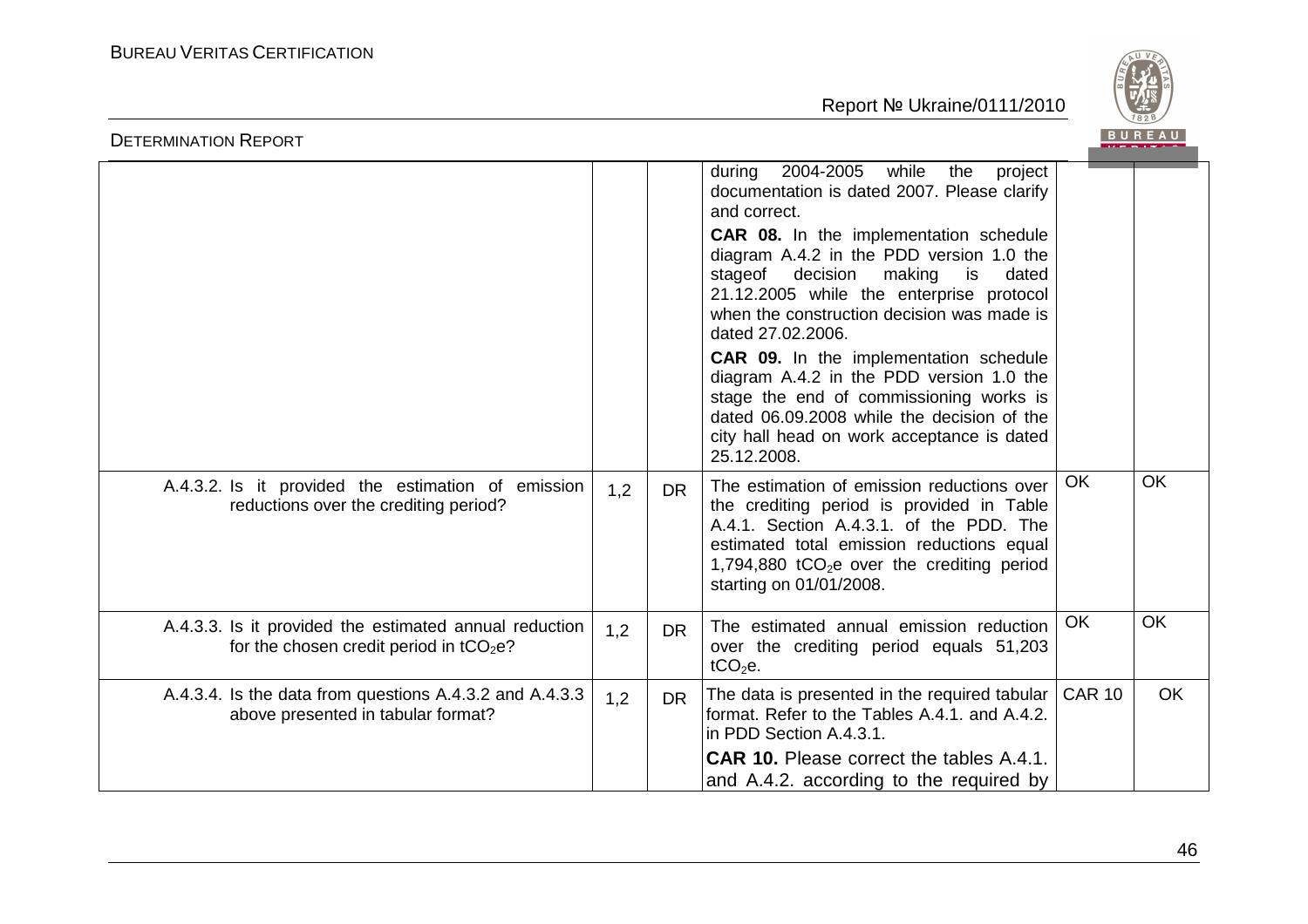

| <b>DETERMINATION REPORT</b>                                                               |            |           |                                                                                                                                                                                                                                                                                                                                                                    |    |           |
|-------------------------------------------------------------------------------------------|------------|-----------|--------------------------------------------------------------------------------------------------------------------------------------------------------------------------------------------------------------------------------------------------------------------------------------------------------------------------------------------------------------------|----|-----------|
|                                                                                           |            |           | the Guidelines ver.04 format.                                                                                                                                                                                                                                                                                                                                      |    |           |
|                                                                                           |            |           |                                                                                                                                                                                                                                                                                                                                                                    |    |           |
| A.5. Project approval by the Parties involved                                             |            |           |                                                                                                                                                                                                                                                                                                                                                                    |    |           |
| A.5.1.1. Are written project approvals by the Parties<br>involved attached?               | 1,2        | <b>DR</b> | The project approval by the Host Party will   Pending<br>be provided after the determination of the<br>PDD. Refer to Verifiers' Note in Table 1<br>item 1.<br>Conclusion is pending a response to CAR<br>01.                                                                                                                                                       |    |           |
| <b>B.</b> Baseline                                                                        |            |           |                                                                                                                                                                                                                                                                                                                                                                    |    |           |
| B.1. Description and justification of the baseline<br>chosen                              |            |           |                                                                                                                                                                                                                                                                                                                                                                    |    |           |
| B.1.1. Is the chosen baseline described?                                                  | 1,2        | <b>DR</b> | In accordance with the paragraph 24 of the<br>"Guidance on criteria for baseline setting<br>and monitoring", Version 02 <sup>*</sup> , the project<br>developer proposes the identification of a<br>baseline scenario by listing and describing<br>plausible future scenarios on the basis of<br>conservative assumptions and selecting the<br>most plausible one. | OK | <b>OK</b> |
|                                                                                           |            |           | "Continuation of the existing situation" is<br>accepted as the baseline scenario.                                                                                                                                                                                                                                                                                  |    |           |
| B.1.2. Is it justified the choice of the applicable<br>baseline for the project category? | 1,2,<br>4, | <b>DR</b> | No approved CDM methodologies are used.<br>In accordance with JI Guidance on Criteria<br>for Baseline Setting and Monitoring, Version<br>02, the project developer proposes a JI                                                                                                                                                                                   | OK | <b>OK</b> |

\* http://ji.unfccc.int/Ref/Documents/Baseline\_setting\_and\_monitoring.pdf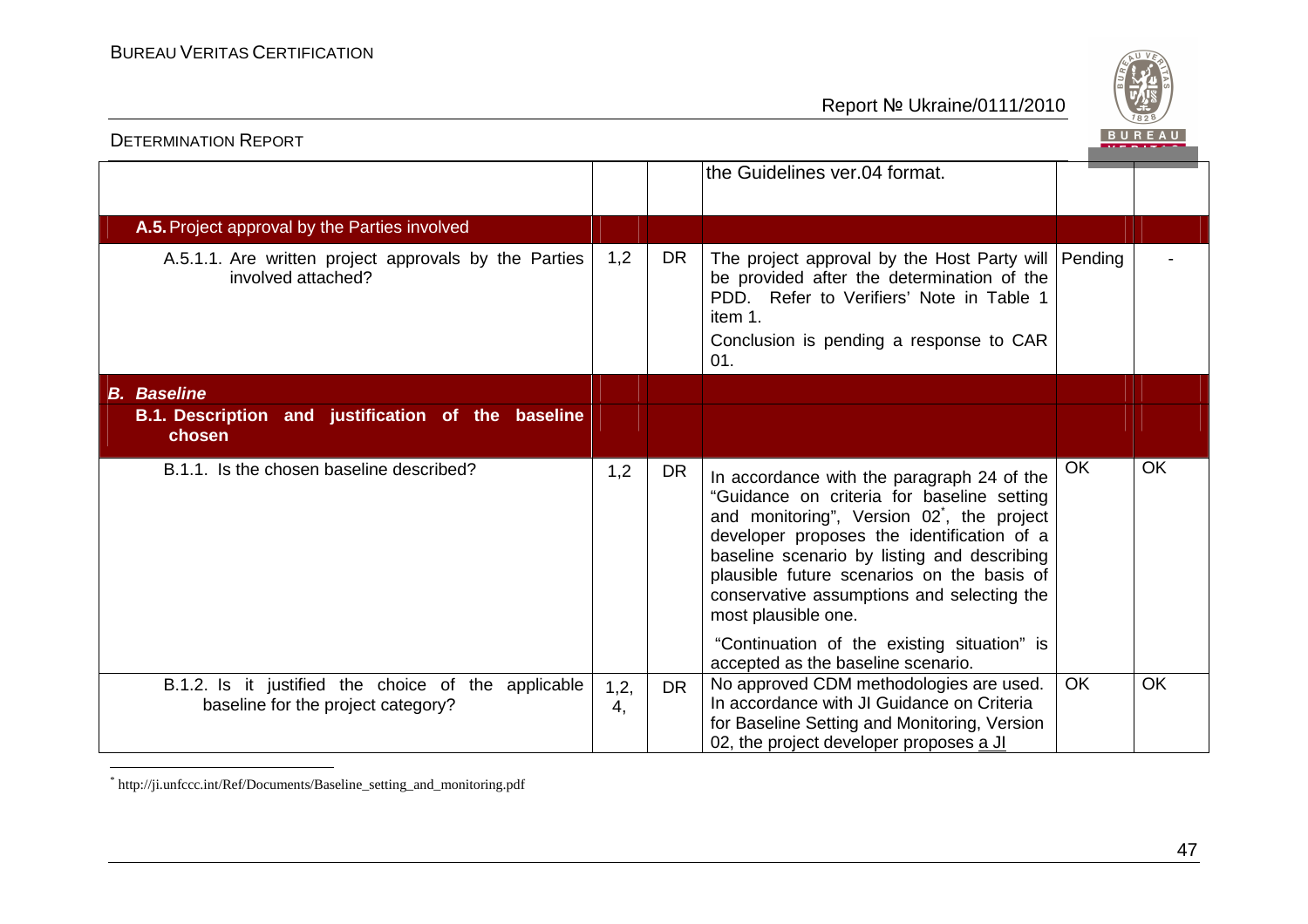

| <b>BUREAU</b><br><b>DETERMINATION REPORT</b>                                                                                       |       |           |                                                                                                                                                                                                                                                                                                                                                                                                                                                                                                                                                                                                                  |                                          |           |  |  |
|------------------------------------------------------------------------------------------------------------------------------------|-------|-----------|------------------------------------------------------------------------------------------------------------------------------------------------------------------------------------------------------------------------------------------------------------------------------------------------------------------------------------------------------------------------------------------------------------------------------------------------------------------------------------------------------------------------------------------------------------------------------------------------------------------|------------------------------------------|-----------|--|--|
|                                                                                                                                    |       |           | specific approach for the emission reduction<br>calculation and monitoring.                                                                                                                                                                                                                                                                                                                                                                                                                                                                                                                                      |                                          |           |  |  |
|                                                                                                                                    |       |           | The choice of the applicable baseline<br>with the help of<br>scenario is justified<br>existing<br>alternatives.<br>describing<br>The<br>baseline scenario has been identified as the<br>most plausible scenario from all realistic and<br>credible alternatives.                                                                                                                                                                                                                                                                                                                                                 |                                          |           |  |  |
| B.1.3. Is it described how the methodology is applied<br>in the context of the project?                                            | 1,2,4 | DR.       | This is a JI specific approach. Its application<br>is described in a complete and transparent<br>manner.                                                                                                                                                                                                                                                                                                                                                                                                                                                                                                         | OK                                       | <b>OK</b> |  |  |
| B.1.4. Are the basic assumptions of the baseline<br>methodology in the context of the project activity<br>presented (See Annex 2)? | 1,2   | <b>DR</b> | The basic assumptions of the JI specific<br>approach are based on official forecasts of<br>the project owner as well as on the real<br>historical data for the previous period.                                                                                                                                                                                                                                                                                                                                                                                                                                  | OK                                       | <b>OK</b> |  |  |
| B.1.5. Is all literature and sources clearly referenced?                                                                           | 1,2   | <b>DR</b> | Relevant<br>literature and sources<br>are<br>referenced through the text of PDD with<br>some exception.<br>CAR 11. Please move the project line<br>parameters into section D because the key<br>baseline parameters are just steel<br>production level and emission factor for<br>steel production. Others are projectline key<br>parameters.<br>CL 03. Please provide information on how<br>the real expectations of the PO are<br>estimated and show the example.<br><b>CAR 12. PDD version 1.0 states that there</b><br>is no market iron consumption intended and<br>some iron is consumed only as a part of | <b>CL 03</b><br><b>CAR 11.</b><br>12, 13 | OK        |  |  |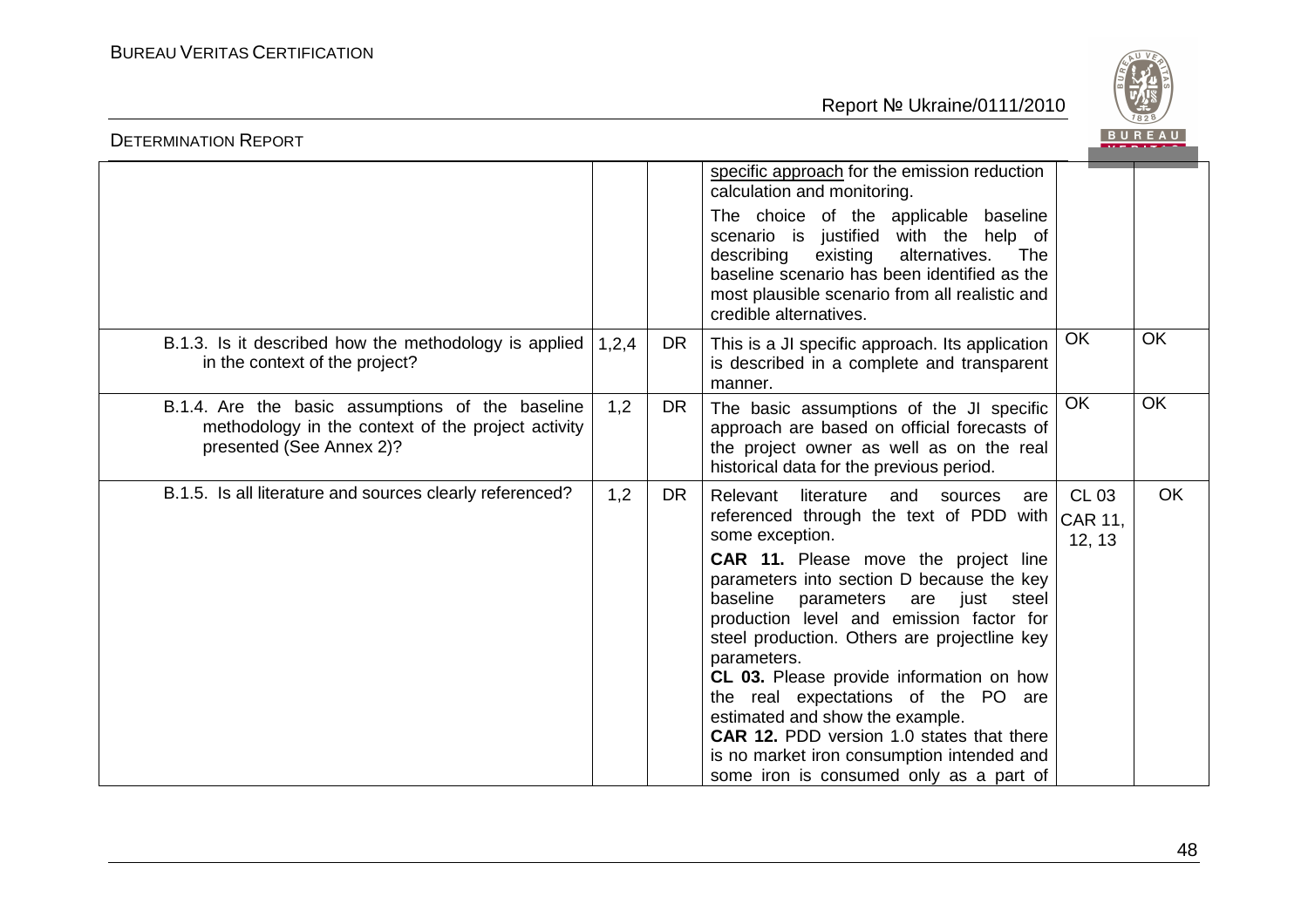

| <b>DETERMINATION REPORT</b>                                                                                                                                                   |            |           |                                                                                                                                                                                                                                                                                                                                                                                                                              |                      |           |
|-------------------------------------------------------------------------------------------------------------------------------------------------------------------------------|------------|-----------|------------------------------------------------------------------------------------------------------------------------------------------------------------------------------------------------------------------------------------------------------------------------------------------------------------------------------------------------------------------------------------------------------------------------------|----------------------|-----------|
|                                                                                                                                                                               |            |           | scrap while it was verified onsite that some<br>iron is requested to be added by the<br>technology. Please clarify and correct.<br><b>CAR 13.</b> Please clarify why the limestone<br>consumption is listed among the key<br>parameters while it is not used by the plant.<br>Correct if appropriate.                                                                                                                        |                      |           |
| B.2. Description of how the anthropogenic emissions<br>of greenhouse gases by sources are reduced<br>below those that would have occurred in the<br>absence of the JI project |            |           |                                                                                                                                                                                                                                                                                                                                                                                                                              |                      |           |
| B.2.1. Is the proposed project activity additional?                                                                                                                           | 1,2,<br>4, | DR.       | Additionality is demonstrated trough steps 1-<br>4 of the current Tool for the demonstration<br>and assessment of additionality, Version<br>05.2.<br><b>CAR 14.</b> Please mention if there are any<br>technological barriers to the implementation<br>of the proposed project activity.<br><b>CAR 15.</b> Please clarify the source of the<br>3.8% of the EAF technology share at the<br>Ukrainian steel production market. | <b>CAR</b><br>14, 15 | <b>OK</b> |
| B.2.2. Is the baseline scenario described?                                                                                                                                    | 1,2        | <b>DR</b> | baseline scenario is described in<br>The .<br>sufficient detail in PDD Sections B.1 and B.2.                                                                                                                                                                                                                                                                                                                                 | OK                   | <b>OK</b> |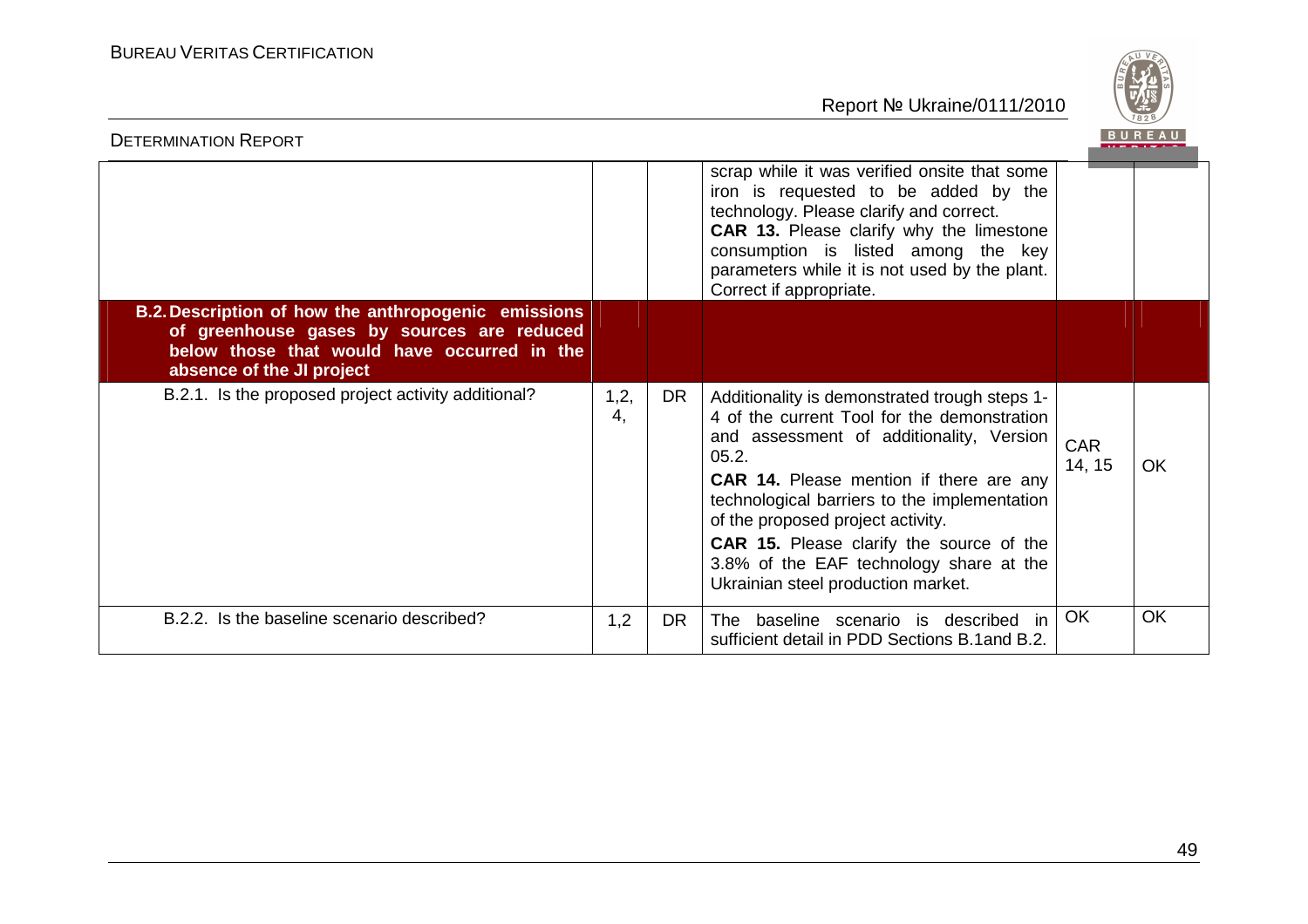

| <b>DETERMINATION REPORT</b>                                                                                                                        |           |           |                                                                                                                                                                                                                                                                                                           |               | <b>BUREAU</b> |
|----------------------------------------------------------------------------------------------------------------------------------------------------|-----------|-----------|-----------------------------------------------------------------------------------------------------------------------------------------------------------------------------------------------------------------------------------------------------------------------------------------------------------|---------------|---------------|
| B.2.3. Is the project scenario described?                                                                                                          | 1,2       | <b>DR</b> | The project scenario is described in<br>sufficient detail in PDD Sections A.4.2, A.4.3<br>and $B.1$ .<br>project includes the greenfield<br>The<br>construction of a steel manufacturing plant,<br>based on a modern electric arc furnace<br>(EAF).                                                       |               |               |
| B.2.4. Is an analysis showing why the emissions in the<br>baseline scenario would likely exceed the<br>emissions in the project scenario included? | 1,2       | DR.       | The analysis of the fact of emissions in the<br>baseline scenario would likely exceed the<br>emissions in the project scenario is included                                                                                                                                                                | OK            | <b>OK</b>     |
| B.2.5. Is it demonstrated that the project activity itself<br>is not a likely baseline scenario?                                                   | 1,2,4     | <b>DR</b> | It is vividly demonstrated that the project<br>activity itself is not a likely baseline scenario                                                                                                                                                                                                          | OK            | <b>OK</b>     |
| B.2.6. Are national policies and circumstances<br>relevant to the baseline of the proposed project<br>activity summarized?                         | 1,2,<br>6 | <b>DR</b> | <b>CAR 16.</b> National policies that affect a<br>baseline are not taken into account.                                                                                                                                                                                                                    | <b>CAR 16</b> | <b>OK</b>     |
| B.3. Description of how the definition of the project<br>boundary is applied to the project activity                                               |           |           |                                                                                                                                                                                                                                                                                                           |               |               |
| Are the project's spatial (geographical)<br>B.3.1.<br>boundaries clearly defined?                                                                  | 1,2,<br>4 | <b>DR</b> | project's<br><b>The</b><br>spatial<br>(geographical)<br>boundaries are defined.<br>Refer to PDD<br>Section B.3 Table B.3.1. and Figure B.3.1.<br>The baseline boundary is generally in line<br>with the provisions of paragraph 11 of<br>Guidance on criteria for baseline setting and<br>monitoring [4]. | OK            | OK            |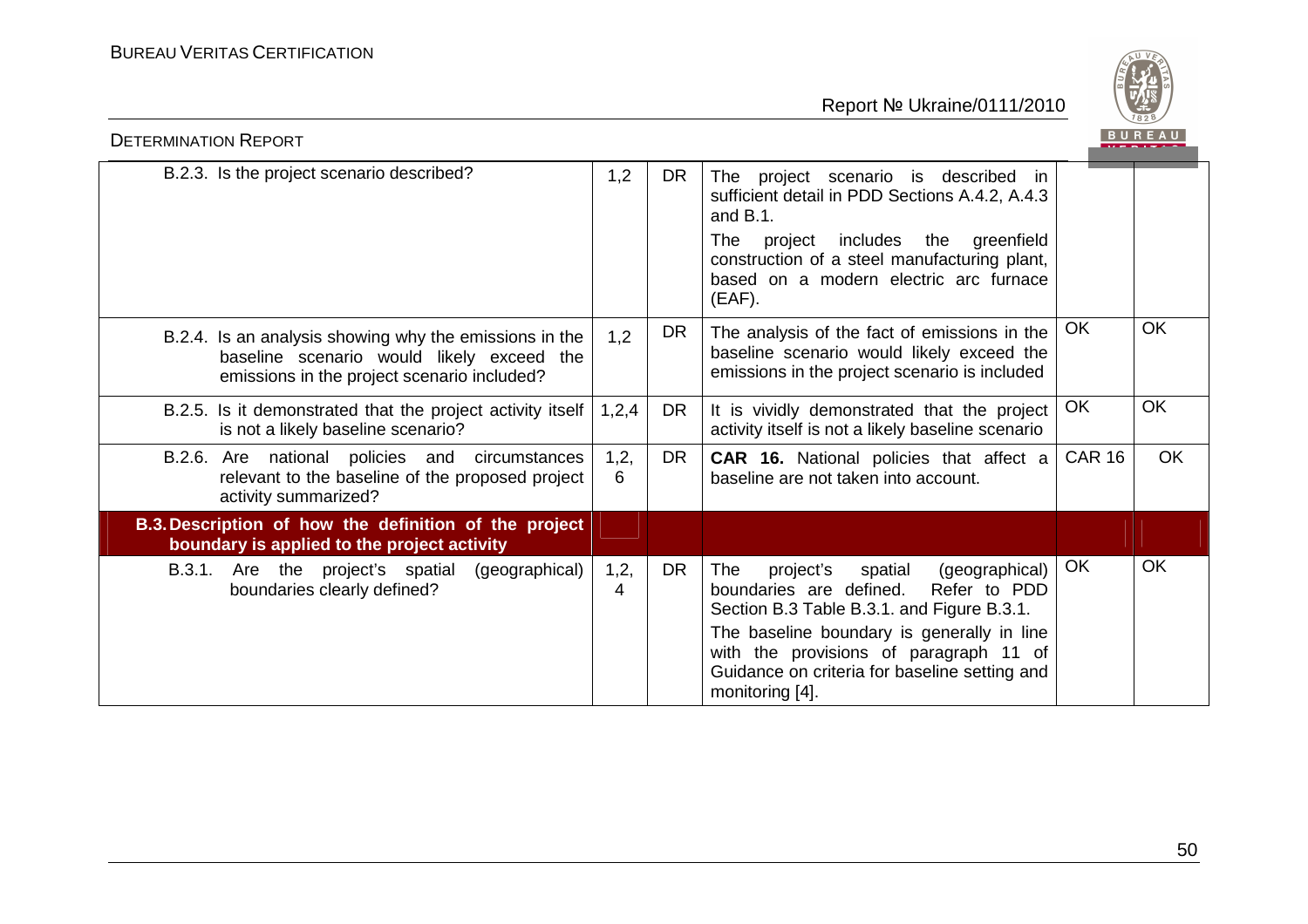

| <b>DETERMINATION REPORT</b>                                                                                                                          |      |           |                                                                                                                                                                                                                                                                                                                          |                      |           |
|------------------------------------------------------------------------------------------------------------------------------------------------------|------|-----------|--------------------------------------------------------------------------------------------------------------------------------------------------------------------------------------------------------------------------------------------------------------------------------------------------------------------------|----------------------|-----------|
| B.4. Further baseline information, including the date of<br>baseline setting and the name(s)<br>of the<br>person(s)/entity(ies) setting the baseline |      |           |                                                                                                                                                                                                                                                                                                                          |                      |           |
| B.4.1. Is the date of the baseline setting presented (in<br>DD/MM/YYYY)?                                                                             | 1,2  | <b>DR</b> | The date of the baseline setting is presented<br>as 01/04/2010.                                                                                                                                                                                                                                                          | <b>OK</b>            | <b>OK</b> |
| B.4.2. Is the contact information provided?                                                                                                          | 1,2  | <b>DR</b> | The contact information is provided in Annex<br>I of the PDD.                                                                                                                                                                                                                                                            | OK                   | <b>OK</b> |
| B.4.3. Is the person/entity also a project participant<br>listed in Annex 1 of PDD?                                                                  | 1,2  | <b>DR</b> | It is indicated that Clobal Carbon BV is the<br>project participant listed in Annex 1 of PDD.                                                                                                                                                                                                                            | OK                   | <b>OK</b> |
| C. Duration of the project and crediting period                                                                                                      |      |           |                                                                                                                                                                                                                                                                                                                          |                      |           |
| <b>C.1. Starting date of the project</b>                                                                                                             |      |           |                                                                                                                                                                                                                                                                                                                          |                      |           |
| C.1.1. Is the project's starting date clearly defined?                                                                                               | 1, 2 | <b>DR</b> | Starting date of the project is 27 February<br>2006.                                                                                                                                                                                                                                                                     | <b>OK</b>            | <b>OK</b> |
| <b>C.2. Expected operational lifetime of the project</b>                                                                                             |      |           |                                                                                                                                                                                                                                                                                                                          |                      |           |
| C.2.1. Is the project's operational lifetime clearly<br>defined in years and months?                                                                 | 1,2  | <b>DR</b> | The operational lifetime of the project is<br>defined in years and months.<br><b>CAR 17.</b> Please correct the amount of<br>months.<br>CAR 18. Please provide the proof that<br>operational lifetime could be 25 years<br>because the passport from the producer<br>provides warrant for the operation for 12<br>years. | <b>CAR</b><br>17, 18 | <b>OK</b> |
| C.3. Length of the crediting period                                                                                                                  |      |           |                                                                                                                                                                                                                                                                                                                          |                      |           |
| C.3.1. Is the length of the crediting period specified in                                                                                            | 1,2  | <b>DR</b> | 4 years 10 months or 58 months.<br>The starting date of the crediting period is                                                                                                                                                                                                                                          | <b>OK</b>            | OK        |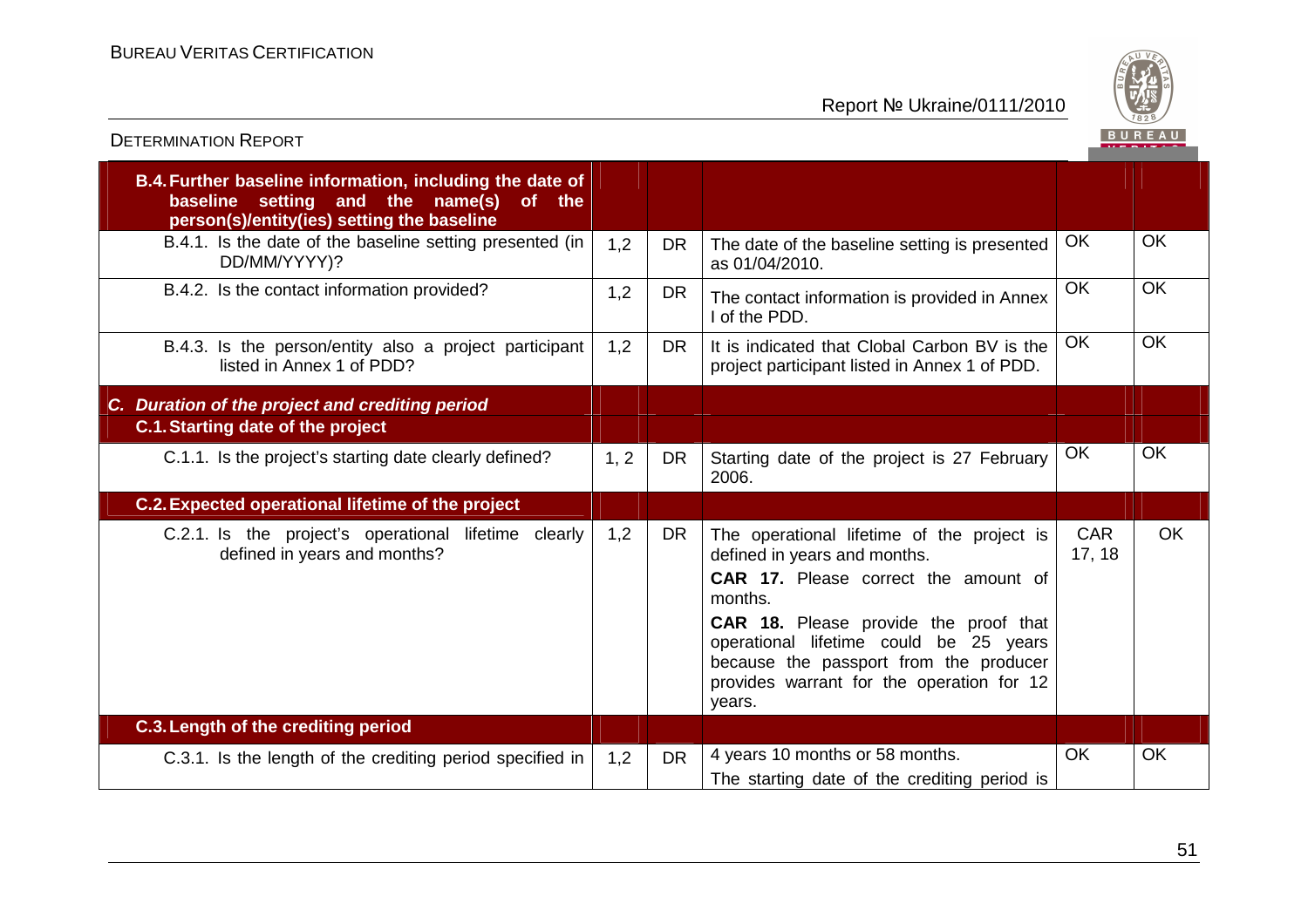

| years and months?                          |           |           | 01/03/2008.                                                                                                                                                                                                                                                                                                                                                                                                                                                                                                                                                                                                                                                                                                                                                                                                                                                                                                                                                           |                                                 |           |
|--------------------------------------------|-----------|-----------|-----------------------------------------------------------------------------------------------------------------------------------------------------------------------------------------------------------------------------------------------------------------------------------------------------------------------------------------------------------------------------------------------------------------------------------------------------------------------------------------------------------------------------------------------------------------------------------------------------------------------------------------------------------------------------------------------------------------------------------------------------------------------------------------------------------------------------------------------------------------------------------------------------------------------------------------------------------------------|-------------------------------------------------|-----------|
| <b>D. Monitoring Plan</b>                  |           |           |                                                                                                                                                                                                                                                                                                                                                                                                                                                                                                                                                                                                                                                                                                                                                                                                                                                                                                                                                                       |                                                 |           |
| D.1. Description of monitoring plan chosen |           |           |                                                                                                                                                                                                                                                                                                                                                                                                                                                                                                                                                                                                                                                                                                                                                                                                                                                                                                                                                                       |                                                 |           |
| D.1.1. Is the monitoring plan defined?     | 1,2,<br>4 | <b>DR</b> | The monitoring plan is presented in Section<br>D of the PDD.<br>CAR 19. There is no proof onsite that the<br>data monitored and required for calculation<br>of the ERUs will be archived and kept for 2<br>years after the last transfer of ERUs.<br><b>CAR 20.</b> Please clarify if there are any and<br>provide reference to the projects, studies,<br>; iterature sources etc that use or mention<br>the same approach.<br><b>CAR 21.</b> There is no calculation approach<br>for the emission factor for oxygen<br>production neither in the section D or<br>Annex 3 of the PDD version 1.0.<br>CAR 22. It is not clear in what way all data<br>in the calculation of the baseline emissions<br>includes corrections regarding<br>measurement uncertainties.<br>CL 04. Please clarify what is considered<br>under indirect data and evidence, which<br>may be used if the main metering device<br>fails, and there are no reserve metering<br>devices available. | <b>CAR</b><br>19, 20,<br>21, 22<br><b>CL 04</b> | <b>OK</b> |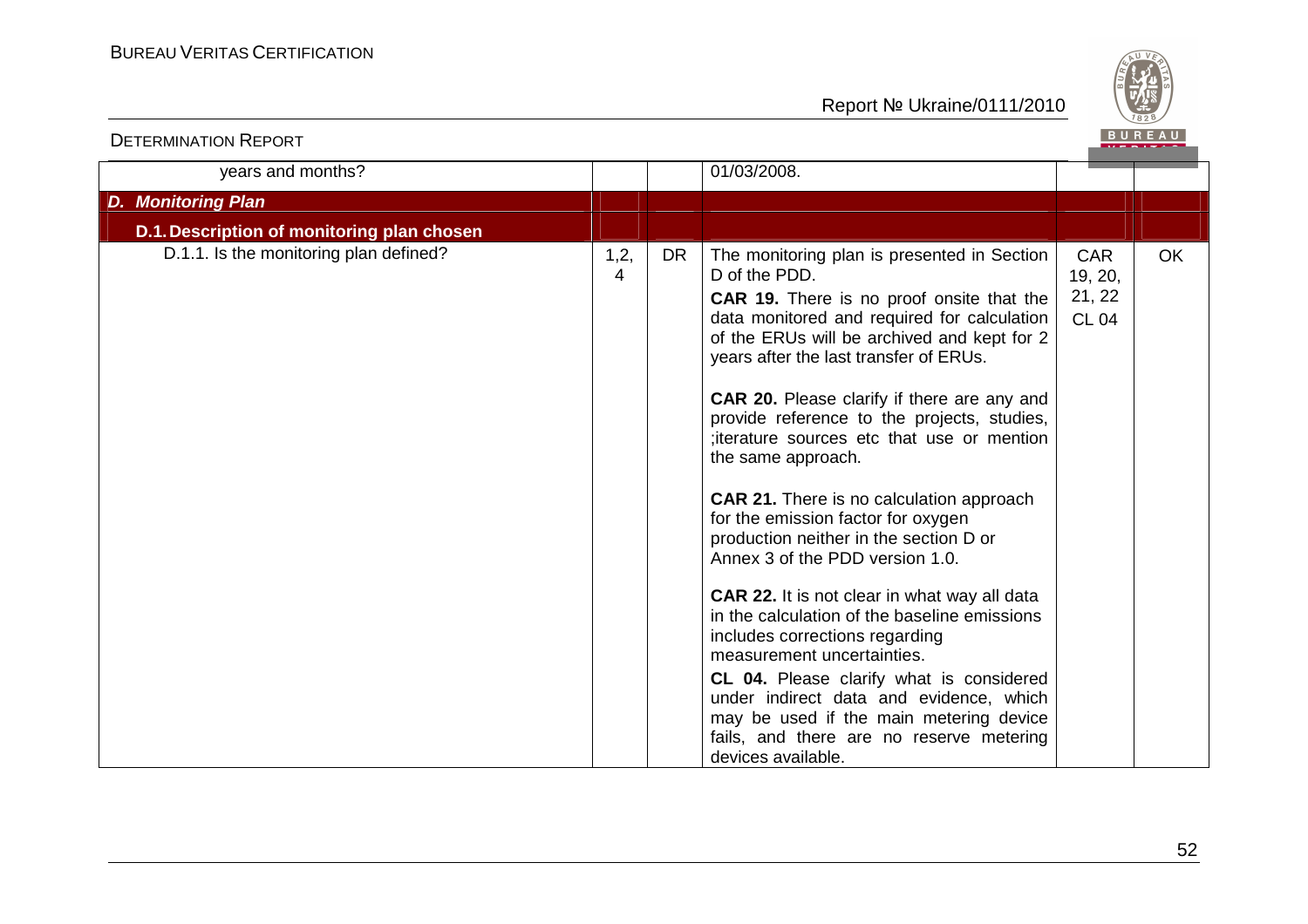

| <b>DETERMINATION REPORT</b>                                                                                            |           |           |                                                                                                                                                                                                                                                                                                                                                                                                                                                                                                                                                                                                                          |           | BUREAU |
|------------------------------------------------------------------------------------------------------------------------|-----------|-----------|--------------------------------------------------------------------------------------------------------------------------------------------------------------------------------------------------------------------------------------------------------------------------------------------------------------------------------------------------------------------------------------------------------------------------------------------------------------------------------------------------------------------------------------------------------------------------------------------------------------------------|-----------|--------|
| D.1.2. Option 1 - Monitoring of the emissions in the<br>project scenario and the baseline scenario.                    | 1,2,<br>4 | <b>DR</b> | See Section D.1.1 of the PDD version 1.0.                                                                                                                                                                                                                                                                                                                                                                                                                                                                                                                                                                                | OK        | OK     |
| D.1.3. Data to be collected in order to monitor<br>emissions from the project, and how these data<br>will be archived. | 1,        | <b>DR</b> | See Section D.1.1.1 of the PDD version 1.0.<br>Monitoring plan will include the following<br>positions to monitor emission reductions<br>from the project:<br>• Amount of steel produced under<br>the project activity<br>Iron consumption<br>Pellets consumption<br>Electrodes consumption by EAF<br>Oxygen consumption<br>Electricity consumption by EAF<br>$\bullet$<br>Natural gas consumption<br>$\bullet$<br>Anthracite consumption (includes<br>all anthracite sources)<br>Lime consumption (includes lime,<br>magnesite and dolomite sources)<br>Electricity consumption by LF<br>• Electrodes consumption by LF | <b>OK</b> | OK     |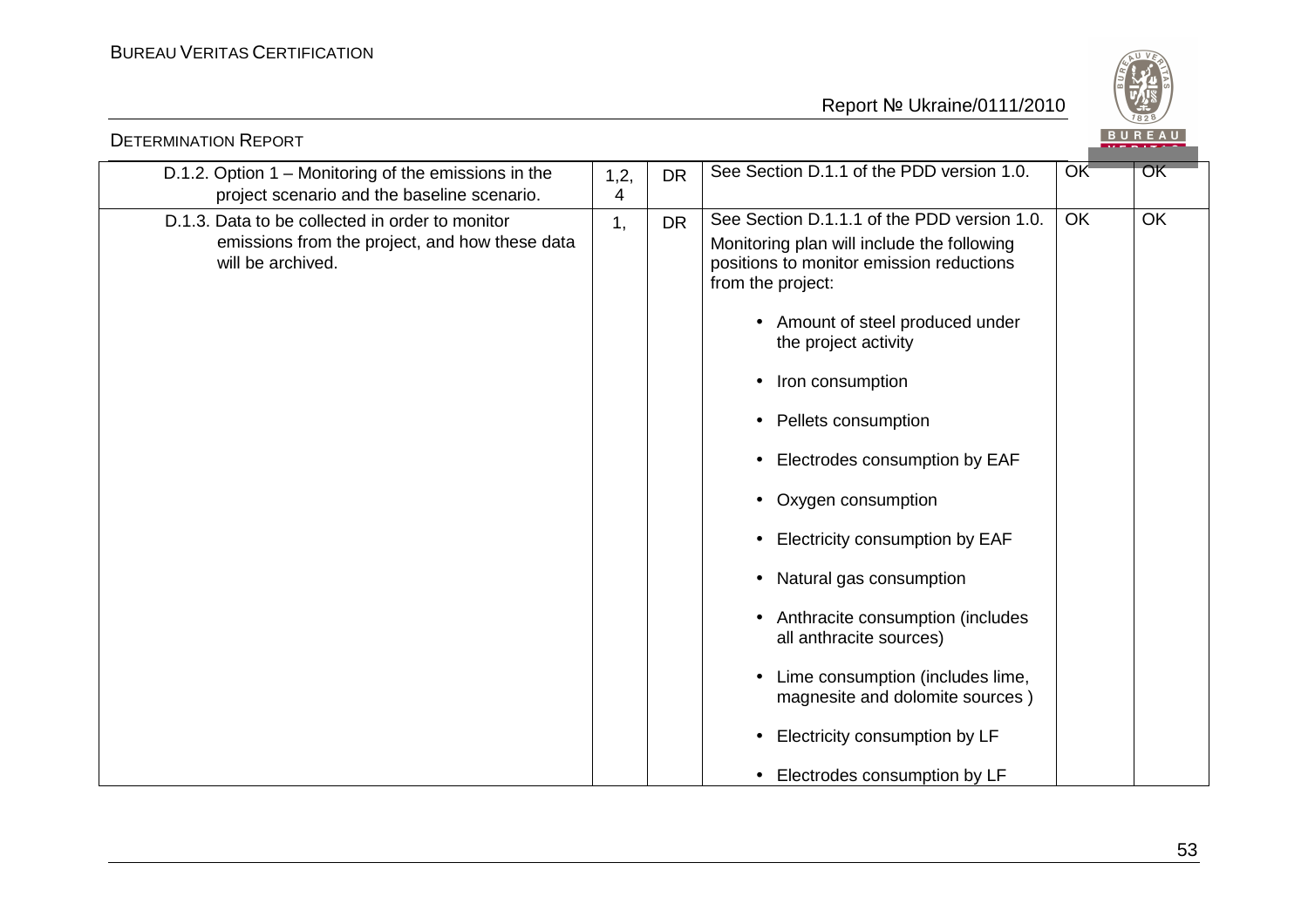DETERMINATION REPORT

Report № Ukraine/0111/2010



#### This data will be archived both in electronic and paper way. D.1.4. Description of the formulae used to estimate project emissions (for each gas, source etc.; emissions in units of CO2 equivalent). 1,2 DR See Section D.1.1.2 of the PDD version 1.0. OK **OK**  D.1.5. Relevant data necessary for determining the baseline of anthropogenic emissions of greenhouse gases by sources within the project boundary, and how such data will be collected and archived. 1.2 DR See Section D.1.1.3 of the PDD version 1.0. OK **OK**  D.1.6. Description of the formulae used to estimate baseline emissions (for each gas, source etc, emissions in units of CO2 equivalent). 1.2 DR See Section D.1.1.4 of the PDD version 1.0. OK **OK** D.1.7. Option 2 – Direct monitoring of emissions reductions from the project (values should be consistent with those in section E) 1,2 DR Not applicable OK **OK**  D.1.8. Data to be collected in order to monitor emission reductions from the project, and how these data will be archived. 1,2 DR Not applicable OK OK D.1.9. Description of the formulae used to calculate emission reductions from the project (for each gas, source etc; emissions/emission reductions in units of CO2 equivalent). $1,2$  DR Not applicable e | OK | OK D.1.10.If applicable, please describe the data and information that will be collected in order to monitor leakage effects of the project.1.2  $\parallel$  DR  $\parallel$  Data and information that will be collected in order to monitor leakage effects of the project is presented in Table D.1.3.1. of the PDD **OK**  OK D.1.11. Description of the formulae used to  $\vert$  1,2 DR See Section D.1.3.2. of the PDD OK **OK**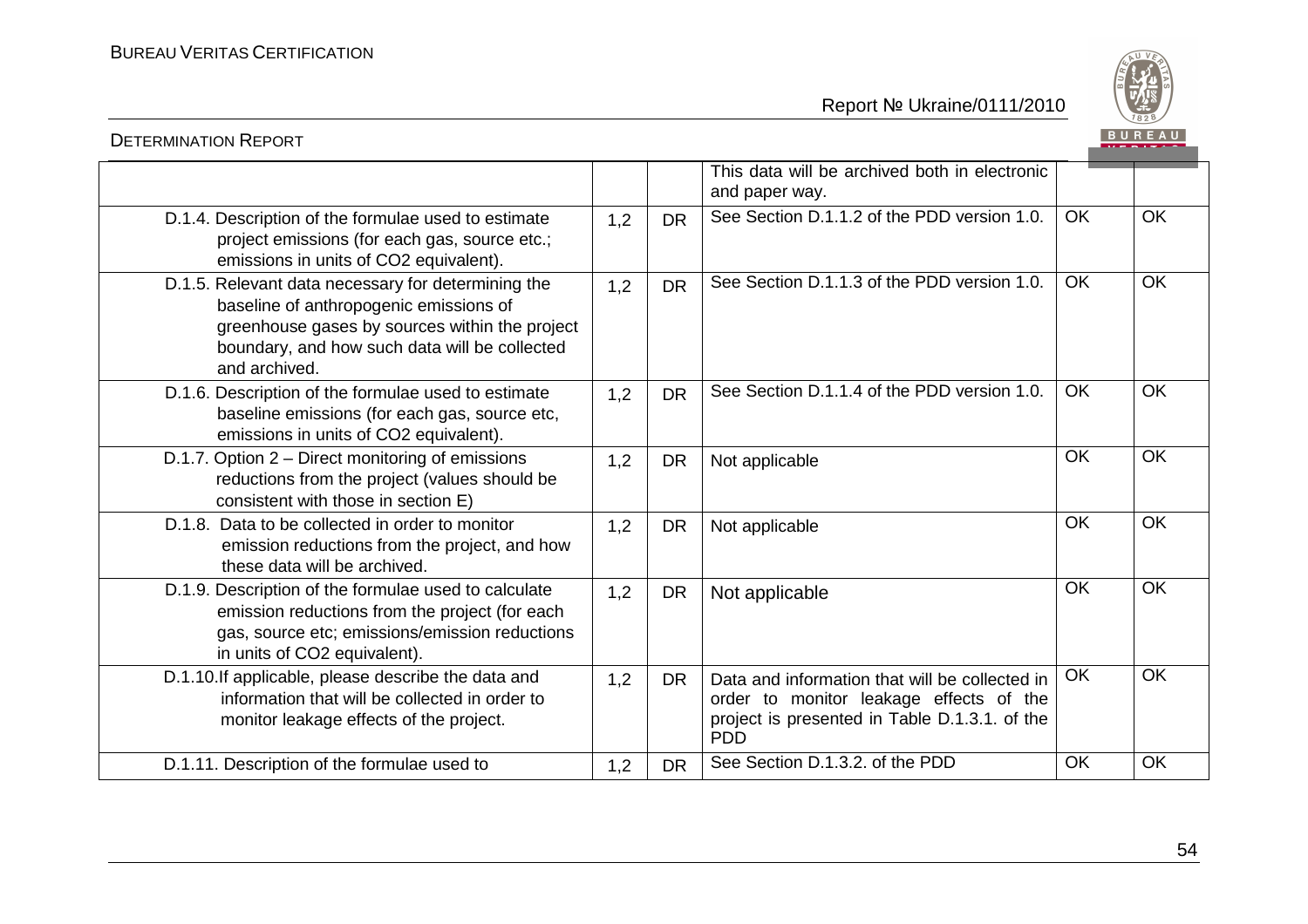

| <b>DETERMINATION REPORT</b>                                                                                                                                          |     |           |                                                                                                                                                                                                                       |               |           |
|----------------------------------------------------------------------------------------------------------------------------------------------------------------------|-----|-----------|-----------------------------------------------------------------------------------------------------------------------------------------------------------------------------------------------------------------------|---------------|-----------|
| estimate leakage (for each gas, source etc.;<br>emissions in units of CO2 equivalent).                                                                               |     |           |                                                                                                                                                                                                                       |               |           |
| D.1.12. Description of the formulae used to estimate<br>emission reductions for the project (for each<br>gas, source etc.; emissions in units of CO2<br>equivalent). | 1,2 | <b>DR</b> | See Section D.1.4. of the PDD                                                                                                                                                                                         | OK            | <b>OK</b> |
| D.1.13. Is information on the collection and archiving of<br>information on the environmental impacts of<br>the project provided?                                    | 1,2 | <b>DR</b> | Collection and archiving of the information<br>on the environmental impacts of the project<br>was done based on the approved EIA in<br>accordance with the host Party legislation<br>(see Section F.1).               | OK            | <b>OK</b> |
| D.1.14. Is reference to the relevant host Party<br>regulation(s) provided?                                                                                           | 1,2 | DR        | <b>CAR 23.</b> Please provide reference to the CAR 23<br>relevant host Party regulations. If not<br>applicable, please state so.                                                                                      |               | <b>OK</b> |
| D.1.15. If not applicable, is it stated so?                                                                                                                          | 1,2 | <b>DR</b> | Refer to D.1.14.                                                                                                                                                                                                      | Pending       | OK        |
| D.2. Qualitative control (QC) and quality assurance<br>(QA) procedures undertaken for data monitored                                                                 |     |           |                                                                                                                                                                                                                       |               |           |
| D.2.1. Are there quality control and quality assurance<br>procedures to be used in the monitoring of the<br>measured data established?                               | 1,2 | <b>DR</b> | Quality<br>control and quality<br>assurance<br>procedures are exhaustive.<br>CAR 24. Please double check equipment<br>mentioned in the section D.2 of the pDD<br>version 1.0 according to the one placed on-<br>site. | <b>CAR 24</b> | <b>OK</b> |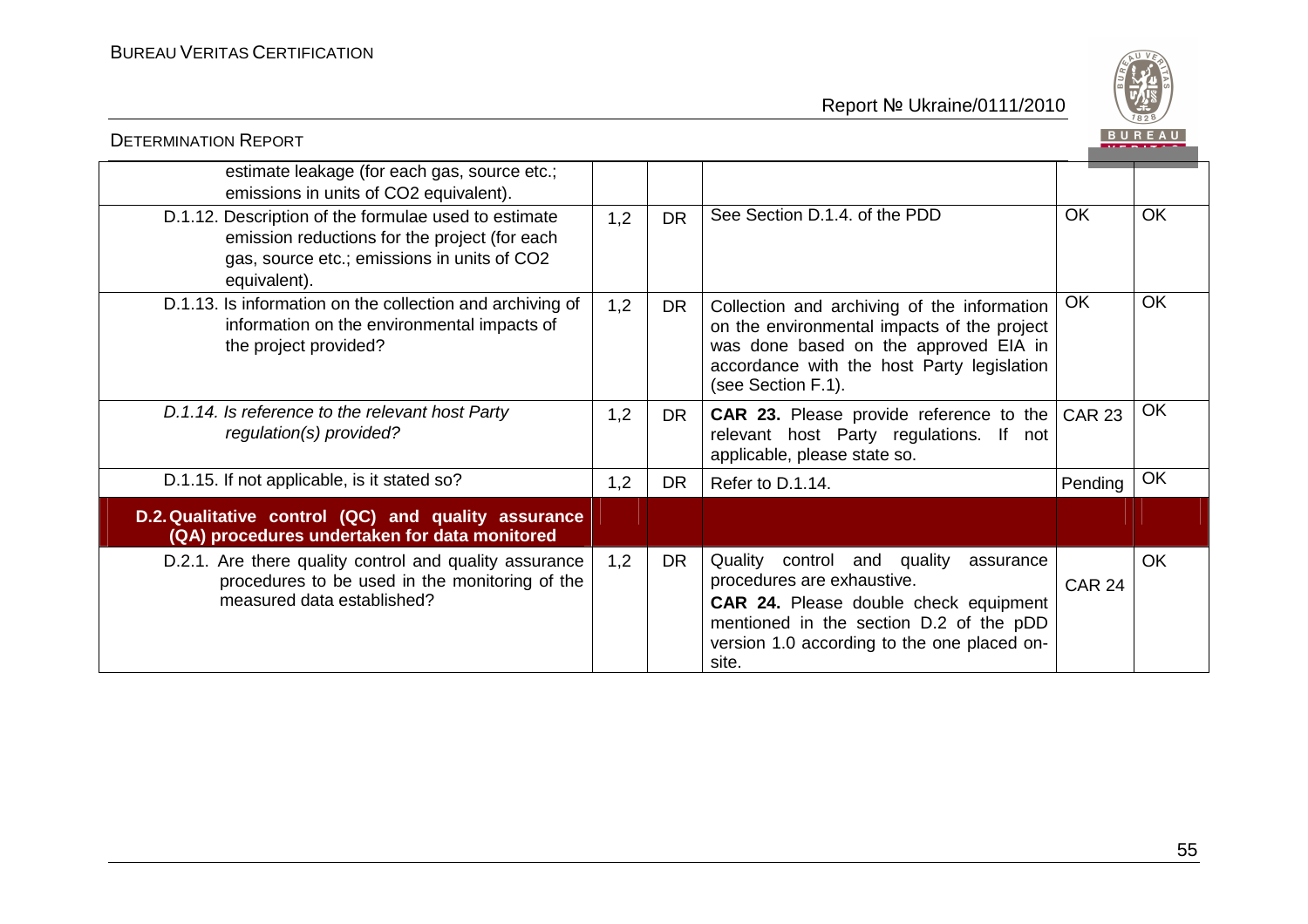

| <b>DETERMINATION REPORT</b>                                                                                                                                                                                                    |     |           |                                                                                                                                                                                                                                                                                                                                                                                                                                                                                                                               |       | BUREA |
|--------------------------------------------------------------------------------------------------------------------------------------------------------------------------------------------------------------------------------|-----|-----------|-------------------------------------------------------------------------------------------------------------------------------------------------------------------------------------------------------------------------------------------------------------------------------------------------------------------------------------------------------------------------------------------------------------------------------------------------------------------------------------------------------------------------------|-------|-------|
| D.3. Please describe of the operational<br>and<br>management structure that the project operator<br>will apply in implementing the monitoring plan                                                                             |     |           |                                                                                                                                                                                                                                                                                                                                                                                                                                                                                                                               |       |       |
| D.3.1. Is it described briefly the operational and<br>management structure that the<br>project<br>participants(s) will implement in order to monitor<br>emission reduction and any leakage effects<br>generated by the project | 1,2 | <b>DR</b> | The operational and management structure<br>that the project participants(s) will implement<br>in order to monitor emission reduction<br>generated by the project is briefly described<br>in PDD Section D.3. For monitoring,<br>collection, registration, visualization,<br>archiving, reporting of the monitored data<br>planning and economic department is<br>responsible. The principle structure is<br>presented the flow-chart in Section D.3.<br>CL 05. Please clarify the detailed structure<br>of the team members. | CL 05 | OK    |
| D.4. Name of person(s)/entity(ies) establishing the<br>monitoring plan                                                                                                                                                         |     |           |                                                                                                                                                                                                                                                                                                                                                                                                                                                                                                                               |       |       |

| D.4. Name of person(s)/entity(ies) establishing the<br>monitoring plan                                                 |     |    |                                                                                                    |    |    |
|------------------------------------------------------------------------------------------------------------------------|-----|----|----------------------------------------------------------------------------------------------------|----|----|
| D.4.1. Is the contact information provided?                                                                            | 1,2 | DR | The contact information is provided in the<br>Annex 1 of the PDD                                   | OK | OK |
| D.4.2. Is the person/entity also a project participant<br>listed in Annex 1 of PDD?                                    | 1,2 | DR | The entity is the project participant listed in<br>Annex 1 of the PDD                              | OK | OK |
| E. Estimation of greenhouse gases emission reductions                                                                  |     |    |                                                                                                    |    |    |
| <b>E.1. Estimated project emissions</b>                                                                                |     |    |                                                                                                    |    |    |
| E.1.1. Are described the formulae used to estimate<br>anthropogenic emissions by source of GHGs<br>due to the project? | 1,2 | DR | The formulae used to estimate project<br>emissions is described in Section D.1.1.2. of<br>the PDD. | OK | OK |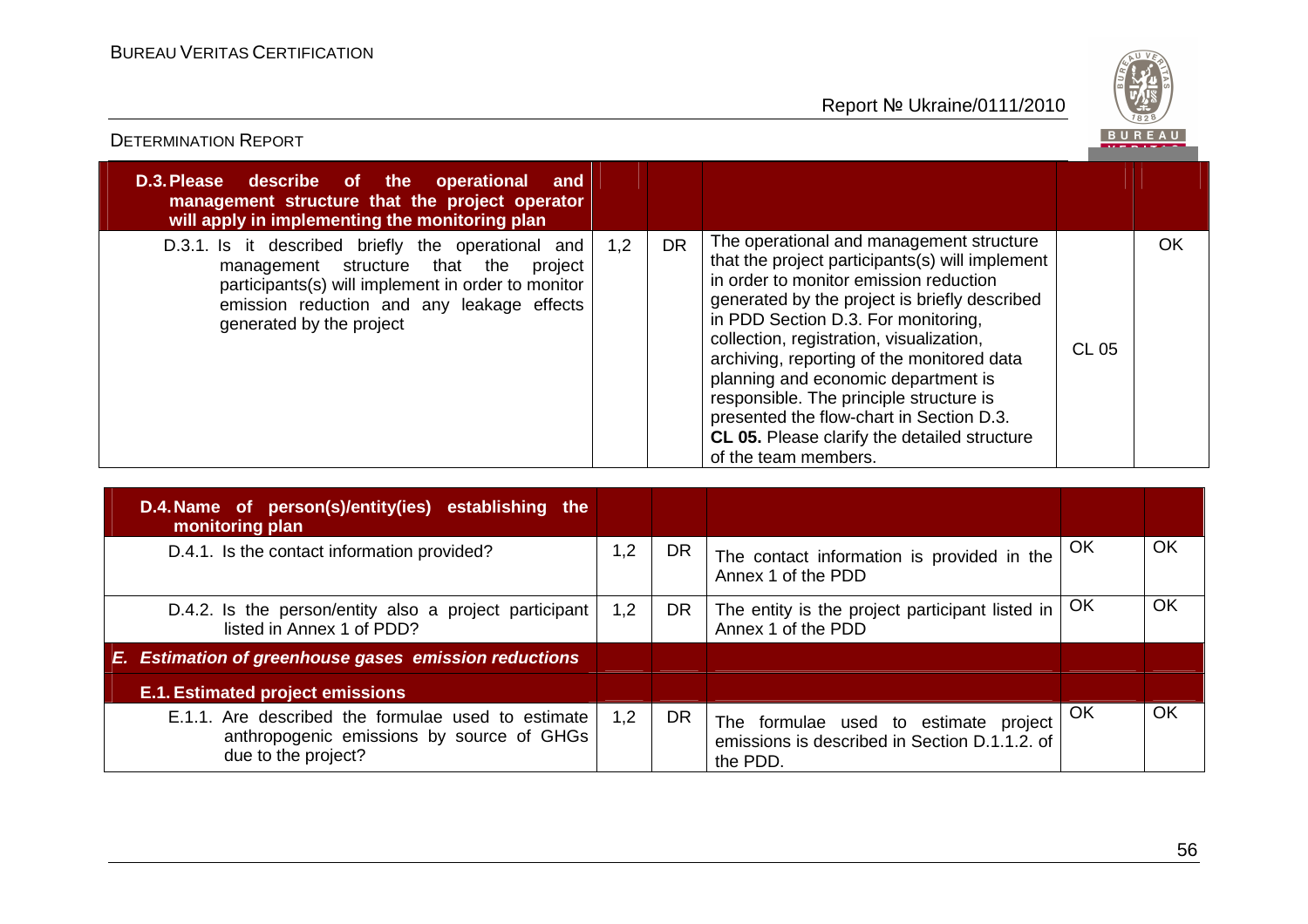

| <b>DETERMINATION REPORT</b>                                                                                                                                     |     |           |                                                                                                                                                                                                                                                                            |              |           |
|-----------------------------------------------------------------------------------------------------------------------------------------------------------------|-----|-----------|----------------------------------------------------------------------------------------------------------------------------------------------------------------------------------------------------------------------------------------------------------------------------|--------------|-----------|
| E.1.2. Is there a description of calculation of GHG<br>project emissions in accordance with the<br>formula specified in for the applicable project<br>category? | 1,2 | <b>DR</b> | The estimated values of the project<br>emissions are presented in PDD Section E.1<br>Table 1.<br>An excel spreadsheet was made available<br>to the verifiers. The calculations were<br>checked and observed to be correct at the<br>assumptions taken and input data used. |              |           |
| E.1.3. Have conservative assumptions been used to<br>calculate project GHG emissions?                                                                           | 1,2 | <b>DR</b> | CL<br>06.<br>Please,<br>whether<br>explain<br>conservative assumptions have been used<br>to calculate project GHG emissions.                                                                                                                                               | <b>CL 06</b> | <b>OK</b> |
| <b>E.2. Estimated leakage</b>                                                                                                                                   |     |           |                                                                                                                                                                                                                                                                            |              |           |
| E.2.1. Are described the formulae used to estimate<br>leakage due to the project activity where<br>required?                                                    | 1,2 | <b>DR</b> | The formula used to estimate leakage due<br>to the project is described in Section<br>D.1.3.2. of the PDD                                                                                                                                                                  | <b>OK</b>    | <b>OK</b> |
| E.2.2. Is there a description of calculation of leakage in<br>accordance with the formula specified in for the<br>applicable project category?                  | 1,2 | <b>DR</b> | A description of calculation of leakage in<br>accordance with the formula specified for<br>the applicable project category is presented<br>in Tables 3 and 4 Section E.2.of the PDD                                                                                        | <b>OK</b>    | <b>OK</b> |
| E.2.3. Have conservative assumptions been used to<br>calculate leakage?                                                                                         | 1,2 | <b>DR</b> | N/a                                                                                                                                                                                                                                                                        | <b>OK</b>    | <b>OK</b> |
| E.3. The sum of E.1 and E.2.                                                                                                                                    |     |           |                                                                                                                                                                                                                                                                            |              |           |
| E.3.1. Does the sum of E.1. and E.2. represent the<br>project activity emissions?                                                                               | 1,2 | <b>DR</b> | Table 5 contains the calculated values of the<br>sum of E.1 and E.2 represent the project<br>emissions.                                                                                                                                                                    | OK           | <b>OK</b> |
| <b>E.4. Estimated baseline emissions</b>                                                                                                                        |     |           |                                                                                                                                                                                                                                                                            |              |           |
| E.4.1. Are described the formulae used to estimate the<br>anthropogenic emissions by source of GHGs in                                                          | 1,2 | DR,       | The formula used to estimate baseline<br>emissions is presented in Section D.1.1.4. of                                                                                                                                                                                     | OK           | OK        |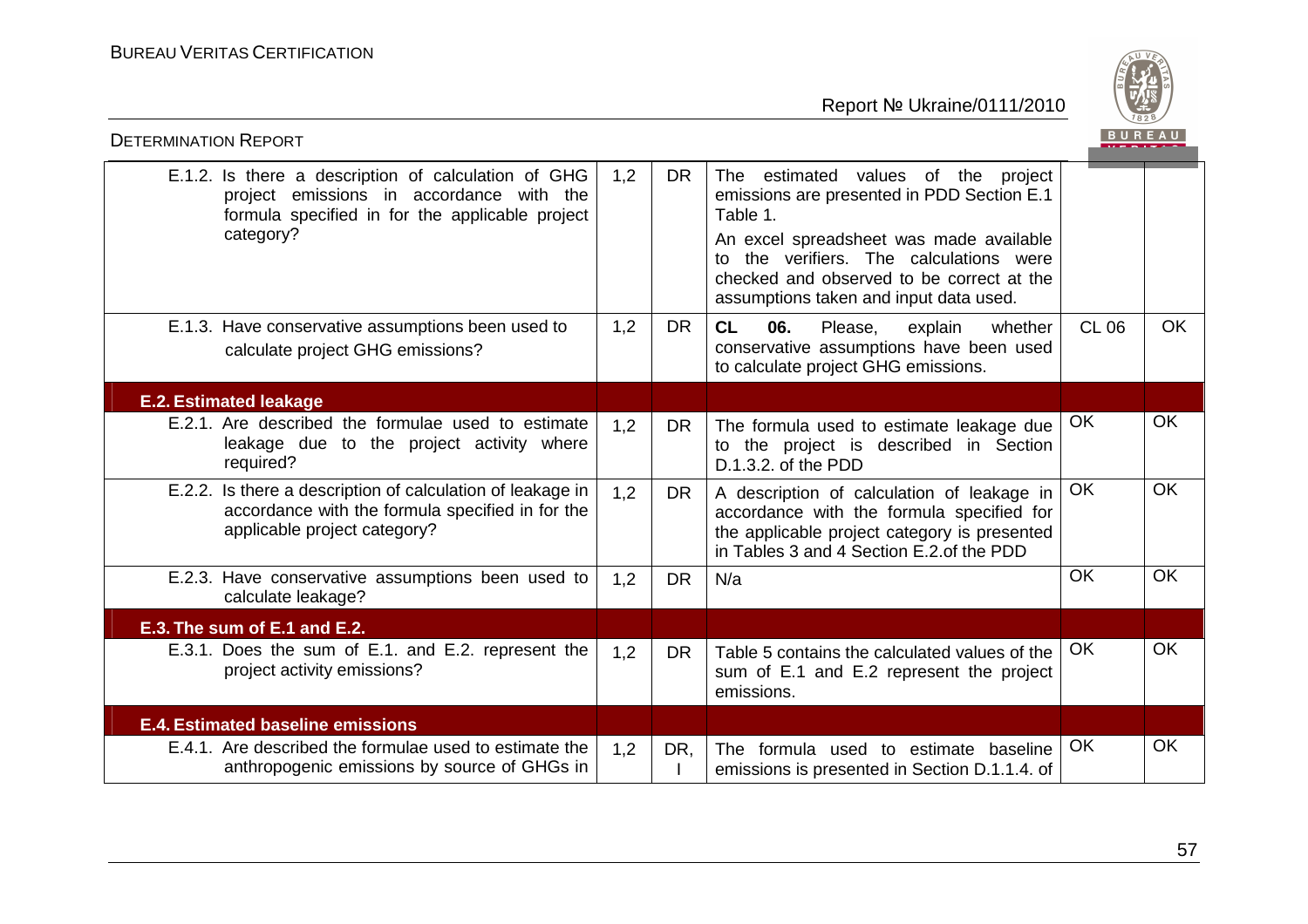

| <b>DETERMINATION REPORT</b>                                                                                                                                   |      |           |                                                                                                                                                                                                                                                                                                                                                            | BUREAU               |           |
|---------------------------------------------------------------------------------------------------------------------------------------------------------------|------|-----------|------------------------------------------------------------------------------------------------------------------------------------------------------------------------------------------------------------------------------------------------------------------------------------------------------------------------------------------------------------|----------------------|-----------|
| the baseline using the baseline methodology for<br>the applicable project category?                                                                           |      |           | the PDD.                                                                                                                                                                                                                                                                                                                                                   |                      |           |
| E.4.2. Is there a description of calculation of GHG<br>baseline emissions in accordance with the<br>formula specified for the applicable project<br>category? | 1,2  | DR,       | The estimated values of the baseline<br>emissions are presented in PDD Section E.4<br>Table 7.<br>The calculations on excel spreadsheet were<br>checked and observed to be correct at the<br>assumptions taken and input data used.                                                                                                                        | <b>OK</b>            | <b>OK</b> |
| E.4.3. Have conservative assumptions been used to<br>calculate <b>baseline</b> GHG emissions?                                                                 | 1, 2 | <b>DR</b> | CL 07. Please clarify whether conservative<br>assumptions have been used to calculate<br>baseline emissions.                                                                                                                                                                                                                                               | <b>CL 07</b>         | <b>OK</b> |
| E.5. Difference between E.4. and E.3. representing the<br>emission reductions of the project                                                                  |      |           |                                                                                                                                                                                                                                                                                                                                                            |                      |           |
| E.5.1. Does the difference between E.4. and E.3.<br>represent the emission reductions due to the<br>project during a given period?                            | 1,2  | <b>DR</b> | The estimated values of GHG emission<br>reductions (the difference between E4 and<br>E3) are presented in PDD Section E.5,<br>Table 9.                                                                                                                                                                                                                     | OK                   | OK        |
| E.6. Table providing values obtained when applying<br>formulae above                                                                                          |      |           |                                                                                                                                                                                                                                                                                                                                                            |                      |           |
| E.6.1. Is there a table providing values of total $CO2$<br>abated?                                                                                            | 1,2  | <b>DR</b> | The presented Table E.6 provides the yearly<br>and total values of project emissions,<br>leakages, baseline emissions and emission<br>reductions for the crediting period.<br>CAR 25. Please correct Table E.6.<br>according to the Guidelines ver.04 format.<br>CAR 26. Please double check excel<br>spreadsheets and correct all the Ukrainian<br>words. | <b>CAR 25.</b><br>26 | <b>OK</b> |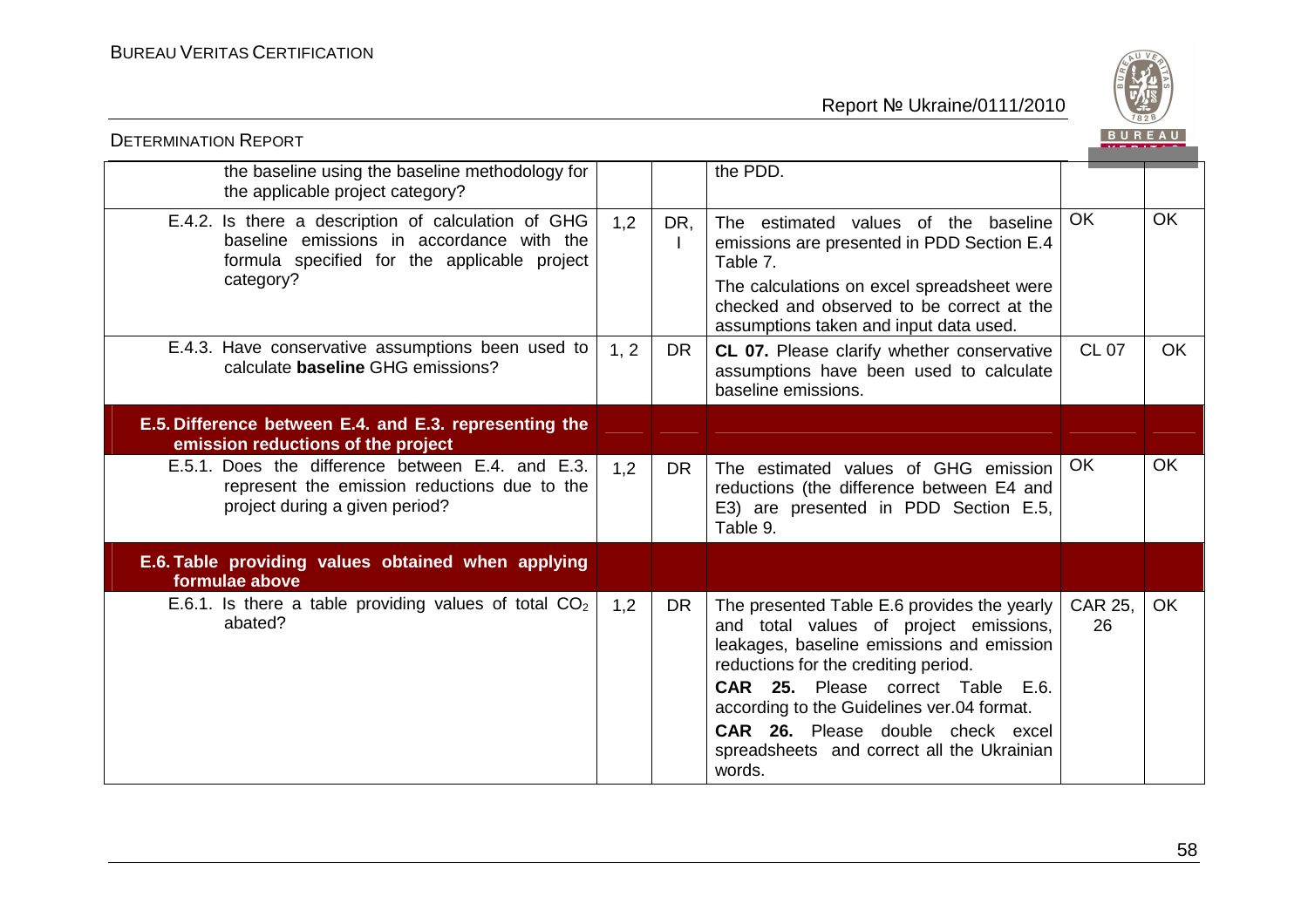

| <b>F. Environmental Impacts</b>                                                                                                                                                                                         |                        |           |                                                                                                                                                                                                                                                                                |               |           |
|-------------------------------------------------------------------------------------------------------------------------------------------------------------------------------------------------------------------------|------------------------|-----------|--------------------------------------------------------------------------------------------------------------------------------------------------------------------------------------------------------------------------------------------------------------------------------|---------------|-----------|
| <b>F.1. Documentation</b><br>the<br>analysis<br>on<br><b>of</b><br>the<br>environmental impacts of the project, including<br>transboundary impacts, in accordance<br>with<br>procedures as determined by the host Party |                        |           |                                                                                                                                                                                                                                                                                |               |           |
| F.1.1. Has an analysis of the environmental impacts of<br>the project been sufficiently described?                                                                                                                      | 1,2                    | DR,       | Analysis of the environmental impacts of the<br>project is described in PDD Section F1.                                                                                                                                                                                        | <b>CAR 27</b> | OK.       |
|                                                                                                                                                                                                                         |                        |           | <b>CAR 27.</b> Please submit the list of the<br>documentation.                                                                                                                                                                                                                 |               |           |
| F.1.2. Are there any host Party requirements for an<br>Environmental Impact Assessment (EIA), and if<br>yes, is an EIA approved?                                                                                        | 1,2,<br>$\overline{7}$ | <b>DR</b> | According to Ukrainian legislation,<br>an<br>Environmental Impact Assessment (EIA), as<br>a part of the project design documents, has<br>been completed for the proposed project<br>and approved by local authority (seen on<br>site).                                         | <b>OK</b>     | <b>OK</b> |
| F.1.3. Are the requirements of the National Focal Point<br>being met?                                                                                                                                                   | 1,2,<br>8              | DR<br>Ι.  | To meet the requirements of Regulation [8],<br>the application for the project approval shall<br>include, inter alia, the substantiation of<br>environmental effectiveness of the project.<br>The application will be submitted following<br>the determination of the project. | <b>OK</b>     | OK        |
| F.1.4. Will<br>the<br>project<br>adverse<br>create<br>any<br>environmental effects?                                                                                                                                     | 1,2                    |           | DR   Analysis of the EIA shows that introduction<br>of the EAF will have a lot of positive<br>environmental effects and will lead to the<br>improvement of the environmental situation<br>in the region                                                                        | <b>OK</b>     | OK        |
| F.1.5. Are transboundary environmental<br>impacts<br>considered in the analysis?                                                                                                                                        | 1,2                    | <b>DR</b> | The project will have positive transboundary<br>effect                                                                                                                                                                                                                         | <b>OK</b>     | OK        |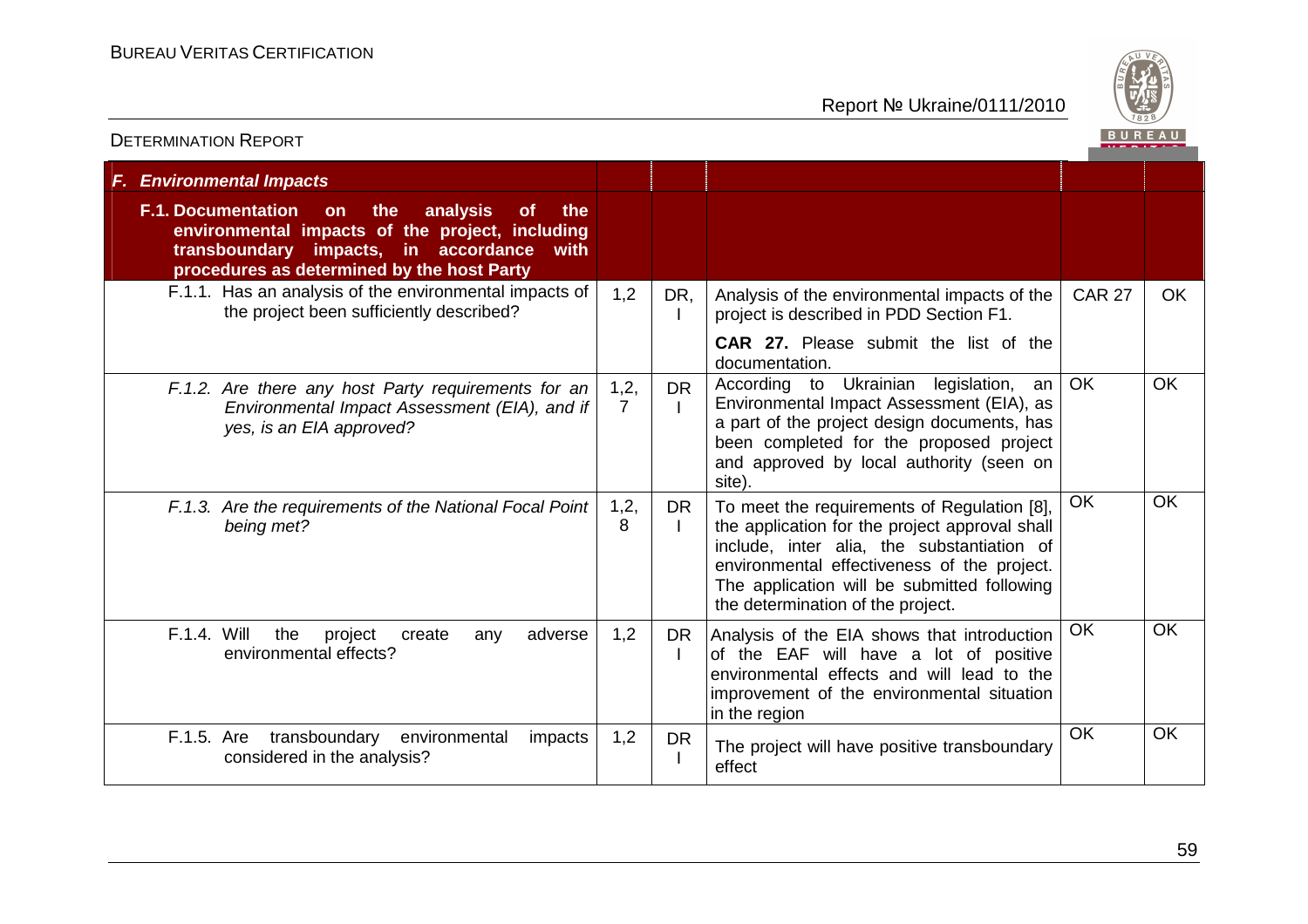

|                                                                                                 |     |           |                                                                                                          |           | ___________ |
|-------------------------------------------------------------------------------------------------|-----|-----------|----------------------------------------------------------------------------------------------------------|-----------|-------------|
| F.1.6. Have identified environmental impacts been<br>addressed in the project design?           | 1,2 | <b>DR</b> | Refer to item F.1.1. of the present Verifiers'<br>Note.                                                  | OK        | OK          |
| G. Stakeholders' comments                                                                       |     |           |                                                                                                          |           |             |
| G.1. Information on stakeholders' comments on the<br>project, as appropriate                    |     |           |                                                                                                          |           |             |
| G.1.1. Is there a list of stakeholders from whom<br>comments on the project have been received? | 1,2 | DR.       | Environmental impacts are not considered<br>significant by the project participants or the<br>host Party | OK        | OK          |
| G.1.2. The nature of comments is provided?                                                      | 1,2 | <b>DR</b> | Refer to item G.1.1. of the present Verifiers'<br>Note.                                                  | <b>OK</b> | <b>OK</b>   |
| G.1.3. Has due account been taken of any stakeholder<br>comments received?                      | 1,2 | <b>DR</b> | Refer to item G.1.1. of the present Verifiers'<br>Note.                                                  | OK        | OK          |

DETERMINATION REPORT

60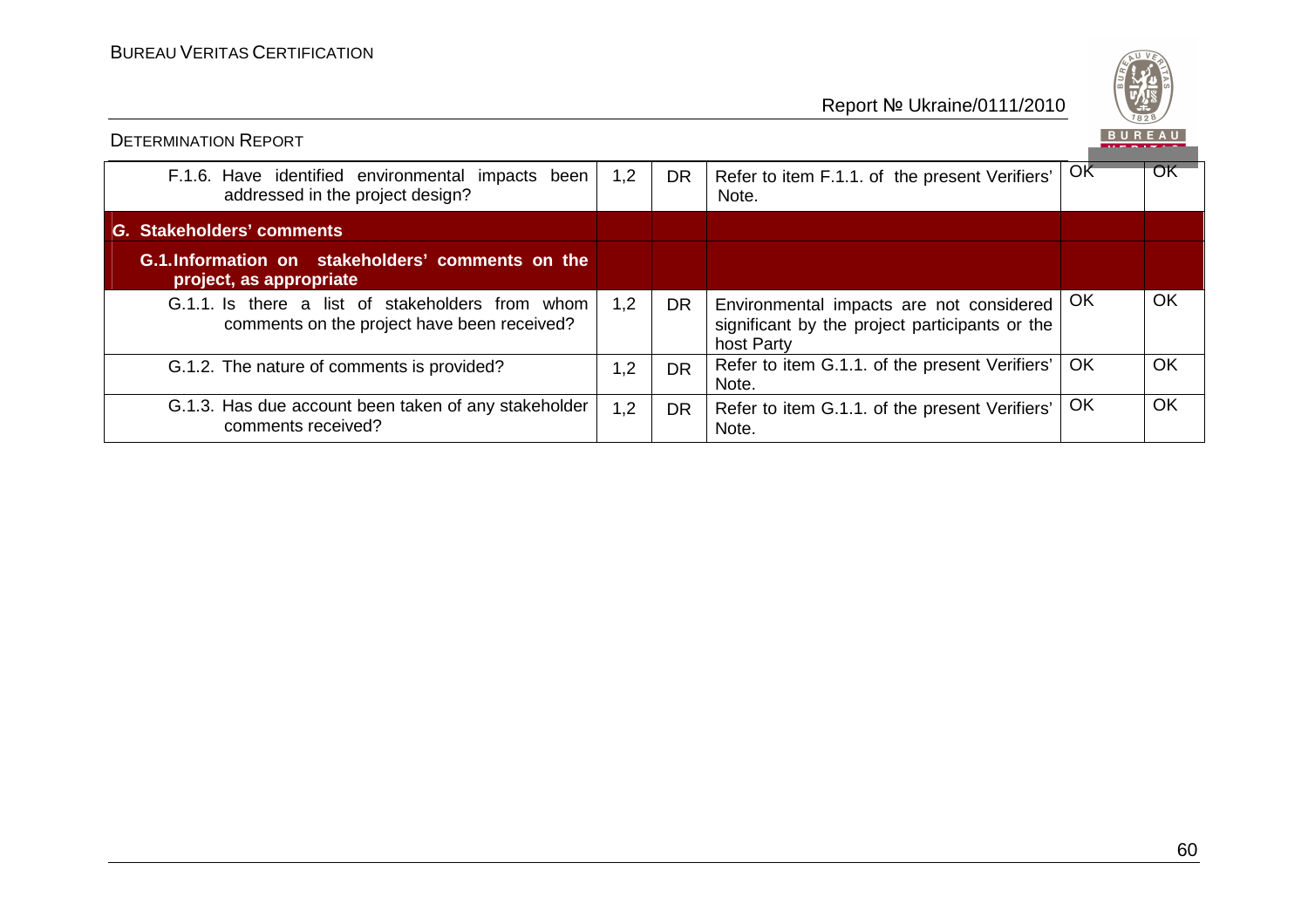# DETERMINATION REPORT

### **Table 4 Legal requirements**

BUREAU <sup>V</sup>ERITAS <sup>C</sup>ERTIFICATION

| <b>CHECKLIST QUESTION</b>                                                               |  | MoV* | <b>COMMENTS</b>                                                                                                                                                                                                                                                                                                                                                                                                                                                                                                                                                                                                                                                                                                                                                                                                                                                 | <b>Draft</b><br><b>Concl</b> | <b>Final</b><br><b>Concl</b> |
|-----------------------------------------------------------------------------------------|--|------|-----------------------------------------------------------------------------------------------------------------------------------------------------------------------------------------------------------------------------------------------------------------------------------------------------------------------------------------------------------------------------------------------------------------------------------------------------------------------------------------------------------------------------------------------------------------------------------------------------------------------------------------------------------------------------------------------------------------------------------------------------------------------------------------------------------------------------------------------------------------|------------------------------|------------------------------|
| <b>Legal requirements</b>                                                               |  |      |                                                                                                                                                                                                                                                                                                                                                                                                                                                                                                                                                                                                                                                                                                                                                                                                                                                                 |                              |                              |
| 1.1.<br>Is the project activity environmentally licensed by the<br>competent authority? |  | DR,  | The project is licensed by the competent<br>authority. This was checked on-site.<br>Project activity is permitted by:<br>Environment Impact Assessment (AIE)<br>92307-3A. Explanation note. Book 9 dated<br>2008.<br>Note on intentions.<br>Task on the AIE development.<br>State environmental expertise conclusion<br>CNº08.10.298 on the accordance of the<br>project documentation to the environmental<br>legislation dated 16.10.2008 p. №07-7636.<br>Permit №1 413 845 600-3 on the emissions<br>to the atmosphere by the stationary sources<br>dated 08.12.2008. Valid from 08.12.2008 till<br>08.12.2013.<br>Report on the control of the permitted<br>amount of the emissions to the atmospheric<br>air at the LLC "Electrostal" stage 1 dated<br>2009<br>Action plan of the undrflare control of the<br>condition and quality of the atmospheric air | OK                           | OK                           |

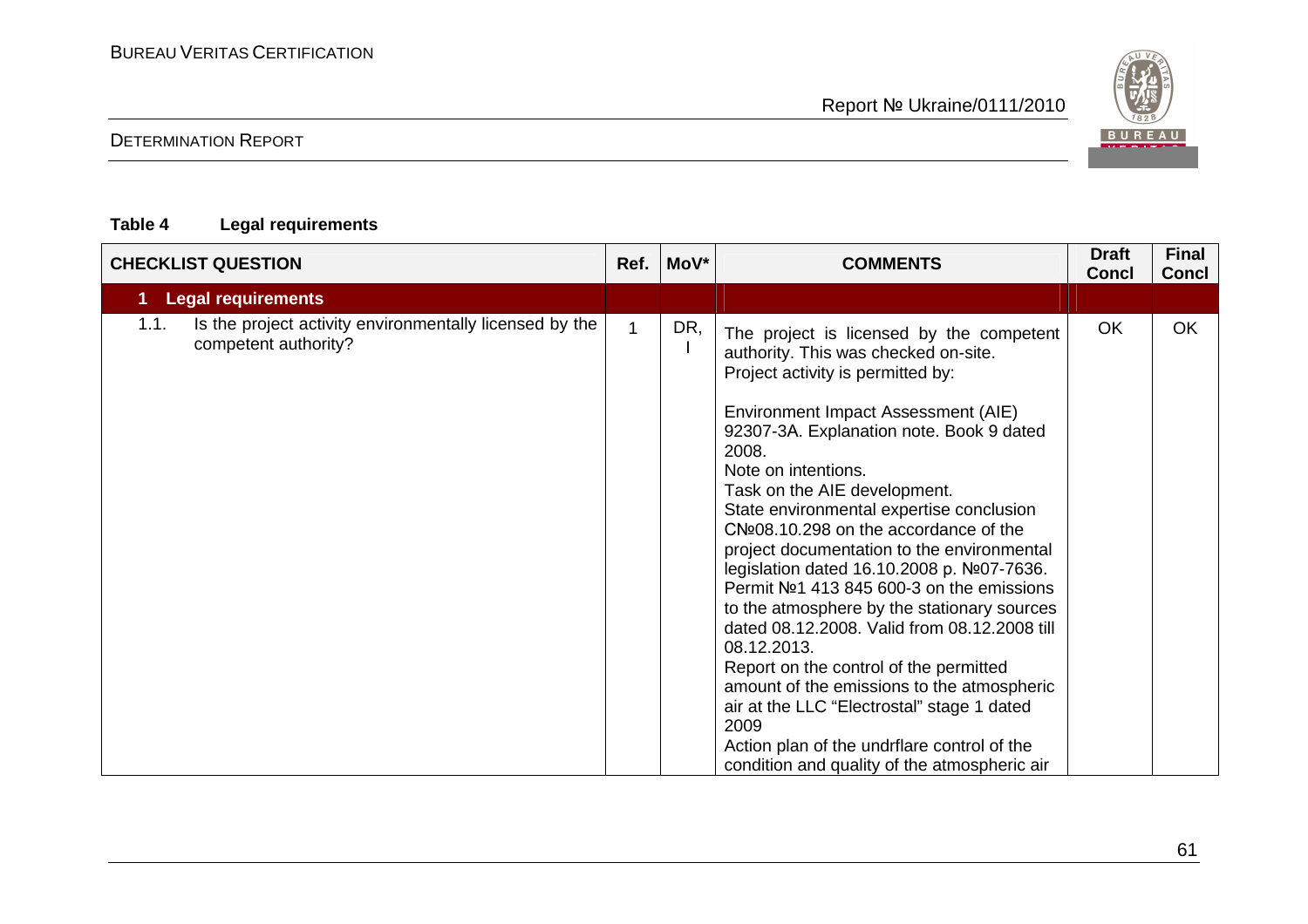

|      | <b>CHECKLIST QUESTION</b>                                                                        | Ref.        | MoV* | <b>COMMENTS</b>                                                                                                                                                                                                                                                                                                                                                                                                                                                                                                                                                                                                                                                                                                                                                 | <b>Draft</b><br><b>Concl</b> | <b>Final</b><br><b>Concl</b> |
|------|--------------------------------------------------------------------------------------------------|-------------|------|-----------------------------------------------------------------------------------------------------------------------------------------------------------------------------------------------------------------------------------------------------------------------------------------------------------------------------------------------------------------------------------------------------------------------------------------------------------------------------------------------------------------------------------------------------------------------------------------------------------------------------------------------------------------------------------------------------------------------------------------------------------------|------------------------------|------------------------------|
|      |                                                                                                  |             |      | at 2009 dated 18,02,2009<br>Action plan of the sanitary zone solid<br>research at LLC "Electrostal" dated<br>04.01.2010<br>Register of the objects of waste formation,<br>treatment and utilization Nº237 dated<br>01.12.2008<br>Technical passport of the luminescent lamp<br>waste and mercury containing waste,<br>damaged or out of use.<br>Information on the content and<br>characteristics of the waste with indication<br>of the danger class and treatment<br>recommendations LLC "Electrostal".<br>Waste treatment instructions LLC<br>"Electrostal" Nº01-08 dated 30.05.2008.<br>Waste collection, audit, storage and<br>treatment instruction at LLC "Electrostal" for<br>2009<br>Report on the atmospheric air protection 2-<br>TI annual for 2009 |                              |                              |
| 1.2. | Are there conditions of the environmental permit? In<br>case of yes, are they already being met? | 1           | DR,  | Environmental permits are presented,<br>please refer to section 1.1. table 4. of the<br>present Verifiers' Note                                                                                                                                                                                                                                                                                                                                                                                                                                                                                                                                                                                                                                                 | OK                           | <b>OK</b>                    |
| 1.3. | Is the project in line with relevant legislation and<br>plans in the host country?               | $\mathbf 1$ | DR,  | The project is in line with relevant legislation<br>and plans in the host country.                                                                                                                                                                                                                                                                                                                                                                                                                                                                                                                                                                                                                                                                              | OK                           | OK                           |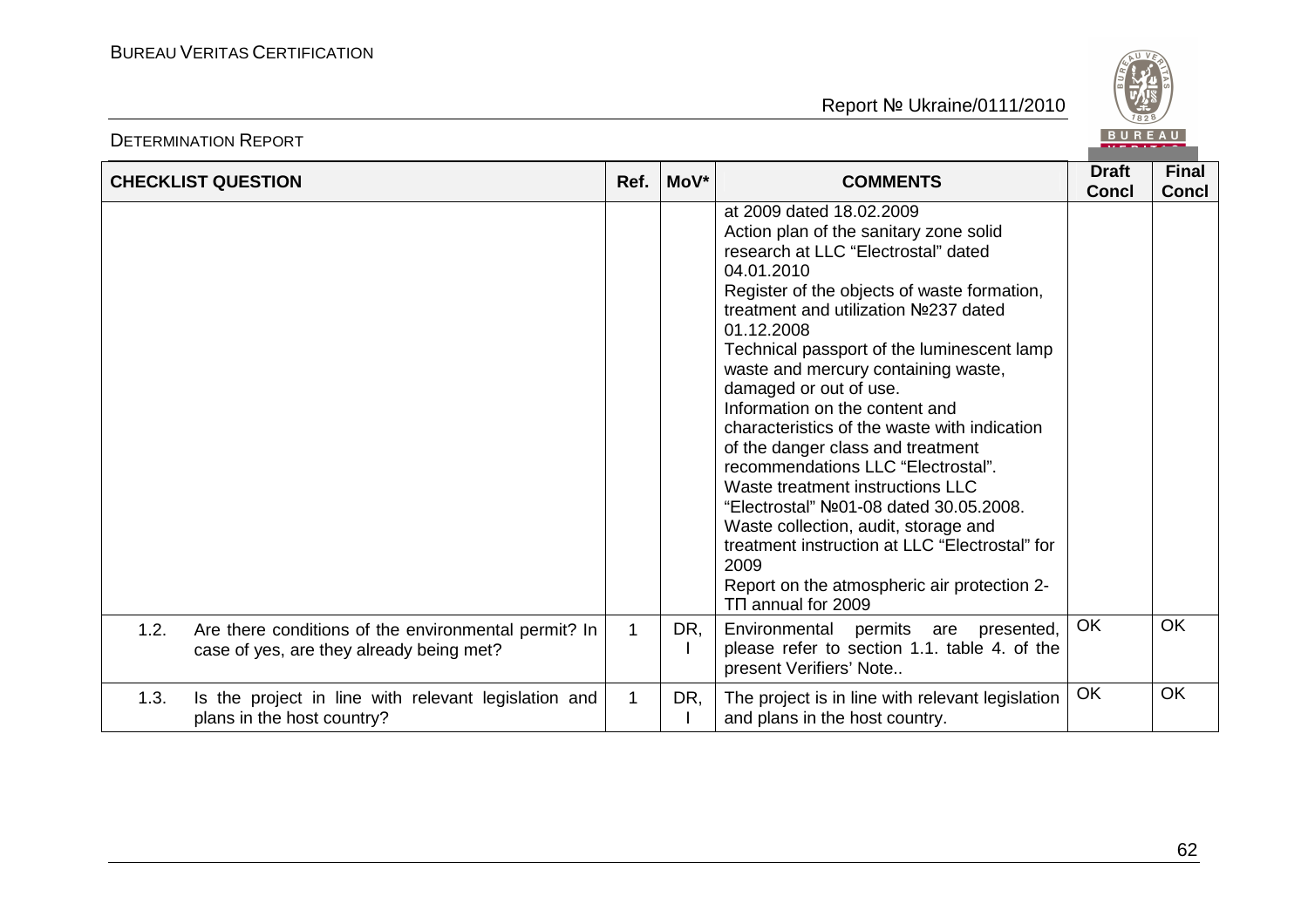

## DETERMINATION REPORT

### **Table 5 Resolution of Corrective Action and Clarification Requests**

| Draft report clarifications and corrective<br>action requests by determination team                                             | Ref. to<br>checklist<br>question<br>in tables<br>1, 2, 3 | Summary of project owner response                                                                                                                                                                                                                                | Determination team conclusion                                                                                     |
|---------------------------------------------------------------------------------------------------------------------------------|----------------------------------------------------------|------------------------------------------------------------------------------------------------------------------------------------------------------------------------------------------------------------------------------------------------------------------|-------------------------------------------------------------------------------------------------------------------|
| <b>CAR 01.</b> The project has no approval of the<br>host Party.                                                                | 1 Table 1                                                | N/A                                                                                                                                                                                                                                                              | Conclusion is<br>The<br>pending.<br>approval should be obtained<br>following the determination of the<br>project. |
| <b>CAR 02.</b> Please indicate the purpose of the<br>project.                                                                   | A.2.1.                                                   | "In general, the purpose of this project is<br>reduction of greenhouse gas emissions by<br>using modern technologies to improve - steel<br>production at the site"<br>The similar explanation was added to PDD.<br>Please see corrected PDD, Section A.2, page 2 | PDD version 2.0. was checked.<br>Issue is closed.                                                                 |
| <b>CAR 03.</b> There is no concise, summarizing<br>explanation of how the proposed project<br>reduces greenhouse gas emissions. | A.2.2                                                    | The explanation was added to the second<br>paragraph of the Section A.2 PDD.<br>Please see corrected PDD, Section A.2, page 2                                                                                                                                    | PDD version 2.0. was checked.<br>Issue is closed.                                                                 |
| <b>CAR 04.</b> Please provide the summary of the<br>history of the project's JI component.                                      | A.2.2                                                    | "Before the decision making concerning EAF<br>steelmaking plant construction the management<br>of the DMRP were consulted by State Authority<br>for Environmental Questions in Donetsk region<br>concerning the possibility to use additional                    | PDD version 2.0. as well as<br>attached file were checked. Issue<br>is closed.                                    |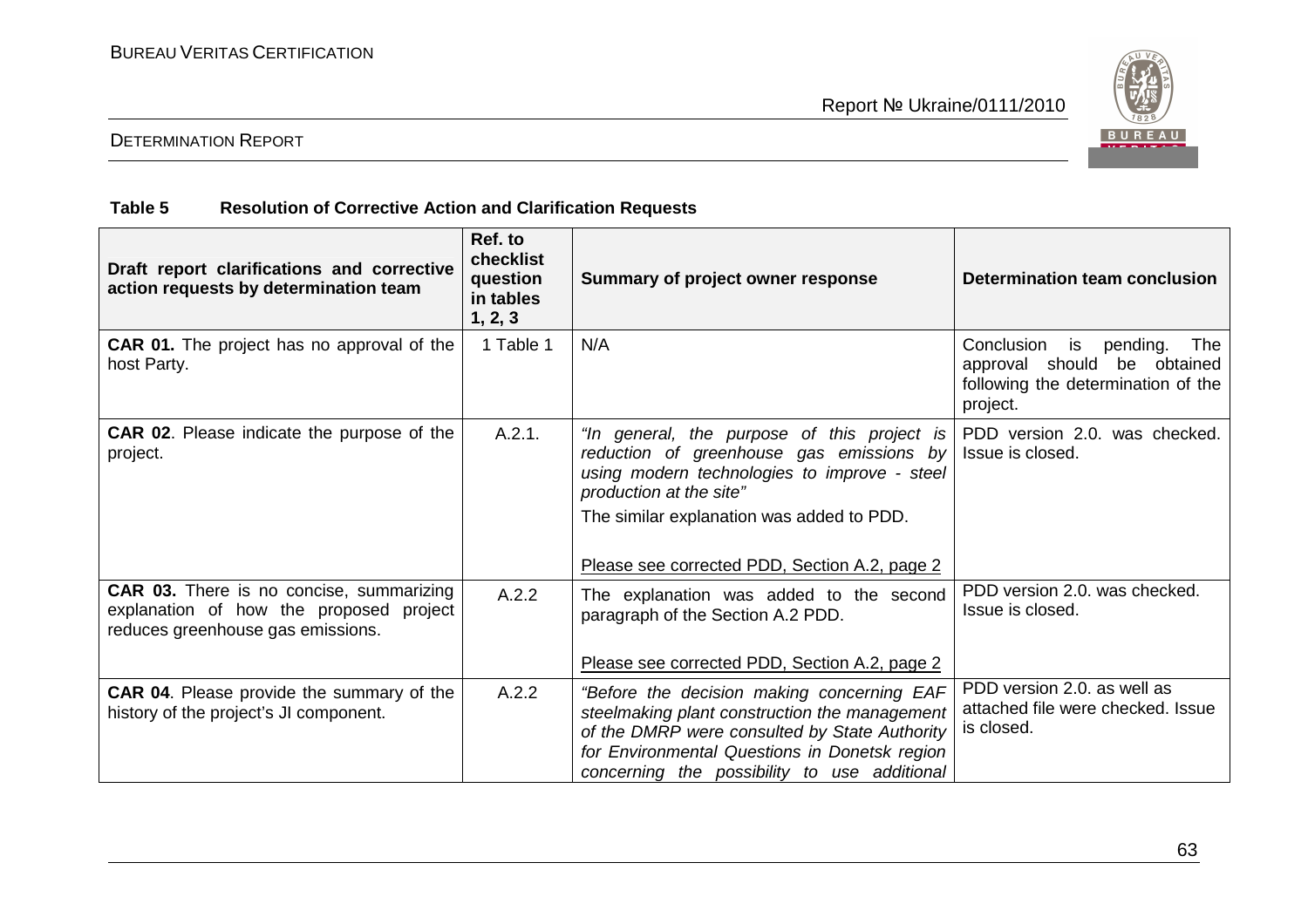

| <b>DETERMINATION REPORT</b>                                                                                                         |                                                          |                                                                                                                                                                                                                                                                                    | BUREAU                                            |
|-------------------------------------------------------------------------------------------------------------------------------------|----------------------------------------------------------|------------------------------------------------------------------------------------------------------------------------------------------------------------------------------------------------------------------------------------------------------------------------------------|---------------------------------------------------|
| Draft report clarifications and corrective<br>action requests by determination team                                                 | Ref. to<br>checklist<br>question<br>in tables<br>1, 2, 3 | Summary of project owner response                                                                                                                                                                                                                                                  | Determination team conclusion                     |
|                                                                                                                                     |                                                          | Kyoto<br>financing,<br>including<br>Protocol<br>mechanisms"                                                                                                                                                                                                                        |                                                   |
|                                                                                                                                     |                                                          | The similar explanation was added to PDD.                                                                                                                                                                                                                                          |                                                   |
|                                                                                                                                     |                                                          | Please see corrected PDD, Section A.2, page 2                                                                                                                                                                                                                                      |                                                   |
|                                                                                                                                     |                                                          | (please see attached file<br>Letter_JI_consideration.pdf)                                                                                                                                                                                                                          |                                                   |
| <b>CAR 05.</b> Please correct the format of the<br>Table A.3.1. according to the one indicated in<br>the template/Guidelines ver.04 | A.3.2.                                                   | The table A.3.1 was corrected according to the<br>one indicated in the template/Guidelines ver.04                                                                                                                                                                                  | PDD version 2.0, was checked.<br>Issue is closed. |
|                                                                                                                                     |                                                          | Please see corrected PDD, Section A.3, page 3                                                                                                                                                                                                                                      |                                                   |
| <b>CAR 06.</b> Please, include in the report<br>information considering training of the staff.                                      | A.4.2.4                                                  | "All technical staff working with new equipment<br>permissions<br>and had<br>necessary<br>has<br>successfully completed relevant<br>training.<br>"Electrostal" Ltd has the license which allows to<br>provide education on working specialties<br>concerning iron and steel works" | PDD version 2.0. was checked.<br>Issue is closed. |
|                                                                                                                                     |                                                          | The similar explanation was added to PDD.                                                                                                                                                                                                                                          |                                                   |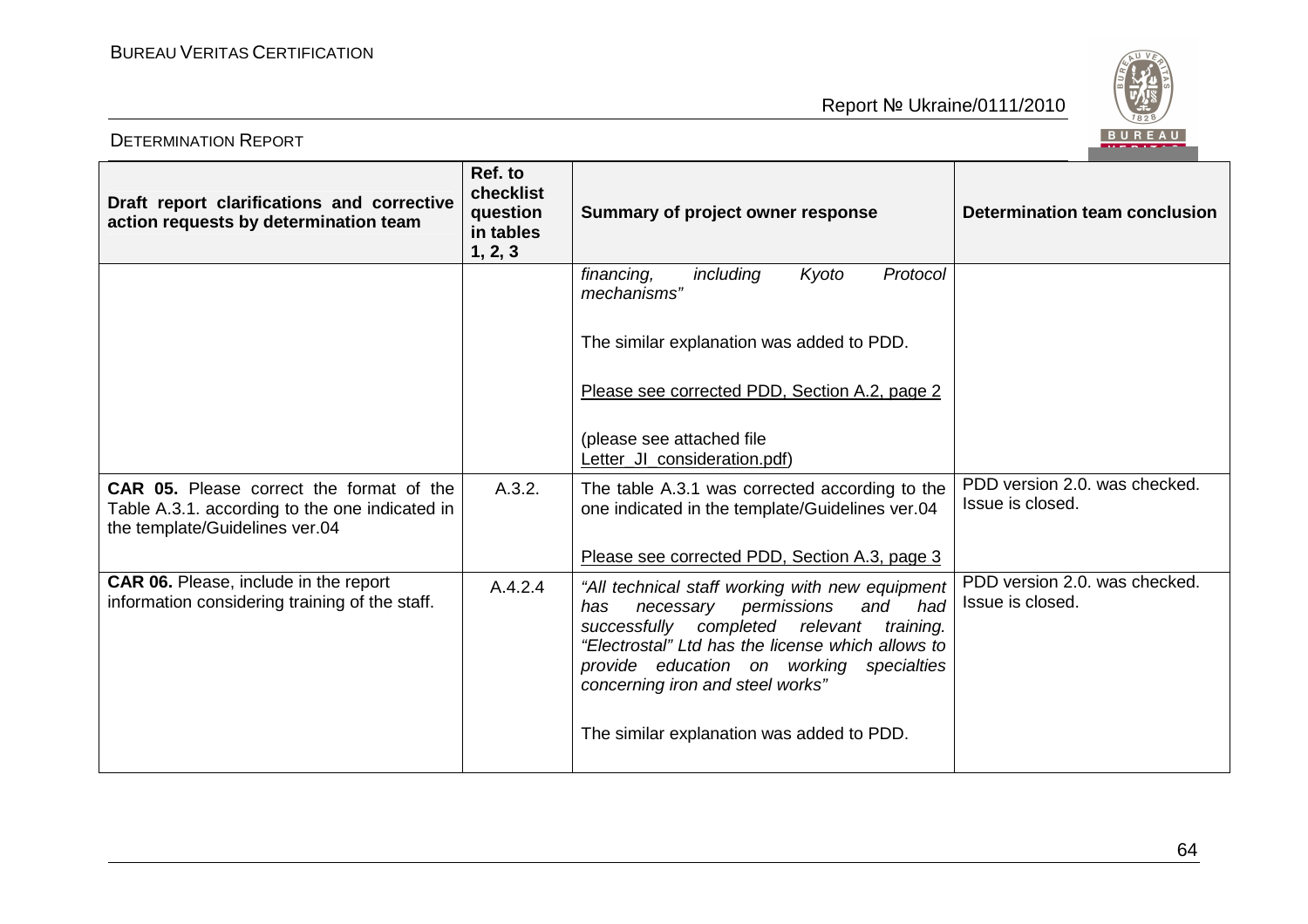

| <b>DETERMINATION REPORT</b>                                                                                                                                                                                                                       | BUREAU                                                   |                                                                                                                      |                                                   |
|---------------------------------------------------------------------------------------------------------------------------------------------------------------------------------------------------------------------------------------------------|----------------------------------------------------------|----------------------------------------------------------------------------------------------------------------------|---------------------------------------------------|
| Draft report clarifications and corrective<br>action requests by determination team                                                                                                                                                               | Ref. to<br>checklist<br>question<br>in tables<br>1, 2, 3 | Summary of project owner response                                                                                    | <b>Determination team conclusion</b>              |
|                                                                                                                                                                                                                                                   |                                                          | Please see corrected PDD, Section A.4.2, page<br>6                                                                   |                                                   |
| <b>CAR 07.</b> In the implementation schedule<br>diagram A.4.2 in the PDD version 1.0 the<br>stage of project designing was performing<br>2004-2005 while the<br>during<br>project<br>documentation is dated 2007. Please clarify<br>and correct. | A.4.3.1.                                                 | The implementation schedule diagram A.4.2<br>was corrected.<br>Please revise corrected PDD, Section A.4.3,<br>page 6 | PDD version 2.0, was checked.<br>Issue is closed. |
| CAR 08. In the implementation schedule<br>diagram A.4.2 in the PDD version 1.0 the<br>stage of decision making is dated 21.12.2005<br>while the enterprise protocol when the<br>construction decision was made is dated<br>27.02.2006.            | A.4.3.1.                                                 | The implementation schedule diagram A.4.2<br>was corrected.<br>Please revise corrected PDD, Section A.4.3,<br>page 6 | PDD version 2.0, was checked.<br>Issue is closed. |
| <b>CAR 09.</b> In the implementation schedule<br>diagram A.4.2 in the PDD version 1.0 the<br>stage the end of commissioning works is<br>dated 06.09.2008 while the decision of the<br>city hall head on work acceptance is dated<br>25.12.2008.   | A.4.3.1.                                                 | The implementation schedule diagram A.4.2<br>was corrected.<br>Please revise corrected PDD, Section A.4.3,<br>page 6 | PDD version 2.0. was checked.<br>Issue is closed. |
| <b>CAR 10.</b> Please correct the tables A.4.1. and<br>A.4.2. according to the required by the<br>Guidelines ver, 04 format.                                                                                                                      | A.4.3.4.                                                 | The tables A.4.1 and A.4.2 were corrected<br>according to the one indicated in the<br>template/Guidelines ver.04     | PDD version 2.0. was checked.<br>Issue is closed. |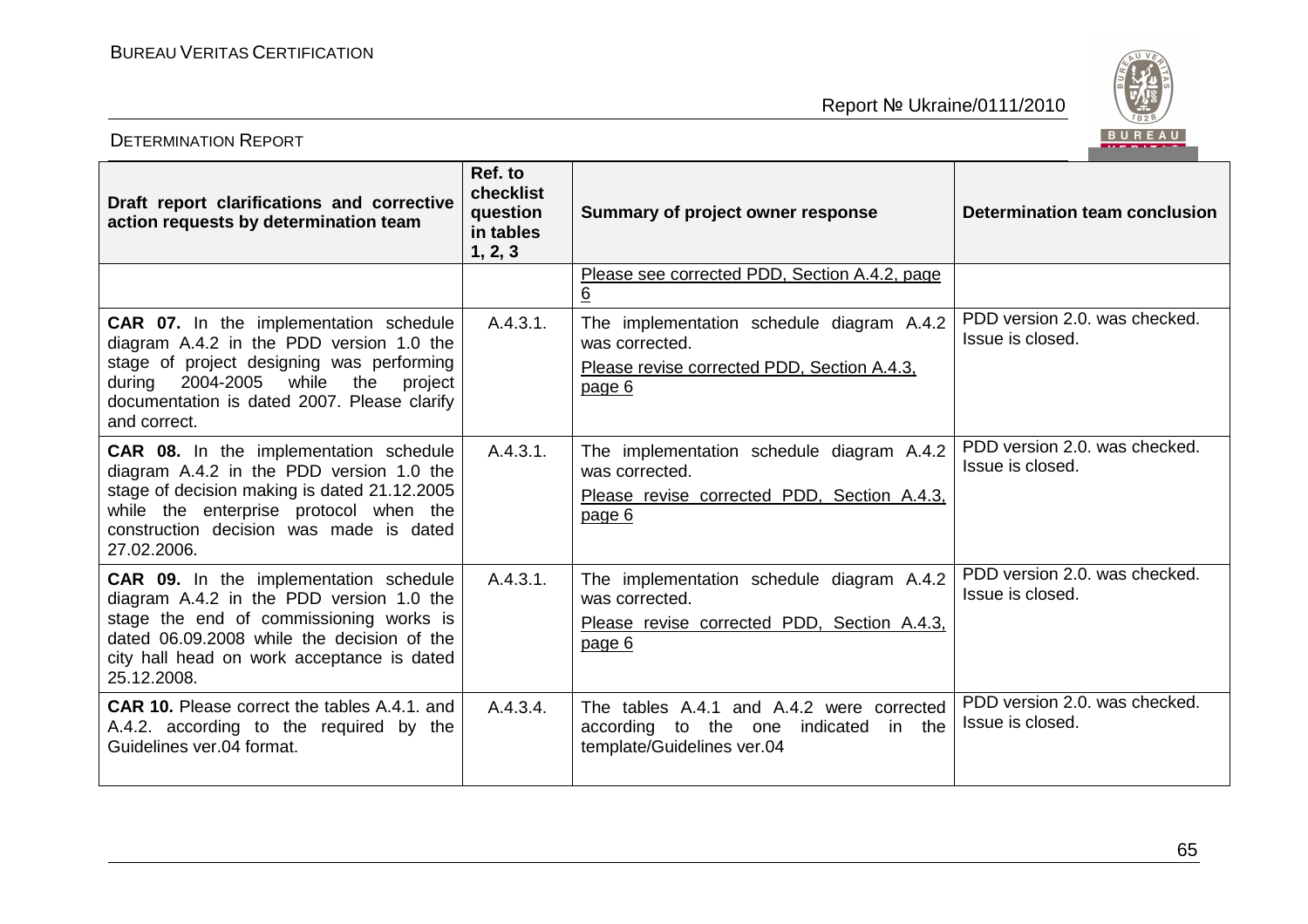

| <b>DETERMINATION REPORT</b>                                                                                                                                                                                                                                                  |                                                          |                                                                                                                                                                                                                                                                                                                                                                      | BUREAU                                            |
|------------------------------------------------------------------------------------------------------------------------------------------------------------------------------------------------------------------------------------------------------------------------------|----------------------------------------------------------|----------------------------------------------------------------------------------------------------------------------------------------------------------------------------------------------------------------------------------------------------------------------------------------------------------------------------------------------------------------------|---------------------------------------------------|
| Draft report clarifications and corrective<br>action requests by determination team                                                                                                                                                                                          | Ref. to<br>checklist<br>question<br>in tables<br>1, 2, 3 | Summary of project owner response                                                                                                                                                                                                                                                                                                                                    | Determination team conclusion                     |
|                                                                                                                                                                                                                                                                              |                                                          | Please see corrected PDD, Section A.4.3.1,<br>page 7                                                                                                                                                                                                                                                                                                                 |                                                   |
| CAR 11. Please move the project line<br>parameters into section D because the key<br>baseline parameters are just steel production<br>level and emission factor for steel production.<br>Others are projectline key parameters.                                              | B.1.5.                                                   | The project line parameters were moved to<br>Annex 3, because all of them are the key<br>parameters<br>for<br>monitoring.<br>Necessary<br>corrections were made in PDD<br>Key baseline parameters (steel production level<br>and emission factor for steel production) are<br>indicated in the section B.1.<br>Please see corrected PDD, Section B.1. and<br>Annex 3 | PDD version 2.0. was checked.<br>Issue is closed. |
| <b>CAR 12. PDD version 1.0 states that there is</b><br>no market iron consumption intended and<br>some iron is consumed only as a part of<br>scrap while it was verified onsite that some<br>iron is requested to be added by the<br>technology. Please clarify and correct. | B.1.5.                                                   | "It is required to use iron as a source of carbon,<br>in the amount of 5 kg per 1 tonne of steel. All<br>pig iron used under the project is a scrap and<br>therefore can be considered as a climate<br>neutral"<br>The similar footnote was added to PDD<br>Please see corrected PDD, Section A.2, page 2                                                            | PDD version 2.0. was checked.<br>Issue is closed. |
| <b>CAR 13.</b> Please clarify why the limestone<br>consumption is listed among<br>the<br>key                                                                                                                                                                                 | B.1.5.                                                   | The parameter "limestone consumption" was<br>removed from PDD because no limestone is                                                                                                                                                                                                                                                                                | PDD version 2.0. was checked.<br>Issue is closed. |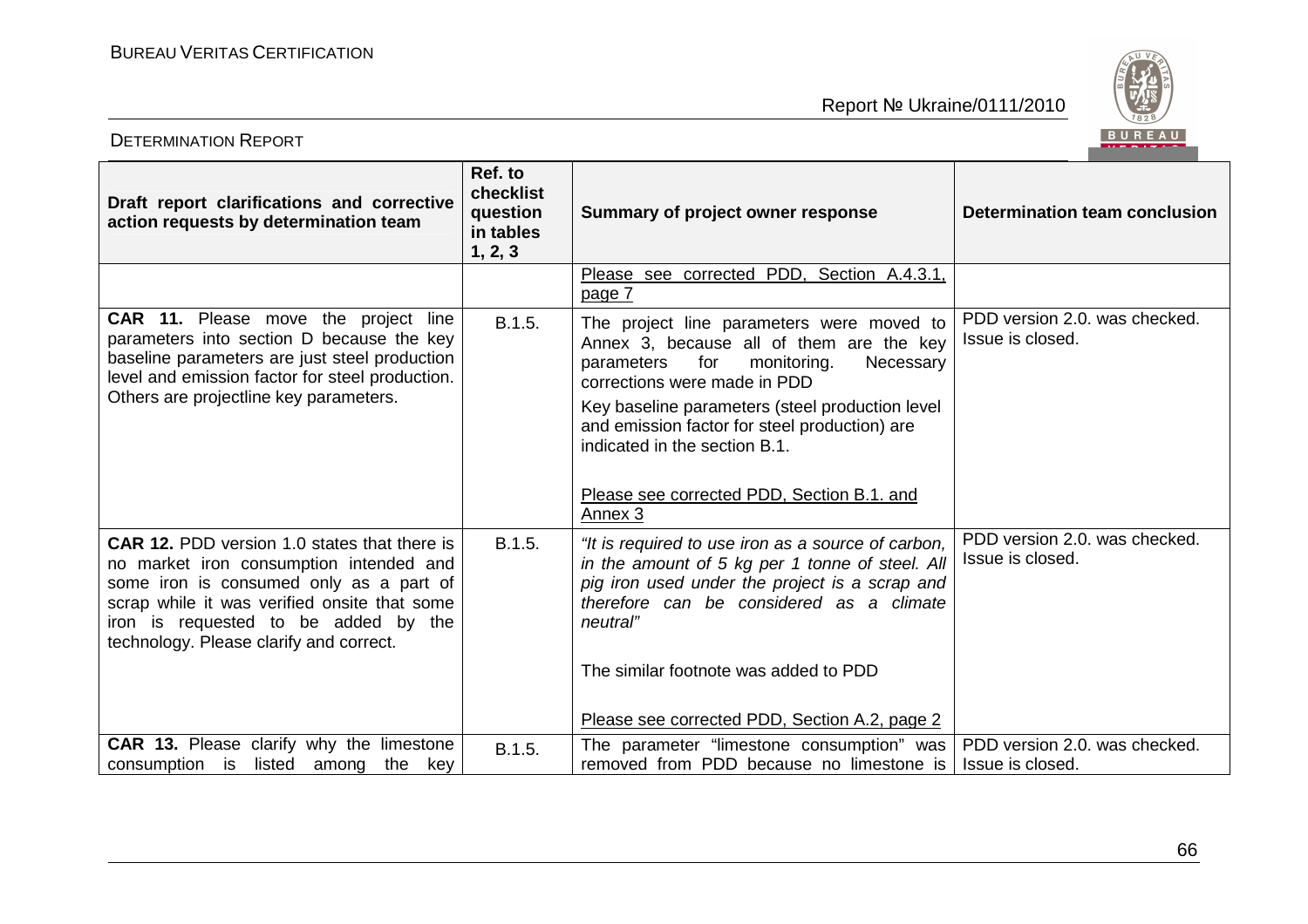

| <b>DETERMINATION REPORT</b>                                                                                                         |                                                          |                                                                                                                                                                                                                                                                                   | BUREAU                                            |
|-------------------------------------------------------------------------------------------------------------------------------------|----------------------------------------------------------|-----------------------------------------------------------------------------------------------------------------------------------------------------------------------------------------------------------------------------------------------------------------------------------|---------------------------------------------------|
| Draft report clarifications and corrective<br>action requests by determination team                                                 | Ref. to<br>checklist<br>question<br>in tables<br>1, 2, 3 | Summary of project owner response                                                                                                                                                                                                                                                 | Determination team conclusion                     |
| parameters while it is not used by the plant.<br>Correct if appropriate.                                                            |                                                          | consumed.                                                                                                                                                                                                                                                                         |                                                   |
|                                                                                                                                     |                                                          | Necessary changes were made in different<br>places of PDD and Excel spreadsheet.                                                                                                                                                                                                  |                                                   |
| <b>CAR 14.</b> Please mention if there are any<br>technological barriers to the implementation<br>of the proposed project activity. | B.2.1.                                                   | Since there are no technological barriers to the<br>proposed project activity project developer uses<br>investment and prevailing practice as well as<br>common practice analysis in order to prove the<br>additionality.                                                         | PDD version 2.0, was checked.<br>Issue is closed. |
| <b>CAR 15.</b> Please clarify the source of the<br>3.8% of the EAF technology share at the<br>Ukrainian steel production market.    | B.2.1.                                                   | The figure 3.8% for EAF technology share at<br>the Ukrainian steel production market is wrong.<br>The correct figure is 3.7%. The source of<br>correct value is already mentioned in the PDD.<br>Necessary changes were made in different<br>places of PDD and Excel spreadsheet. | PDD version 2.0, was checked.<br>Issue is closed. |
| <b>CAR 16.</b> National policies that affect a<br>baseline are not taken into account.                                              | B.2.6.                                                   | "No national policies and circumstances can<br>significantly influence the baseline"                                                                                                                                                                                              | PDD version 2.0. was checked.<br>Issue is closed. |
|                                                                                                                                     |                                                          | The similar line was added to the PDD.                                                                                                                                                                                                                                            |                                                   |
|                                                                                                                                     |                                                          | Please see corrected PDD, Section B.2, page<br>13                                                                                                                                                                                                                                 |                                                   |
| <b>CAR 17.</b> Please correct the amount of                                                                                         | C.2.1.                                                   | The amount of months was corrected. The                                                                                                                                                                                                                                           | PDD version 2.0. was checked.<br>Issue is closed. |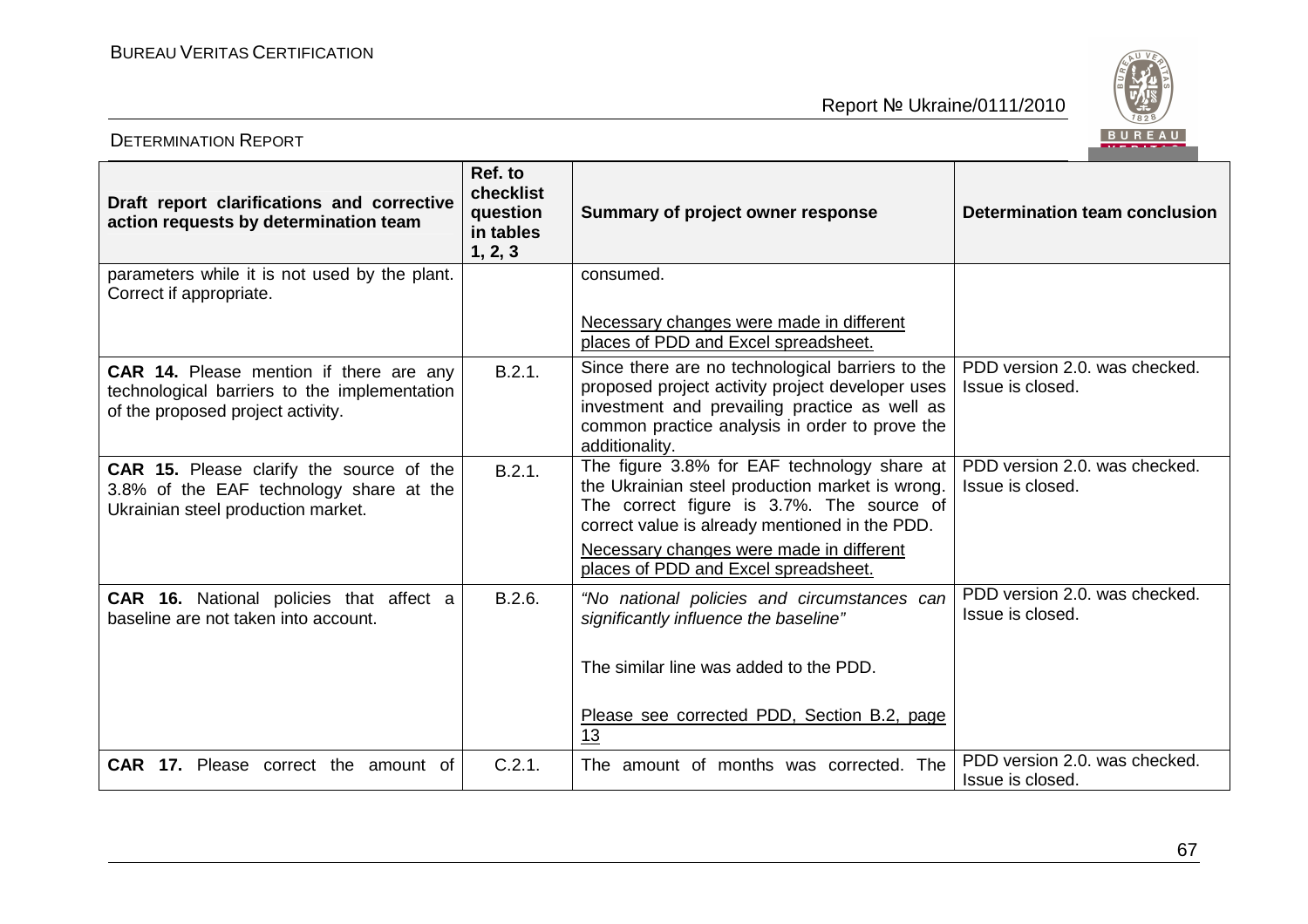

| Draft report clarifications and corrective<br>action requests by determination team                                                                                                     | Ref. to<br>checklist<br>question<br>in tables<br>1, 2, 3 | Summary of project owner response                                                                                                                                                                                                                                                                                                                        | Determination team conclusion                                                                                                                     |
|-----------------------------------------------------------------------------------------------------------------------------------------------------------------------------------------|----------------------------------------------------------|----------------------------------------------------------------------------------------------------------------------------------------------------------------------------------------------------------------------------------------------------------------------------------------------------------------------------------------------------------|---------------------------------------------------------------------------------------------------------------------------------------------------|
| months.                                                                                                                                                                                 |                                                          | correct figure is 300 months.                                                                                                                                                                                                                                                                                                                            |                                                                                                                                                   |
|                                                                                                                                                                                         |                                                          | Please see corrected PDD, Section C.2, page<br>20                                                                                                                                                                                                                                                                                                        |                                                                                                                                                   |
| <b>CAR 18.</b> Please provide the proof that<br>operational lifetime could be 25 years<br>because the passport from the producer<br>provides warrant for the operation for 12<br>years. | C.2.1.                                                   | To clarify this point Henk Reimink (General<br>Manager, Technology and Environment from<br>the World Steel Association) was involved as an<br>external expert. The following clarification was<br>achieved from him:                                                                                                                                     | The e-mailing between Global<br>Carbon BV senior consultant and<br>Henk Reimink was checked.<br>Explanation found sufficient.<br>Issue is closed. |
|                                                                                                                                                                                         |                                                          | " in my opinion your estimate of 25 years of<br>useful life for heavy industrial equipment is<br>correct and this is normally used for calculating<br>cost analysis or value analysis for complex<br>sites"                                                                                                                                              |                                                                                                                                                   |
| CAR 19. There is no proof onsite that the<br>data monitored and required for calculation of<br>the ERUs will be archived and kept for 2                                                 | D.1.1.                                                   | After the site visit the management of the<br>Electrostal plant issued the Order #41 from 21th<br>May 2010.                                                                                                                                                                                                                                              | Evidence was checked. Issue is<br>closed.                                                                                                         |
| years after the last transfer of ERUs.                                                                                                                                                  |                                                          | It is stated that all technical documentation<br>(including evidences for raw materials, energy<br>etc. consumption) has to be stored for 7 years.<br>Taking into account that the plant starts its work<br>in 2008, this order can be considered as a proof<br>that the data monitored and required for<br>calculation of the ERUs will be archived and |                                                                                                                                                   |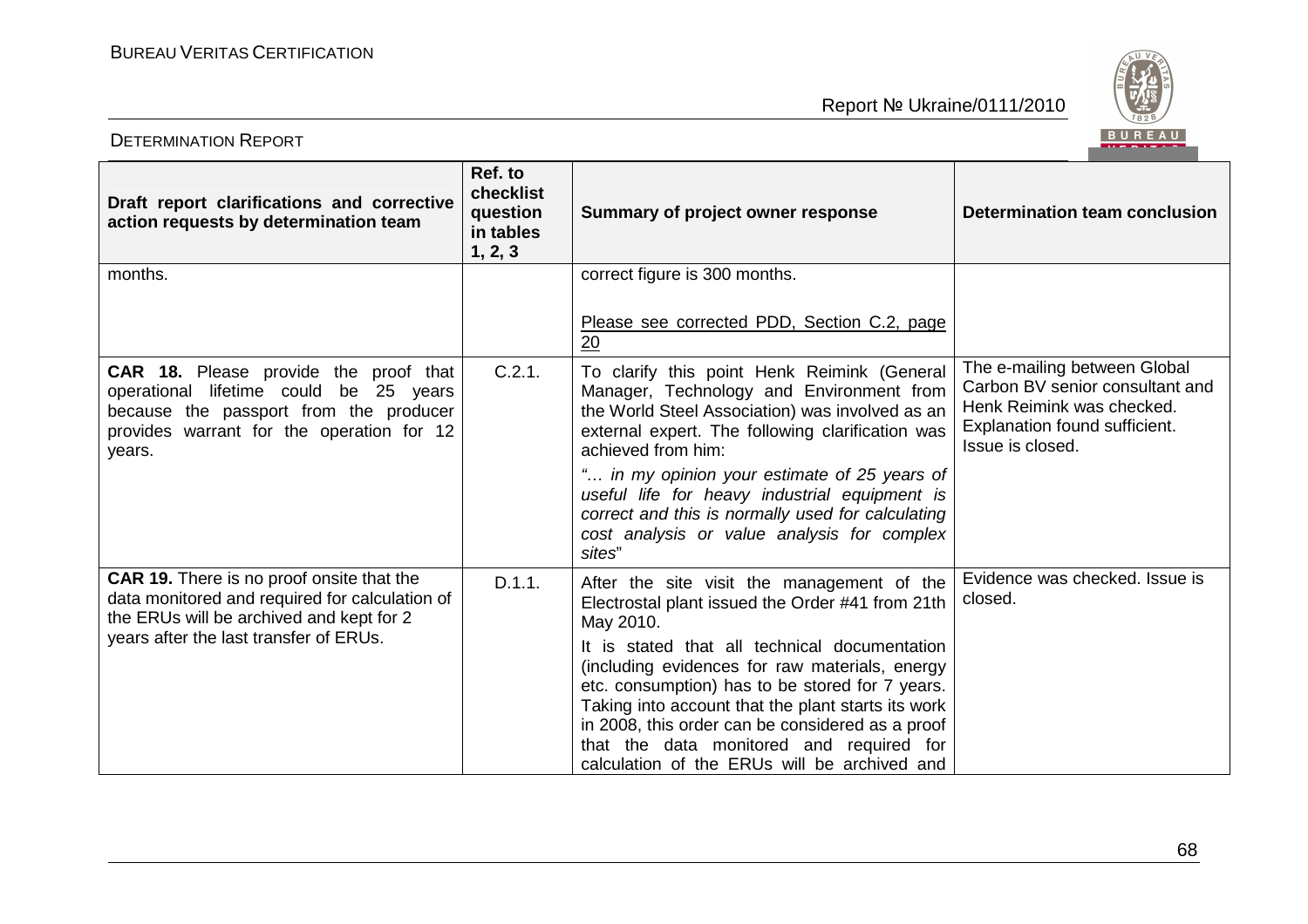

| <b>DETERMINATION REPORT</b>                                                                                                                                        |                                                          |                                                                                                                                                                                                                                                                                                                                                                                                                                                                                                                                                                                                                                         | <b>BUREAU</b>                                           |
|--------------------------------------------------------------------------------------------------------------------------------------------------------------------|----------------------------------------------------------|-----------------------------------------------------------------------------------------------------------------------------------------------------------------------------------------------------------------------------------------------------------------------------------------------------------------------------------------------------------------------------------------------------------------------------------------------------------------------------------------------------------------------------------------------------------------------------------------------------------------------------------------|---------------------------------------------------------|
| Draft report clarifications and corrective<br>action requests by determination team                                                                                | Ref. to<br>checklist<br>question<br>in tables<br>1, 2, 3 | Summary of project owner response                                                                                                                                                                                                                                                                                                                                                                                                                                                                                                                                                                                                       | <b>Determination team conclusion</b>                    |
|                                                                                                                                                                    |                                                          | kept for 2 years after the last transfer of ERUs.<br>No changes to the PDD are needed.                                                                                                                                                                                                                                                                                                                                                                                                                                                                                                                                                  |                                                         |
| CAR 20. Please clarify if there are any and<br>provide reference to the projects, studies,<br>literature sources etc that use or mention the<br>same approach.     | D.1.1.                                                   | As it was mentioned in the Annex 2 of the PDD:<br>"For the emission reduction calculation and<br>monitoring, the project developer proposes to<br>use a JI specific approach in accordance with<br>the JI Guidance on Criteria for Baseline Setting<br>and Monitoring, Version 02. No approved CDM<br>methodologies are used"<br>Therefore, no separate studies, literature<br>sources etc was used.<br>Some parameters refer to the external sources,<br>such as IPCC Guidelines for National<br>Greenhouse Gas Inventories or other<br>researches, which is clearly mentioned and<br>referenced.<br>No changes to the PDD are needed. | Explanation was found<br>satisfactory. Issue is closed. |
| <b>CAR 21.</b> There is no calculation approach<br>for the emission factor for oxygen production<br>neither in the section D or Annex 3 of the<br>PDD version 1.0. | D.1.1.                                                   | Calculation approach for the emission factor<br>for oxygen production was added to the PDD.<br>Please see corrected PDD, Annex 2, page 40                                                                                                                                                                                                                                                                                                                                                                                                                                                                                               | PDD version 2.0. was checked.<br>Issue is closed.       |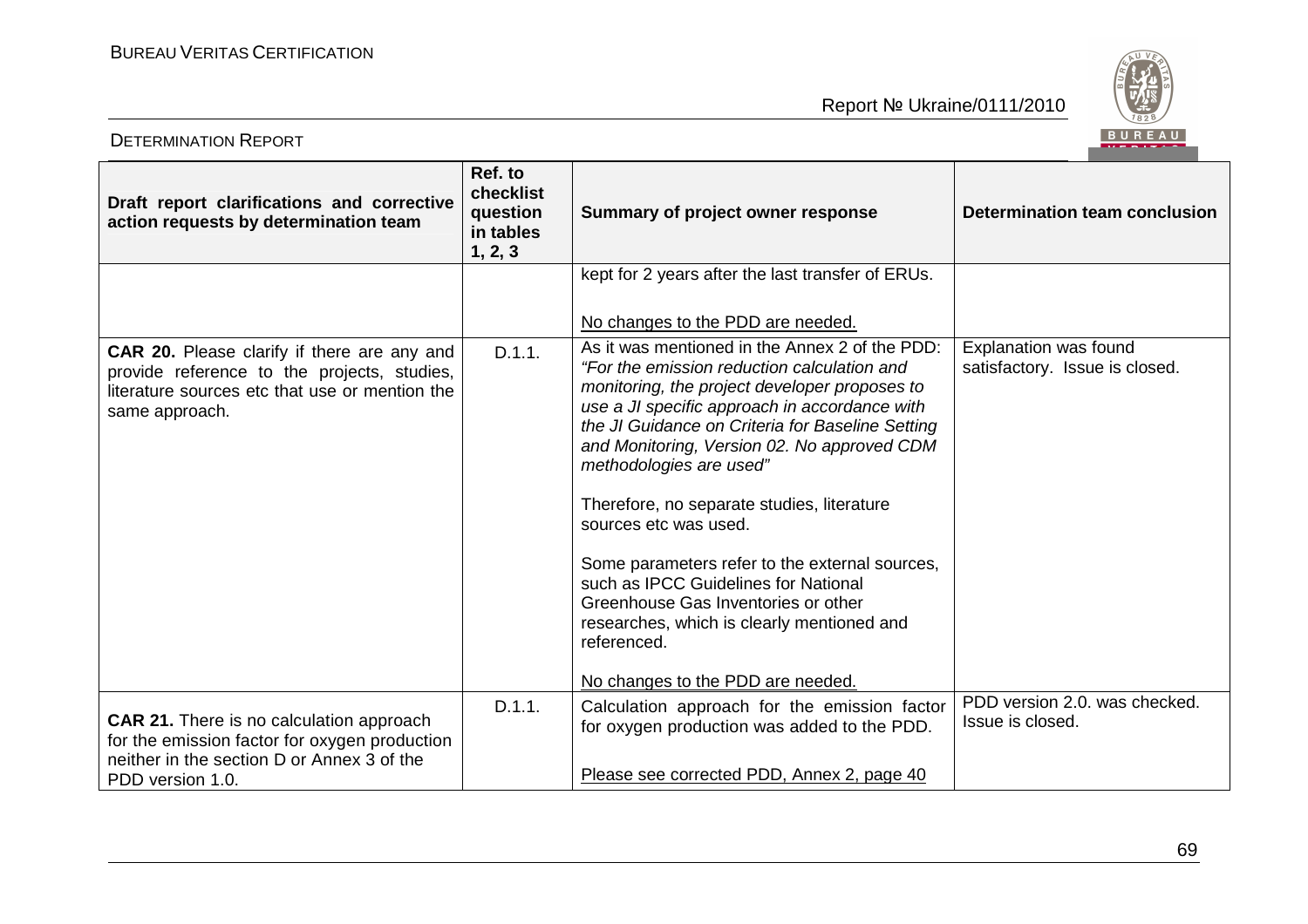

| <b>DETERMINATION REPORT</b>                                                                                                                                         |                                                          |                                                                                                                                                                                                                                                                                                                                                                                                                                                                                                                                                                                                                                     | BUREAU                                            |
|---------------------------------------------------------------------------------------------------------------------------------------------------------------------|----------------------------------------------------------|-------------------------------------------------------------------------------------------------------------------------------------------------------------------------------------------------------------------------------------------------------------------------------------------------------------------------------------------------------------------------------------------------------------------------------------------------------------------------------------------------------------------------------------------------------------------------------------------------------------------------------------|---------------------------------------------------|
| Draft report clarifications and corrective<br>action requests by determination team                                                                                 | Ref. to<br>checklist<br>question<br>in tables<br>1, 2, 3 | Summary of project owner response                                                                                                                                                                                                                                                                                                                                                                                                                                                                                                                                                                                                   | <b>Determination team conclusion</b>              |
| <b>CAR 22.</b> It is not clear in what way all data in<br>the calculation of the baseline emissions<br>includes corrections regarding measurement<br>uncertainties. | D.1.1.                                                   | As it was mentioned in the PDD, section D.1:<br>"All metering devices used for metering the<br>data, necessary for ER calculations should be<br>regularly checked and calibrated, if necessary,<br>to provide insignificant level of uncertainties"<br>This statement clearly shows that measurement<br>uncertainties were taken into account.<br>Nevertheless, additional explanation<br>was<br>added:<br>"Therefore, all data in the calculation of the<br>baseline and project emissions have sufficient<br>level of uncertainties due to regular calibration<br>of meters"<br>Please see corrected PDD, Section D.1, page<br>31 | PDD version 2.0, was checked.<br>Issue is closed. |
| <b>CAR 23.</b> Please provide reference to the<br>relevant host Party regulations. If not<br>applicable, please state so.                                           | D.1.14                                                   | information<br>concerning host Party<br><b>The</b><br>regulations was added to the Section F.1. In<br>section D.1 it was already provided the<br>reference to the Section F.1.                                                                                                                                                                                                                                                                                                                                                                                                                                                      | PDD version 2.0. was checked.<br>Issue is closed. |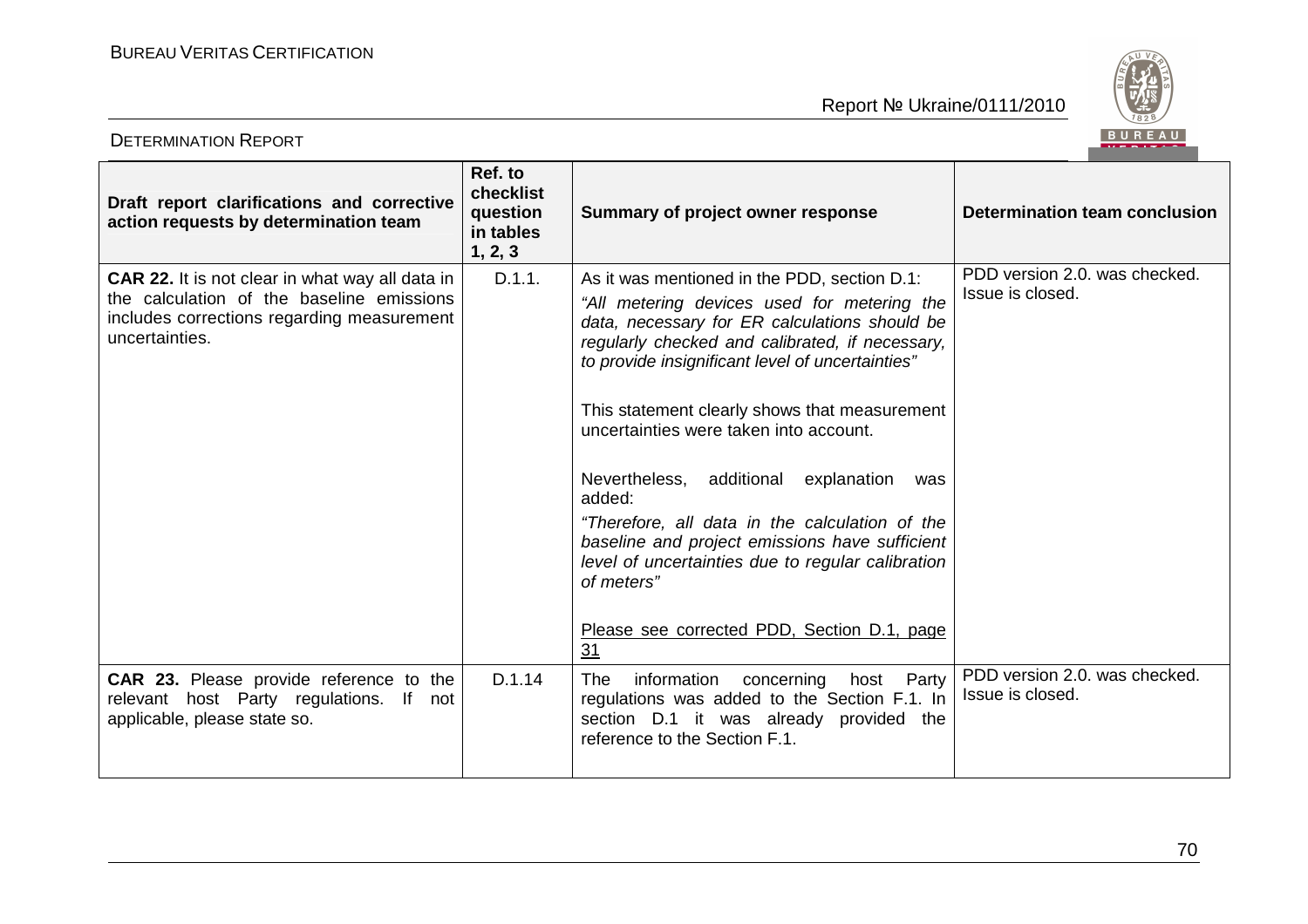

| <b>DETERMINATION REPORT</b>                                                                                                               |                                                          |                                                                                                                                            | BUREAU                                            |
|-------------------------------------------------------------------------------------------------------------------------------------------|----------------------------------------------------------|--------------------------------------------------------------------------------------------------------------------------------------------|---------------------------------------------------|
| Draft report clarifications and corrective<br>action requests by determination team                                                       | Ref. to<br>checklist<br>question<br>in tables<br>1, 2, 3 | Summary of project owner response                                                                                                          | Determination team conclusion                     |
|                                                                                                                                           |                                                          | Please see corrected PDD, Section F.1, page<br>35                                                                                          |                                                   |
| CAR 24. Please double check equipment<br>mentioned in the section D.2 of the PDD<br>version 1.0 according to the one placed on-<br>site.  | D.2.1.                                                   | Section D.2 was checked and necessary<br>corrections were made.<br>Please see corrected PDD, Section D.                                    | PDD version 2.0, was checked.<br>Issue is closed. |
| <b>CAR 25.</b> Please correct Table E.6. according<br>to the Guidelines ver, 04 format.                                                   | E.6.1.                                                   | The Table E.6. was corrected according to the<br>Guidelines ver.04 format.<br>Please see corrected PDD, Section E.6, page<br>33            | PDD version 2.0. was checked.<br>Issue is closed. |
| CAR 26. Please double check excel<br>spreadsheets and correct all the Ukrainian<br>words.                                                 | E.6.1.                                                   | There are no Ukrainian words in the excel<br>spreadsheets. The difference may be caused by<br>the different settings of the Excel program. | Issue is closed.                                  |
| <b>CAR 27.</b> Please submit the list of the<br>documentation.                                                                            | F.1.1.                                                   | The list of the documentation was added to the<br>PDD.<br>Please see corrected PDD, Section F.1, page<br>36                                | PDD version 2.0, was checked.<br>Issue is closed. |
| CL 01. Please clarify in a more detailed way<br>the technology to be implemented (as well as<br>information considering ladle furnace and | A.4.2.1.                                                 | Information concerning usage of Ladle Furnace<br>and Continuous Casting Machine was added to<br>the Section A.4                            | PDD version 2.0, was checked.<br>Issue is closed. |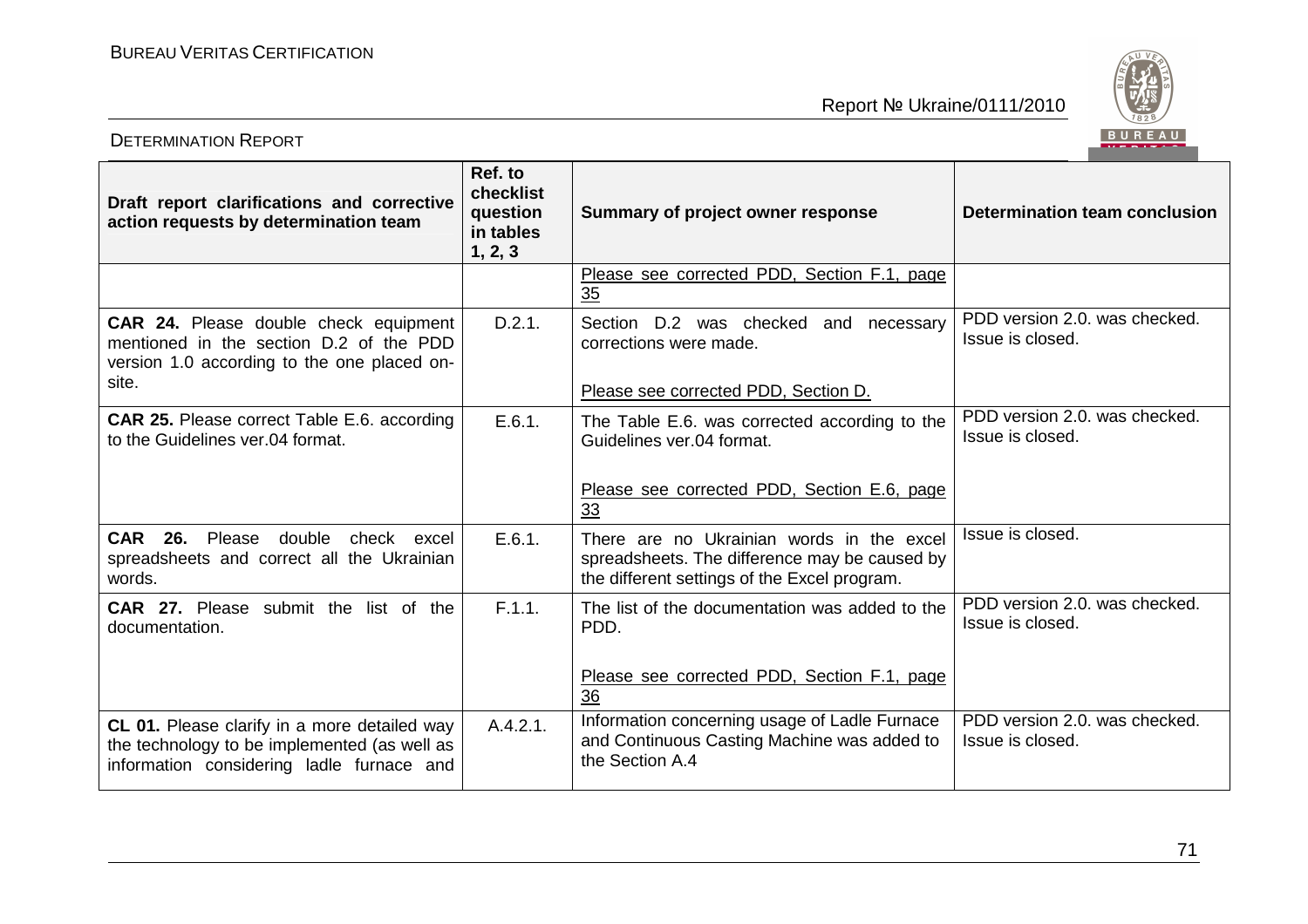

| BUREAU<br><b>DETERMINATION REPORT</b>                                                                                                              |                                                          |                                                                                                                                                                                                                                                                    |                                                   |
|----------------------------------------------------------------------------------------------------------------------------------------------------|----------------------------------------------------------|--------------------------------------------------------------------------------------------------------------------------------------------------------------------------------------------------------------------------------------------------------------------|---------------------------------------------------|
| Draft report clarifications and corrective<br>action requests by determination team                                                                | Ref. to<br>checklist<br>question<br>in tables<br>1, 2, 3 | Summary of project owner response                                                                                                                                                                                                                                  | Determination team conclusion                     |
| oxygen unit).                                                                                                                                      |                                                          | Please see corrected PDD, Section A.4.2, page                                                                                                                                                                                                                      |                                                   |
| CL 02. Please clarify, whether the project<br>requires extensive maintenance efforts in<br>order to work as presumed during the project<br>period. | A.4.2.4.                                                 | "All work on the proposed JI project does not<br>require extensive maintenance effort for<br>monitoring"                                                                                                                                                           | PDD version 2.0, was checked.<br>Issue is closed. |
|                                                                                                                                                    |                                                          | The similar explanation was added to PDD                                                                                                                                                                                                                           |                                                   |
|                                                                                                                                                    |                                                          | Please see corrected PDD, Section A.4.2, page<br><u>6</u>                                                                                                                                                                                                          |                                                   |
| CL 03. Please provide information on how<br>the real expectations of the PO are estimated<br>and show the example.                                 | B.1.5.                                                   | "The technical department of the Electrostal<br>plant estimates which production level could be<br>achieved during further years. This expectation<br>is based on results achieved and plans<br>concerning possible improvements in the<br>regimes and technology" | PDD version 2.0. was checked.<br>Issue is closed. |
|                                                                                                                                                    |                                                          | The similar footnote was added to PDD into the<br>place of first mentioning of real expectations of<br>the PO.                                                                                                                                                     |                                                   |
|                                                                                                                                                    |                                                          | Please see corrected PDD, Section B.1, page                                                                                                                                                                                                                        |                                                   |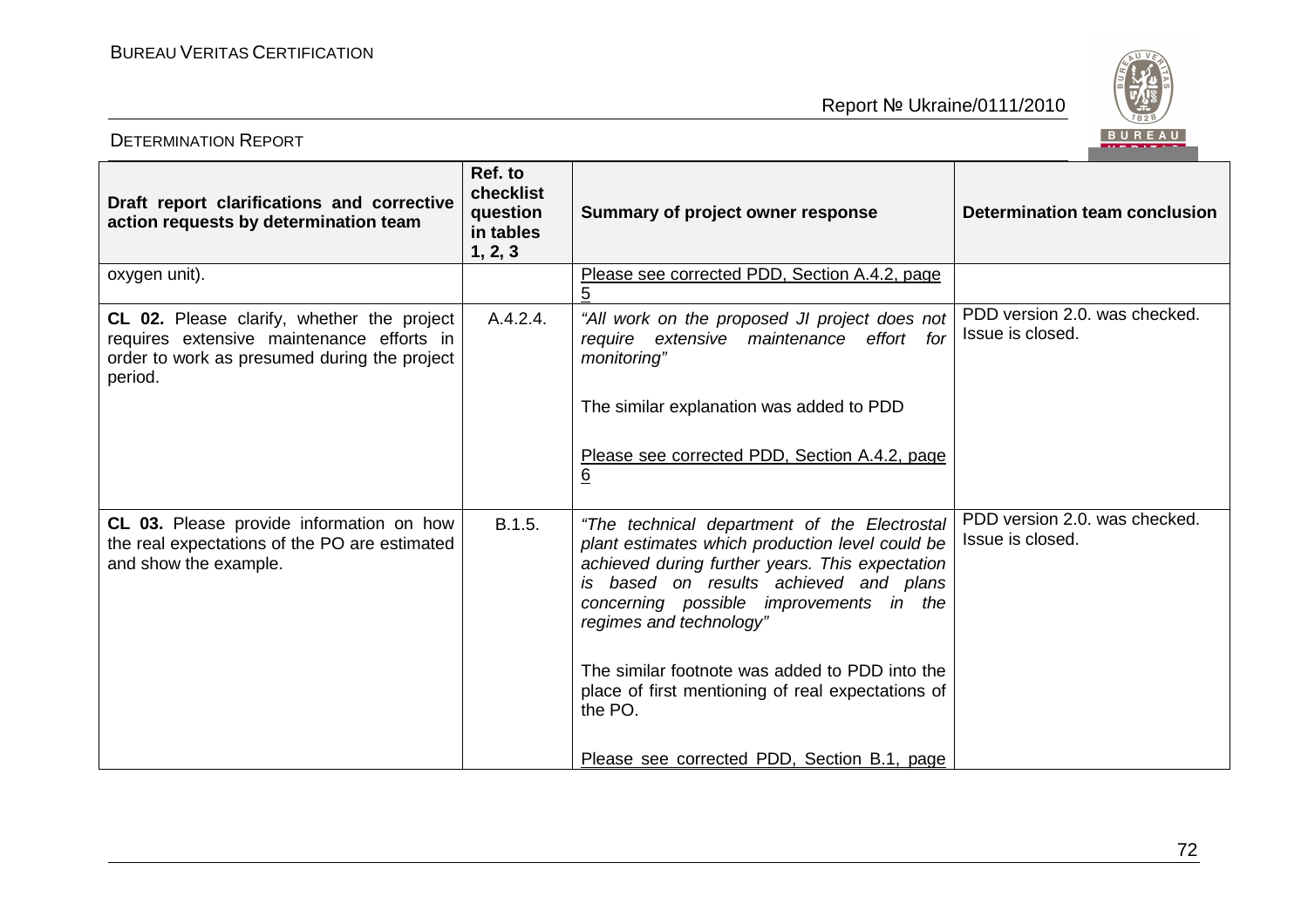

| BUREAU<br><b>DETERMINATION REPORT</b>                                                                                                                                                                   |                                                          |                                                                                                                                                                                                                                                                                                                                                                                                                                                                                                                                                                                                                                                                                                                             |                                                   |  |
|---------------------------------------------------------------------------------------------------------------------------------------------------------------------------------------------------------|----------------------------------------------------------|-----------------------------------------------------------------------------------------------------------------------------------------------------------------------------------------------------------------------------------------------------------------------------------------------------------------------------------------------------------------------------------------------------------------------------------------------------------------------------------------------------------------------------------------------------------------------------------------------------------------------------------------------------------------------------------------------------------------------------|---------------------------------------------------|--|
| Draft report clarifications and corrective<br>action requests by determination team                                                                                                                     | Ref. to<br>checklist<br>question<br>in tables<br>1, 2, 3 | Summary of project owner response                                                                                                                                                                                                                                                                                                                                                                                                                                                                                                                                                                                                                                                                                           | Determination team conclusion                     |  |
|                                                                                                                                                                                                         |                                                          | 12                                                                                                                                                                                                                                                                                                                                                                                                                                                                                                                                                                                                                                                                                                                          |                                                   |  |
| <b>CL 04.</b> Please clarify what is considered<br>under indirect data and evidence, which may<br>be used if the main metering device fails, and<br>there are no reserve metering devices<br>available. | D.1.1.                                                   | There are a lot of indirect sources which can be<br>used for calculation of emission reduction in<br>case the main metering device fails, and there<br>are no reserve metering devices available.<br>Concrete method and source will be chosen<br>during the monitoring period if it is necessary (if<br>the main metering device fails, and there are no<br>reserve metering devices available) depending<br>on the kind and location of the problem.<br>In general, the possible way to solve some<br>problems in this case is to use the reports<br>developed under ISO 9001, which has been<br>implemented on the plant.<br>Necessary explanation was made in PDD.<br>Please see corrected PDD, Section D.1, page<br>31 | PDD version 2.0. was checked.<br>Issue is closed. |  |
| CL 05. Please clarify the detailed structure of<br>the team members.                                                                                                                                    | D.3.1.                                                   | The detailed structure of the management team<br>was provided in PDD. Nevertheless, it was<br>wrong. The main difference is that technical<br>department is responsible for monitoring,<br>collection, registration, visualization, archiving,                                                                                                                                                                                                                                                                                                                                                                                                                                                                              | PDD version 2.0, was checked.<br>Issue is closed. |  |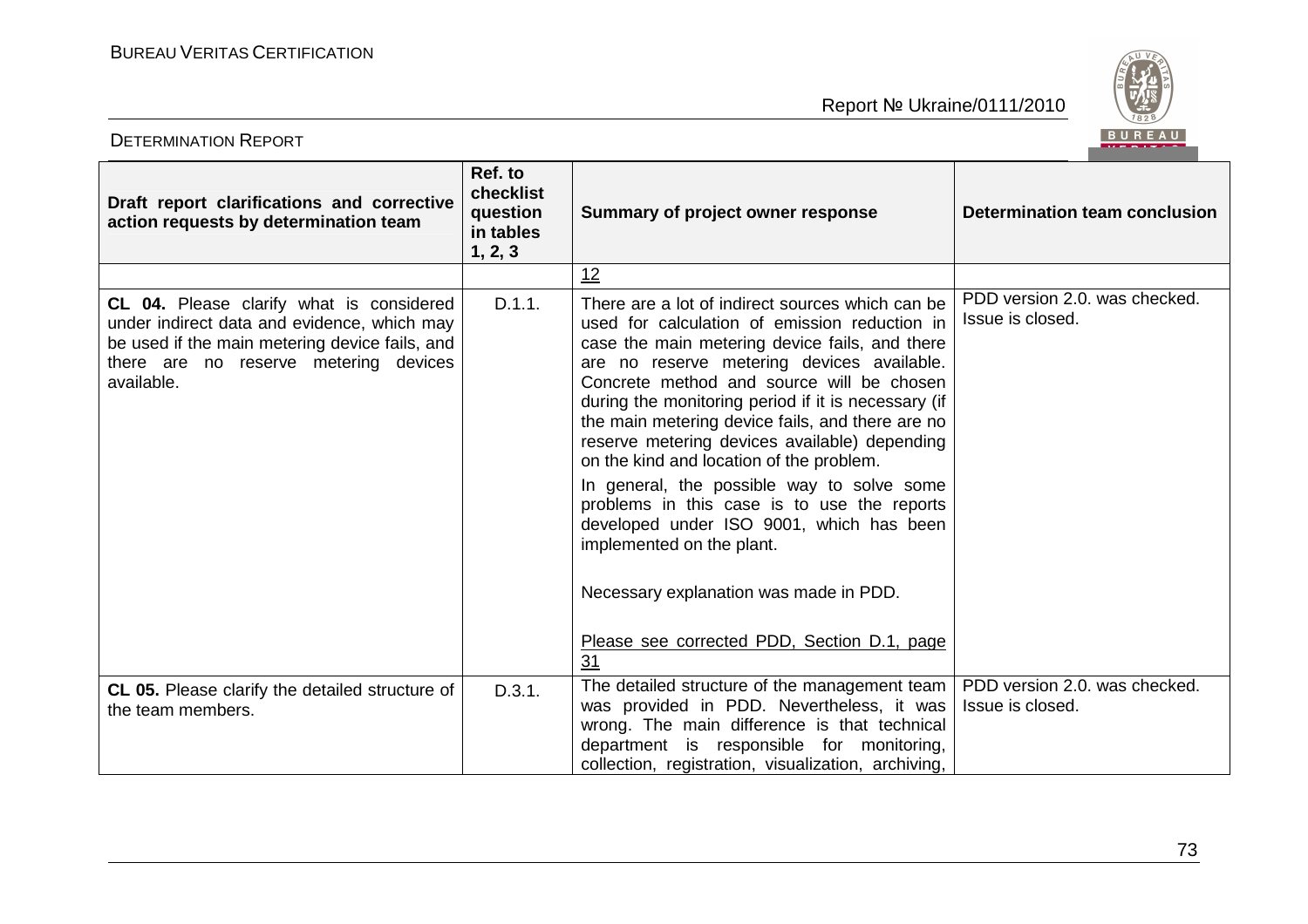

| <b>DETERMINATION REPORT</b>                                                                                      |                                                          |                                                                                                                                                                                                                            |                                                         |
|------------------------------------------------------------------------------------------------------------------|----------------------------------------------------------|----------------------------------------------------------------------------------------------------------------------------------------------------------------------------------------------------------------------------|---------------------------------------------------------|
| Draft report clarifications and corrective<br>action requests by determination team                              | Ref. to<br>checklist<br>question<br>in tables<br>1, 2, 3 | Summary of project owner response                                                                                                                                                                                          | Determination team conclusion                           |
|                                                                                                                  |                                                          | reporting of the monitored data.                                                                                                                                                                                           |                                                         |
|                                                                                                                  |                                                          | Necessary corrections were made in PDD                                                                                                                                                                                     |                                                         |
|                                                                                                                  |                                                          | Please see corrected PDD, Section D.3, page<br><u>31</u>                                                                                                                                                                   |                                                         |
| CL 06. Please, explain whether conservative<br>assumptions have been used to calculate<br>project GHG emissions. | E.1.3.                                                   | To<br>overestimation<br>in<br>emission<br>prevent<br>reductions generated PP used conservative<br>emissions factors, which are listed as key<br>parameters in the Annex 3 of the PDD.<br>No changes to the PDD are needed. | Explanation was found<br>satisfactory. Issue is closed. |
| CL 07. Please clarify whether conservative<br>assumptions have been used to calculate<br>baseline emissions.     | E.4.3.                                                   | All the conservative assumptions in calculation<br>of baseline emissions were properly described<br>in the section B.1. of the PDD version 2.0.                                                                            | PDD version 2.0. was checked.<br>Issue is closed.       |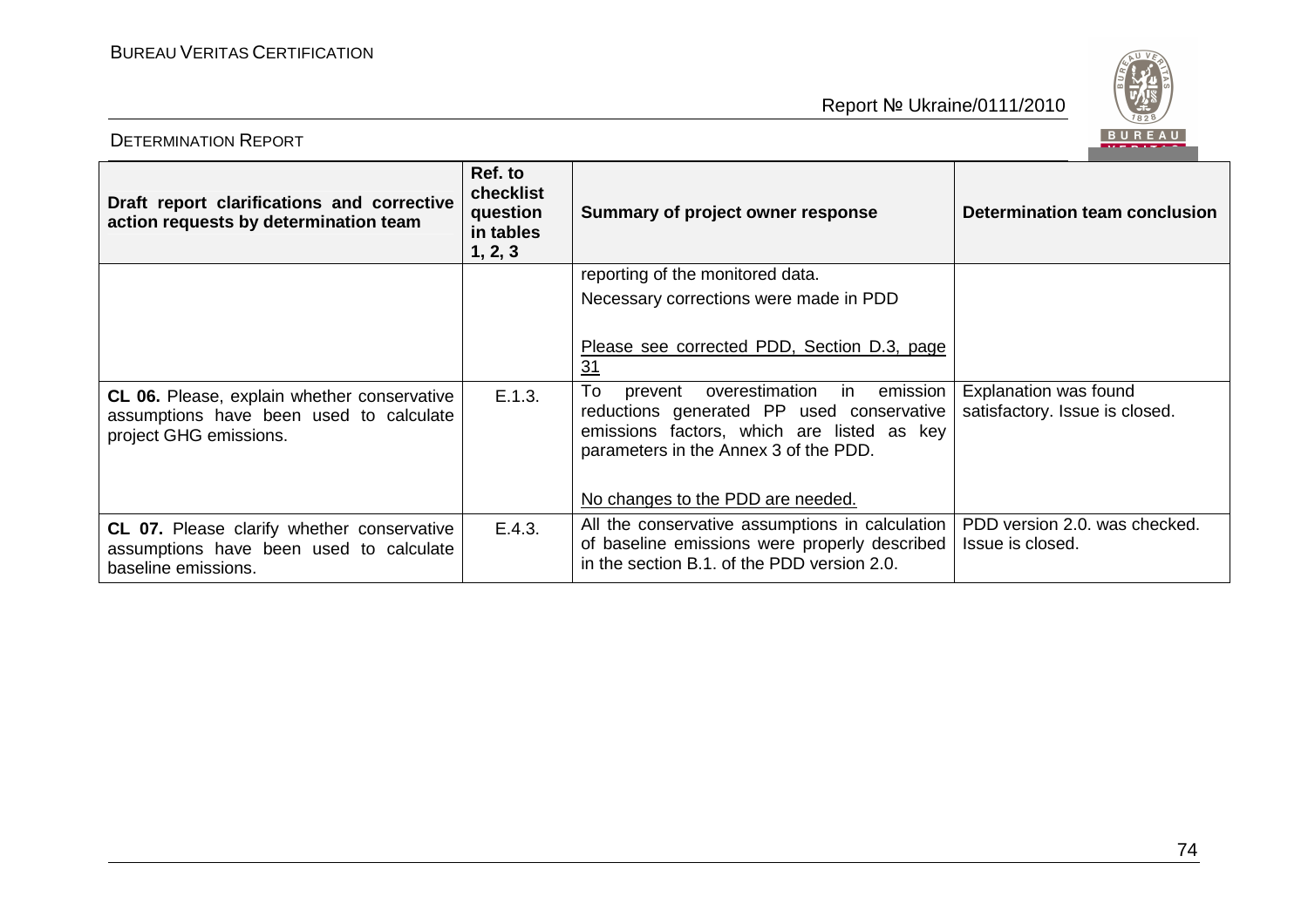

DETERMINATION REPORT

## **Appendix B: Verifiers CV's**

**Ivan G. Sokolov, Dr. Sci. (biology, microbiology)** 

Climate Change Lead Verifier, Bureau Veritas Certification Holding SAS Local Climate Change Product Manager for Ukraine

Bureau Veritas Black Sea District Health, Safety and Environment Department Manager

He has over 25 years of experience in Research Institute in the field of biochemistry, biotechnology, and microbiology. He is a Lead auditor of Bureau Veritas Certification for Environment Management System (IRCA registered), Quality Management System (IRCA registered), Occupational Health and Safety Management System, and Food Safety Management System. He performed over 140 audits since 1999. Also he is Lead Tutor of the IRCA registered ISO 14000 EMS Lead Auditor Training Course, and Lead Tutor of the IRCA registered ISO 9000 QMS Lead Auditor Training Course. He is Lead Tutor of the Clean Development Mechanism /Joint Implementation Lead Verifier Training Course and he was involved in the determination/verification over 50 JI/CDM projects.

## **Vera Skitina, PhD (metallurgy)**

Climate Change Lead Verifier Bureau Veritas Certification Rus Technical Director - Lead Auditor, Lead Tutor, Lead Verifier

She has over 15 years of experience in powder metallurgy, aluminium metallurgy, plastic metal working, physical-chemistry processes, gas production at power plant, environmental science. She worked in Irkutsk Aluminium Plant, SUAL powder metallurgy plant, Nadvoitzky aluminium plant, Central Scientific Institute of Metals. She is a Lead auditor of Bureau Veritas Certification for Quality Management Systems (IRCA registered), Environmental Management System (IRCA registered), Occupational Health and Safety Management System (IRCA registered). She performed over 200 audits since 2004. Also she is a Lead Tutor of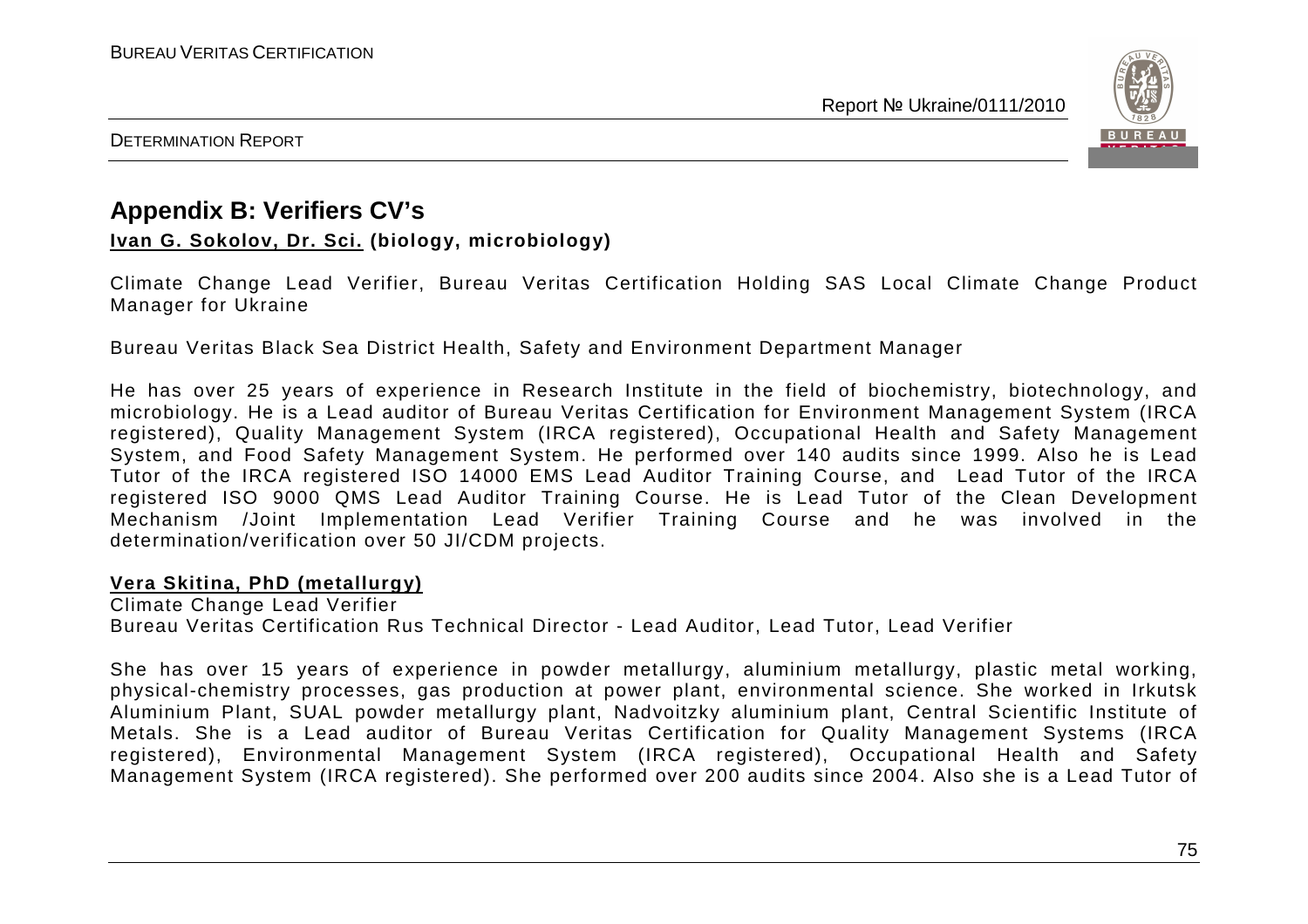

DETERMINATION REPORT

the IRCA registered ISO 14000 EMS Lead Auditor Training Course, and a Lead Tutor of the IRCA registered ISO 9001 Lead Auditor Training Course. She is an Assuror of Social Reports. She has undergone intensive training on Clean Development Mechanism /Joint Implementation and was/is involved in determination andverification of over 15 JI projects.

## **Kateryna Zinevych, M.Sci. (environmental science)**

Climate Change Verifier

Bureau Veritas Ukraine Health, Safety and Environment Project Manager

Kateryna Zinevych has graduated from National University of Kyiv-Mohyla Academy with the Master Degree in Environmental Science. She has successfully completed IRCA registered Lead Auditor Training Course for Environment Management Systems and Quality Management Systems. She has undergone a training course on Clean Development Mechanism /Joint Implementation and she is involved in the determination/verification of 26 JI projects.

Internal Technical Review performed by:

## **Mr. Leonid Yaskin, PhD (thermal engineering)**

Internal Technical Reviewer.

 Bureau Veritas Certification Rus General Director, Climate Change Local Manager, Lead Auditor, IRCA Lead Tutor, Climate Change Lead Verifier,

He has over 30 years of experience in heat and power R&D, engineering, and management, environmental science and investment analysis of projects. He worked in Krzhizhanovsky Power Engineering Institute, All-Russian Teploelectroproject Institute, JSC Energoperspectiva. He worked for 8 years on behalf of European Commission as a monitor of Technical Assistance Projects. He is a Lead auditor of Bureau Veritas Certification for Quality Management Systems (IRCA registered), Environmental Management System (IRCA registered),